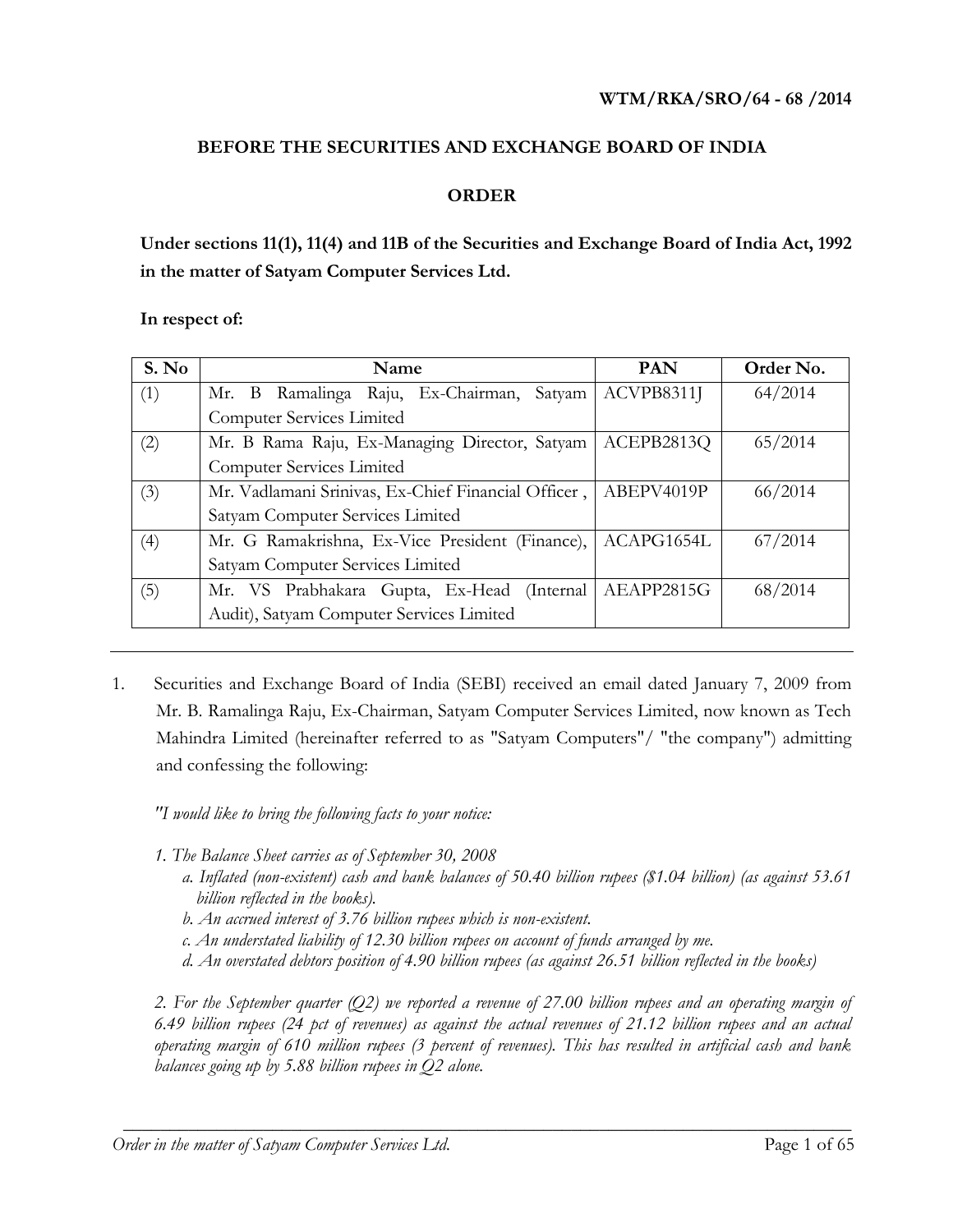*The gap in the Balance Sheet has arisen purely on account of inflated profits over a period of last several years (limited only to Satyam standalone, books of subsidiaries reflecting true performance). What started as a marginal gap between actual operating profit and the one reflected in the books of accounts continued to grow over the years. It has attained unmanageable proportions as the size of company operations grew significantly (annualized revenue run rate of 112.76 billion rupees in the September quarter, 2008, and official reserves of 83.92 billion rupees). The differential in the real profits and the one reflected in the books was further accentuated by the fact that the company had to carry additional resources and assets to justify higher level of operations - thereby significantly increasing the costs.*

*Every attempt made to eliminate the gap failed. As the promoters held a small percentage of equity, the concern*  was that poor performance would result in a take-over, thereby exposing the gap. It was like riding a tiger, not *knowing how to get off without being eaten.*

*The aborted Maytas acquisition deal was the last attempt to fill the fictitious assets with real ones. Maytas' investors were convinced that this is a good divestment opportunity and a strategic fit. Once Satyam's problem was solved, it was hoped that Maytas' payments can be delayed. But that was not to be. What followed in the last several days is common knowledge. I would like the Board to know:*

- *1. That neither myself, nor the Managing Director (including our spouses) sold any shares in the last eight years -- excepting for a small proportion declared and sold for philanthropic purposes.*
- *2. That in the last two years a net amount of 12.30 billion rupees was arranged to Satyam (not reflected in the books of Satyam) to keep the operations going by resorting to pledging all the promoter shares and raising funds from known sources by giving all kinds of assurances (Statement enclosed, only to the members of the board). Significant dividend payments, acquisitions, capital expenditure to provide for growth did not help matters. Every attempt was made to keep the wheel moving and to ensure prompt payment of salaries to the associates. The last straw was the selling of most of the pledged share by the lenders on account of margin triggers.*
- *3. That neither me, nor the Managing Director took even one rupee/dollar from the company and have not benefitted in financial terms on account of the inflated results.*
- *4. None of the board members, past or present, had any knowledge of the situation in which the company is placed. Even [business](http://uk.reuters.com/finance?lc=int_mb_1001) leaders and senior executives in the company, such as, Ram Mynampati, Subu D, T.R. Anand, Keshab Panda, Virender Agarwal, A.S. Murthy, Hari T, S.V. Krishnan, Vijay Prasad, Manish Mehta, Murali V, Sriram Papani, Kiran Kavale, Joe Lagiola, Ravindra Penumetsa; Jayaraman and Prabhakar Gupta are unaware of the real situation as against the books of accounts. None of my or Managing Director's immediate or extended family members has any idea about these issues.*

*Having put these facts before you, I leave it to the wisdom of the board to take the matters forward. However, I am also taking the liberty to recommend the following steps:*

- *1. A Task Force has been formed in the last few days to address the situation arising out of the failed Maytas acquisition attempt. This consists of some of the most accomplished leaders of Satyam:, Subu D, T.R. Anand, Keshab Panda and Virender Agarwal, representing [business](http://uk.reuters.com/finance?lc=int_mb_1001) functions, and A.S. Murthy, Hari T and Murali V representing support functions. I suggest that Ram Mynampati be made the Chairman of this Task Force to immediately address some of the operational matters on hand. Ram can also act as an interim CEO reporting to the board.*
- *2. Merrill Lynch can be entrusted with the task of quickly exploring some Merger opportunities.*
- *3. You may have a restatement of accounts' prepared by the auditors in light of the facts that I have placed before you.*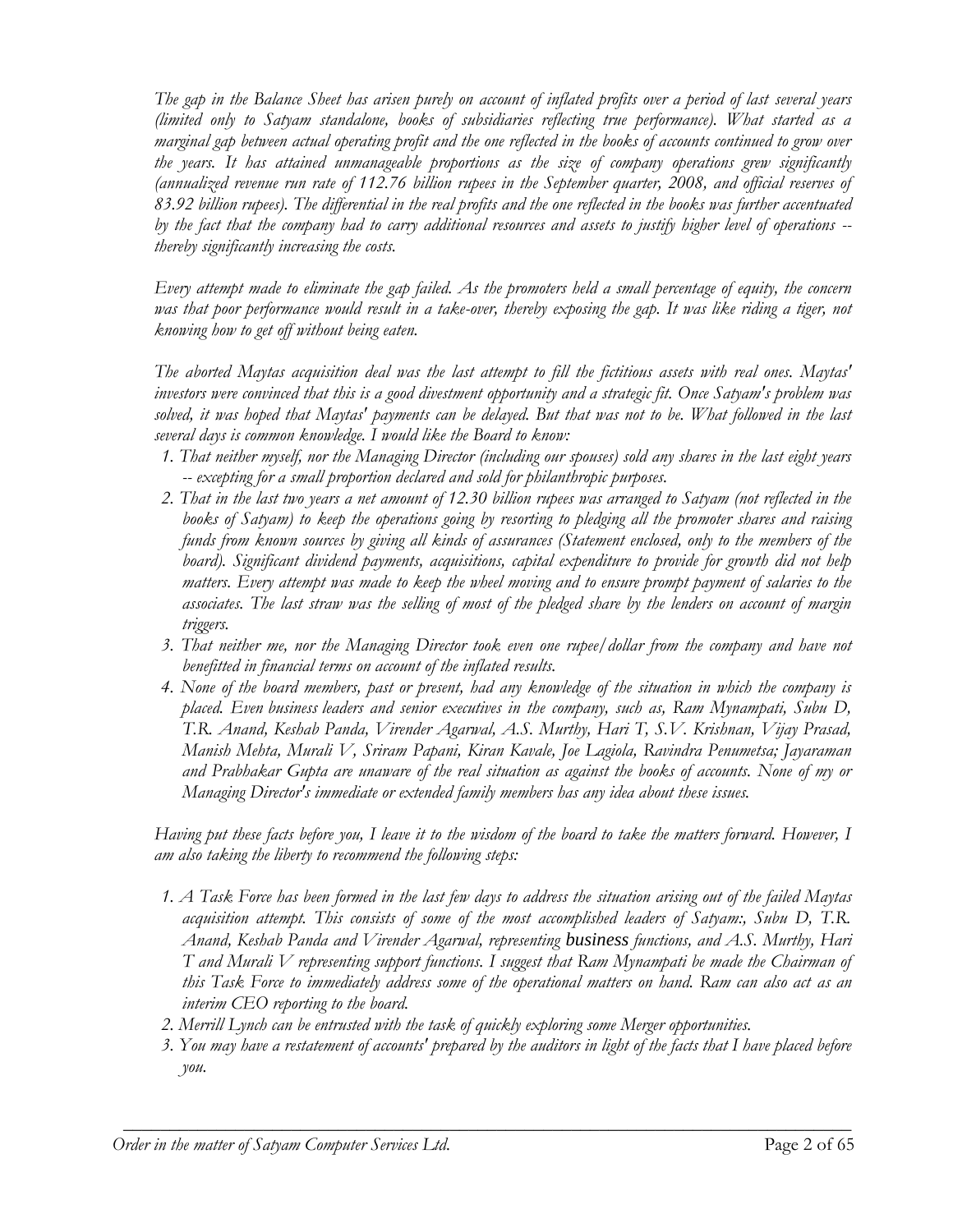*I have promoted and have been associated with Satyam for well over twenty years now. I have seen it grow from few people to 53,000 people, with 185 Fortune 500 companies as customers and operations in 66 countries. Satyam has established an excellent leadership and competency base at all levels. I sincerely apologize to all Satyamites and stakeholders, who have made Satyam a special organization, for the current situation. I am confident they will stand by the company in this hour of crisis.*

*In light of the above, I fervently appeal to the board to hold together to take some important steps. Mr. T.R. Prasad is well placed to mobilize support from the government at this crucial time. With the hope that members of the Task Force and the financial advisor, Merrill Lynch (now Bank of America) will stand by the company at this crucial hour, I am marking copies of this statement to them as well.*

*Under the circumstances, I am tendering my resignation as the chairman of Satyam and shall continue in this position only till such time the current board is expanded. My continuance is just to ensure enhancement of the board over the next several days or as early as possible.*

*I am now prepared to subject myself to the laws of the land and face consequences thereof."*

- 2. In view of the above, SEBI carried out an investigation into the affairs of Satyam Computers to ascertain, particularly, whether the provisions of the SEBI Act, 1992 (hereinafter referred to as "SEBI Act") and Rules and Regulations framed thereunder have been violated. SEBI also carried out inspection of the available books of account of Satyam Computers. As the subject matter of the investigation pertained to financial statements of Satyam Computers, SEBI also inspected the documents available with the auditors of Satyam Computers i.e. Price Waterhouse (hereinafter referred to as "PW" or "the auditors").
- 3. Pursuant to the investigation, SEBI issued Show Cause Notices (SCNs) to Mr. B Ramalinga Raju (Ex-Chairman), Mr. B Rama Raju (Ex-Managing Director), Mr. Vadlamani Srinivas (Ex-Chief Financial Officer), Mr. G Ramakrishna (Ex-Vice President, Finance) and Mr. V. S. Prabhakara Gupta (Ex-Head 'Internal Audit') {hereinafter referred to as 'the noticees'}. The details of dates of the SCNs issued to each of the noticees are as follows:

| Sl no. | Name of person             | Date of SCNs | Date of 1st<br>supplementary<br><b>SCNs</b> | Date of 2nd<br>supplementary<br><b>SCN</b> |
|--------|----------------------------|--------------|---------------------------------------------|--------------------------------------------|
|        | Mr. B Ramalinga Raju       | 9/3/2009     | 2/6/2009                                    | $22-Mar-10$                                |
| 2      | Mr. B Rama Raju            | 9/3/2009     | 2/6/2009                                    | $22-Mar-10$                                |
| 3      | Mr. Vadlamani Srinivas     | 9/3/2009     | 2/6/2009                                    | $22-Mar-10$                                |
| 4      | Mr. G Ramakrishna          | 28/04/2009   | 1/7/2009                                    | $22-Mar-10$                                |
| 5      | Mr. V. S. Prabhakara Gupta | 28/04/2009   | 1/7/2009                                    | $22-Mar-10$                                |

4. In response to the above SCNs issued in the year 2009, the noticees made general denials and submitted that they were in judicial custody and not in a position to submit written submissions due to lack of access to the records and documents of Satyam Computers. The noticees did not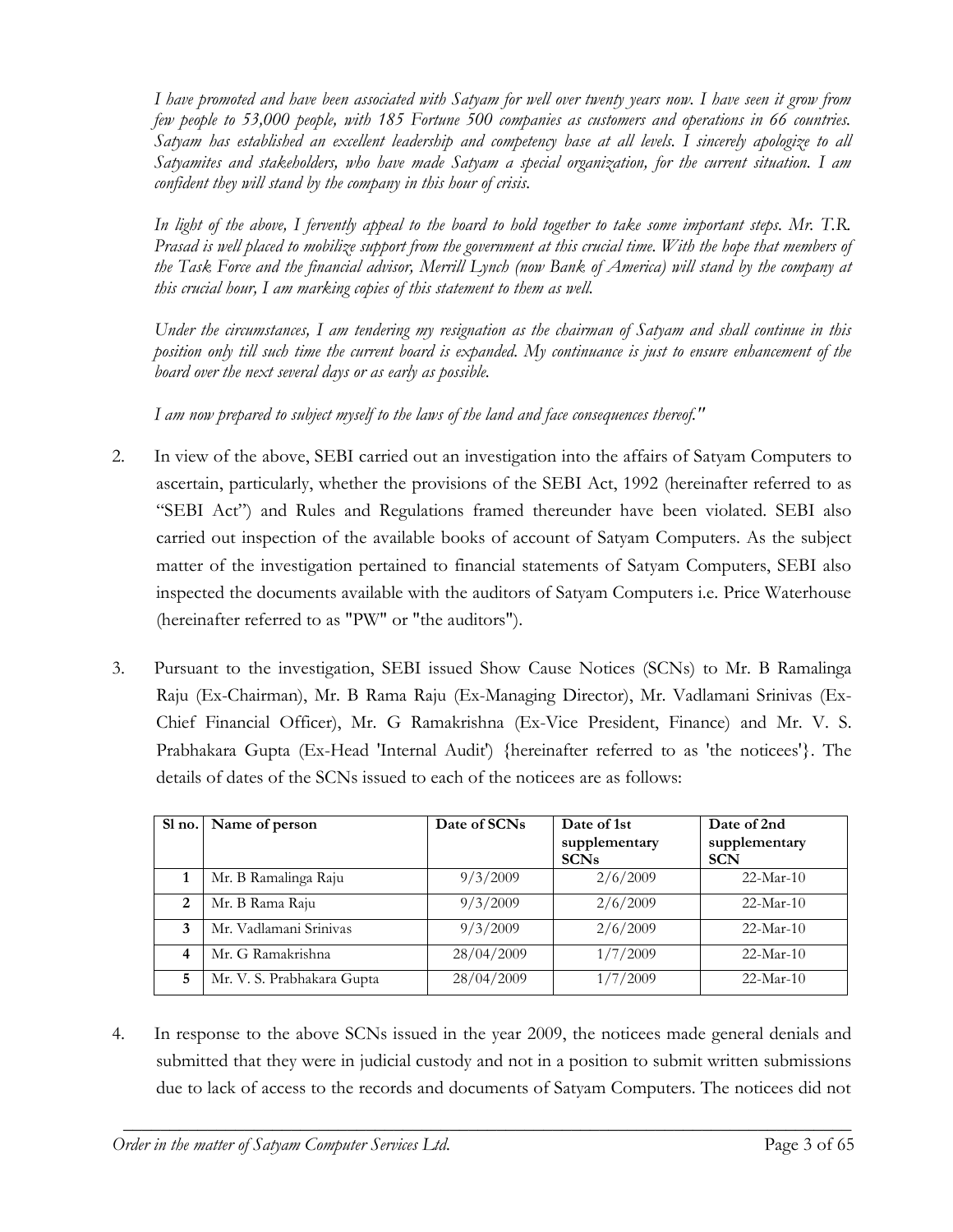make any specific submissions with regard to allegations made in those SCNs. An opportunity of personal hearing was also granted to the noticees on October 10, 2009 when Mr. R. Sridhar Reddy, Advocate, Mr. L. Venkateshwar Rao, Advocate and Mr. K. S. Rahul, Advocate appeared for Mr. B. Rama Raju, Mr. Vadlamani Srinivas and Mr. G. Ramakrishna, respectively and made a request for inspection of documents, which was allowed and they were advised to submit their reply to the SCNs. Other noticees chose not to avail this opportunity of personal hearing. On October 14, 2009, the advocates of Mr. B. Rama Raju and Mr. Vadlamani Srinivas inspected the documents relied upon by SEBI in the SCNs issued to them.

- 5. Subsequently, SCNs dated March 22, 2010 were issued in continuation of and as supplementary to the SCNs issued in the year 2009. It was clarified that the contents of the SCNs issued in the year 2009 and the SCNs issued on March 22, 2010 shall be read together making out a comprehensive charge. The noticees were given opportunities to file their replies to each of the three SCNs. Vide the aforesaid SCNs, all the noticees, were called upon to show cause as to why appropriate directions in terms of sections 11, 11(4) and 11B of the SEBI Act, regulations 11 and 11 (1) of SEBI (Prohibition of Fraudulent and Unfair Trade Practices Relating to the Securities Market) Regulations, 2003 (hereinafter referred to as 'the PFUTP Regulations, 2003') and regulation 11 of Securities and Exchange Board of India (Prohibition of Insider Trading) Regulations, 1992 (hereinafter referred to as 'the PIT Regulations, 1992'), should not be issued against them. They were also called upon to show cause as to why directions to disgorge the unlawful gain made by them on account of the sale of shares of Satyam Computers and/or borrowings against the said shares should not be issued against them under the said provisions.
- 6. **Reply of Mr. Ramalinga Raju:** The advocates of Mr. Ramalinga Raju vide letter dated April 19, 2010 submitted that their client was in judicial custody since January 2009 and continued to be so and that he was not physically in a position to meet his legal advisors or to provide instructions to any person on account of ill health. Further, it would not be possible to reply to the SCNs without requisite papers and documents of Satyam Computers as well as the necessary discussions and explanations from Mr. Ramalinga Raju. They sought three months' time to file the reply to the SCN after the aforesaid conditions change and requested that the personal hearing may be granted to him after submissions of the written reply.
- 7. **Reply of Mr.Rama Raju:** Vide his letter dated October 14, 2010, Mr. Rama Raju submitted that certain documents pertaining to him were impounded by the CID of Andhra Police and subsequently handed over to CBI and hence, he had no access to those records. He stated that the SCNs do not contain any evidence of him being involved in the manipulation of accounts except with an assumption that he was the Managing Director of Satyam Computers at that time. According to him he was not in a position to read the account books on his own and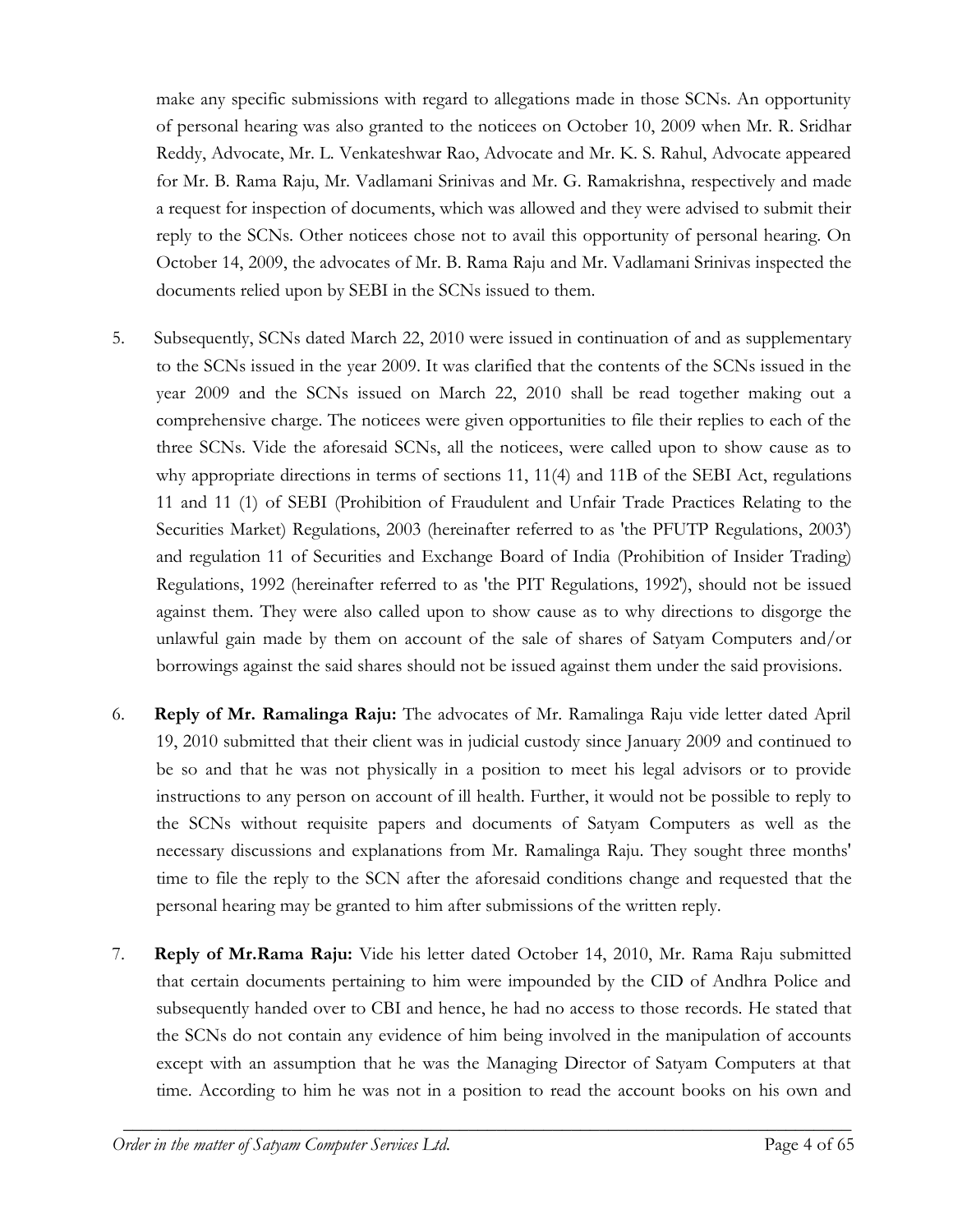come to a conclusion and that the financial statements of Satyam Computers given to him by finance executives at the time he was employed with the company did not give an indication that the accounts were improper and incorrect. He further submitted that he did not have any personal knowledge of the misstatement of accounts and he was in no way connected to the fraud and the loss caused to investors would only be a temporary phase. He also stated that he would need further time to reply to the SCN dated March 22, 2010.

- 8. **Reply of Mr. Vadlamani Srinivas:** Vide his letter dated October 14, 2010, Mr. Vadlamani Srinivas, submitted that he could not respond to SEBI"s notices due to his being in prison and having no access to records. He submitted that, as CFO of Satyam Computers, he was spending most of his time in Investor relations and Business process facilitation functions and very limited time in accounts time in the accounts function. He stated that he was not involved in falsification of accounts / operational aspects of fabrication of accounts and though he could have exercised more care and caution, he was not responsible for the misstatement of accounts nor was it his idea of creation. He also stated that he never had any role to play in internal audit and that his only failure was not being able to detect falsification. He further stated that he was not able to reply to the SCN issued on March 22, 2010.
- 9. **Reply of Mr. G Ramakrishna:** Vide his letter dated October 14, 2010, Mr. G Ramakrishna, submitted that he did not have information from Satyam Computers, PW and Bank of Baroda (BoB) and thus he was not sufficiently equipped to respond to the SCN effectively and completely. Further, he had no knowledge of the facts and circumstances of the case other than his depositions to SEBI. According to him, there was no act of commission or omission done by him, he had not misused the position held by him in Satyam Computers and he was not involved in misstating the account. He further submitted that he would need more time to reply to the SCN dated March 22, 2010.
- 10. **Reply of Mr. V S Prabhakara Gupta:** Vide his letters dated July 23, 2009 and February 13, 2012, Mr. Prabhakara Gupta submitted that he does not have any records to provide a meaningful reply to the allegations made against him. He has claimed that he had written to Satyam Computers for certain records but he had not received them and he is constrained from giving any meaningful relies to the allegations. According to him he was a victim of the alleged manipulation of accounts and there was no benefit derived by him at the cost of other investors and that he has not duped other investors. He has further contended that Internal Audit manual of Satyam Computers which the SCN alleges to have been violated by him is not a legal document but only an internal document to guide the Internal Audit Team. He has also submitted that he had made statements before the Investigation team voluntarily and pro actively with good intention to help ascertain the truth and that the manipulation of accounts is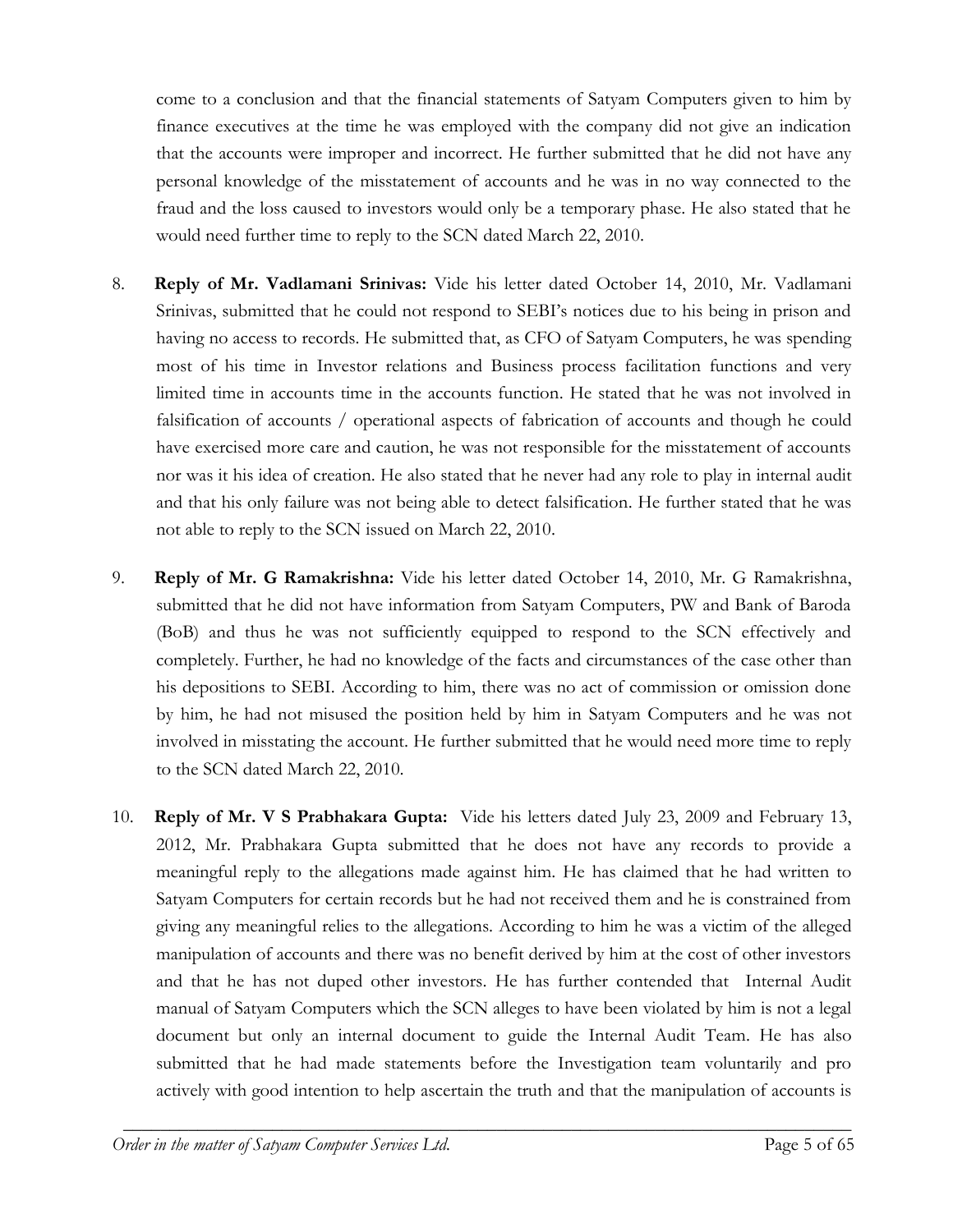not due to design weakness but due to management override not in the knowledge of internal audit.

11. After issuance of SCNs dated March 22, 2010, the noticees were provided several opportunities to submit their replies and appear for personal hearing in the matter on May 14, 2010, June 16, 2010, October 23, 2010, December 3, 2010, February 23, 2012, June 13, 2012, March 7, 2013, June 6, 2013, March 11, 2014 and May 12, 2014. In response to the notices of personal hearings issued by SEBI after issuance of SCNs dated March 22, 2010, the noticees cited uniform reasons for seeking adjournments of hearings as summarised in the following table:

| Name of noticee    | Brief submissions made in reply to notices of hearings                  |
|--------------------|-------------------------------------------------------------------------|
| Mr. Ramalinga Raju | Earlier, for the hearings scheduled in the years 2010 and 2011, Mr.     |
|                    | Ramalinga Raju stated that:                                             |
|                    | a. he was under treatment for Hepatitis C at the Nizam's Institute of   |
|                    | Medical Sciences, Hyderabad;                                            |
|                    | b. he was not in possession of documents for replying to SEBI.          |
|                    | Subsequently, he requested SEBI to keep the proceedings in              |
|                    | abeyance till a reasonable period after the final conclusion of the CBI |
|                    | trial pending against the noticess before the Special Court at          |
|                    | Hyderabad.                                                              |
| Mr. Rama Raju      | Mr. Rama Raju submitted that he was not in a position to find time      |
|                    | to prepare and send complete replies to SEBI's SCNs or instruct a       |
|                    | Counsel or representative to attend the SEBI hearing on his behalf as   |
|                    | he was pre-occupied with CBI trial. He also requested SEBI to keep      |
|                    | the proceedings in abeyance till the conclusion of the aforesaid CBI    |
|                    | trial.                                                                  |
| Mr.                | Vadlamani Mr. Srinivas inter-alia stated that:                          |
| Srinivas           | a. he is not in possession of documents for replying to SEBI;           |
|                    | b. the CBI trial court proceedings are is continuing on a day to day    |
|                    | basis and it would be very difficult to prepare and send replies to     |
|                    | the SCNs of SEBI;                                                       |
|                    | c. he has requested that the SEBI proceedings should be kept in         |
|                    | abeyance till the conclusion of the CBI trial.                          |
| Mr. G Ramakrishna  | Mr. G Ramakrishna requested SEBI to keep the proceedings in             |
|                    | abeyance till the conclusion of CBI trial.                              |
| Mr. V S Prabhakara | Mr. Prabhakara Gupta:                                                   |
| Gupta              | a. stated that he does not have access to the records for replying to   |
|                    | the SCNs;                                                               |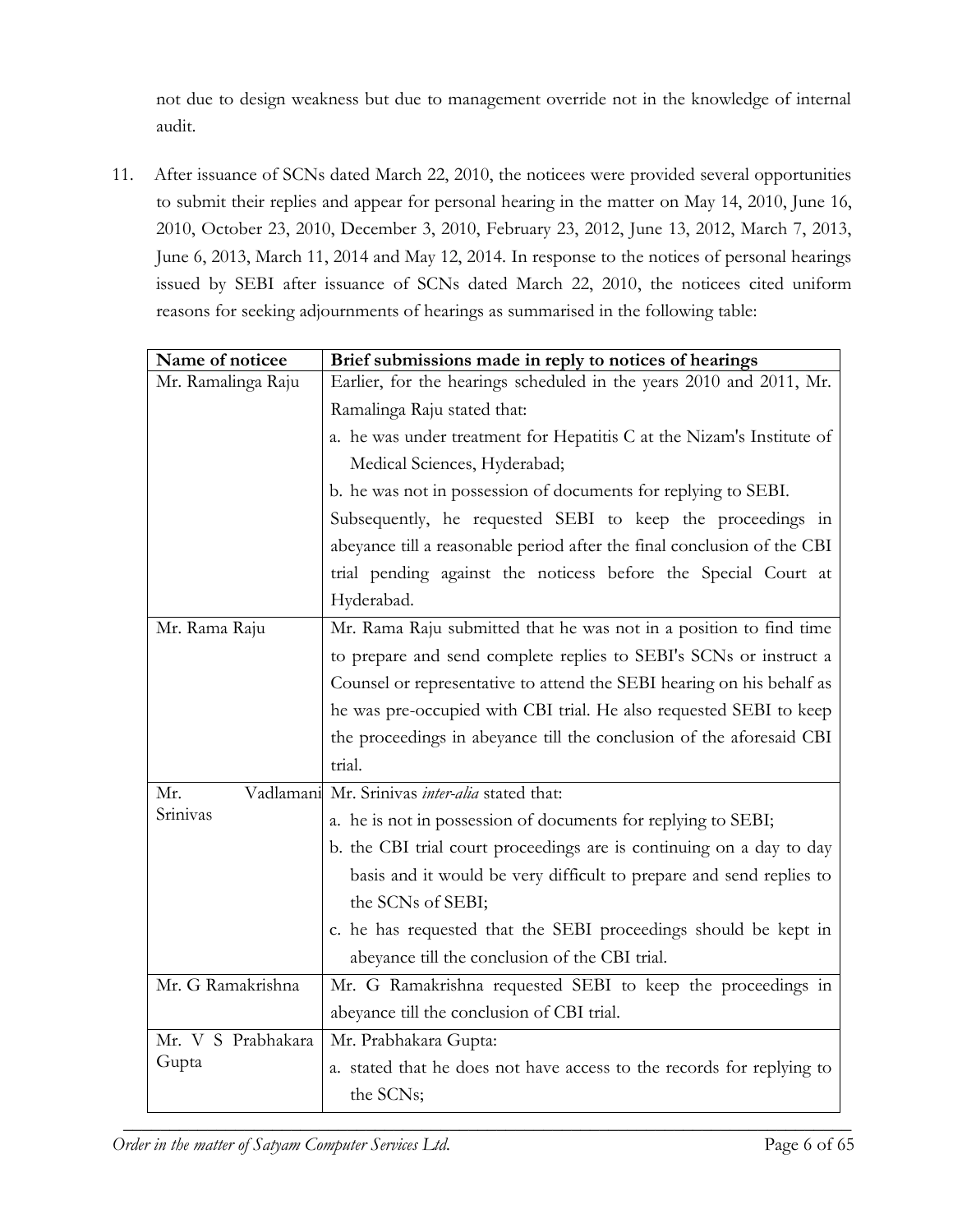b. requested SEBI to defer the hearing in the present case until the conclusion of the CBI trial and he may be granted access to internal audit records in the possession of Satyam Computers.

- 12. With a view to conduct the present proceedings on the dates which do not clash with the dates fixed by the trial court, SEBI, vide letter dated April 25, 2012, sought details of the dates of hearing in the trial court from the noticees and asked them to indicate whether the proceedings are fixed before the trial court on Saturdays also. However, the noticees replied *inter alia* that the CBI trial was continuously in progress and the Saturdays were to be used by them to correspond with their counsel / indulge in work relating to the CBI trial and hence, the SEBI proceedings would be required to be kept in abeyance till the CBI trial is concluded.
- 13. Considering the facts and circumstances of this case, a last and final opportunity of personal hearing was granted to the noticees on May 12, 2014 and a notice dated April 30, 2014 was issued to them in that regard. They were clearly advised that the pendency of CBI trial cannot be accepted to be a justifiable reason for their non-attendance on all the dates fixed for personal hearings. They were also advised that the proceedings cannot be kept in abeyance anymore, as sufficient time and opportunities of being heard have been given to them in adherence to the principles of natural justice. They were also advised that if they fail to avail this last opportunity of personal hearing (either in person or through their authorized representative), SEBI will proceed to conclude the matter and pass such order as it deems fit, based on the material available on record without any further intimation. However, the noticees again chose not to avail the said opportunity of personal hearing despite service of notices upon them in that regard.
- 14. I note that, in this case, several opportunities have been provided by SEBI to the noticees adhering to the principle of natural justice and considering the importance of the case and mixed questions of facts and law being involved therein. While these considerations were weighing in the mind of SEBI authorities and they were making a sincere effort to afford the noticees adequate opportunities to represent their matter before the competent authority with reference to the SCNs issued to them, the noticees did not show any sincerity in availing these opportunities and instead, employed delaying tactics. From their written replies, I note that all the noticees have generally denied the charges/allegations mentioned in the SCNs but none of them have submitted their specific replies on merits. It is pertinent to mention that the noticees were in charge of affairs of Satyam Computers regarding its management, administration and /or its finances and accounts. As such they could have filed their replies on merits. However, they chose to avoid the same citing extraneous reasons such as non- availability of information from Satyam Computers, etc.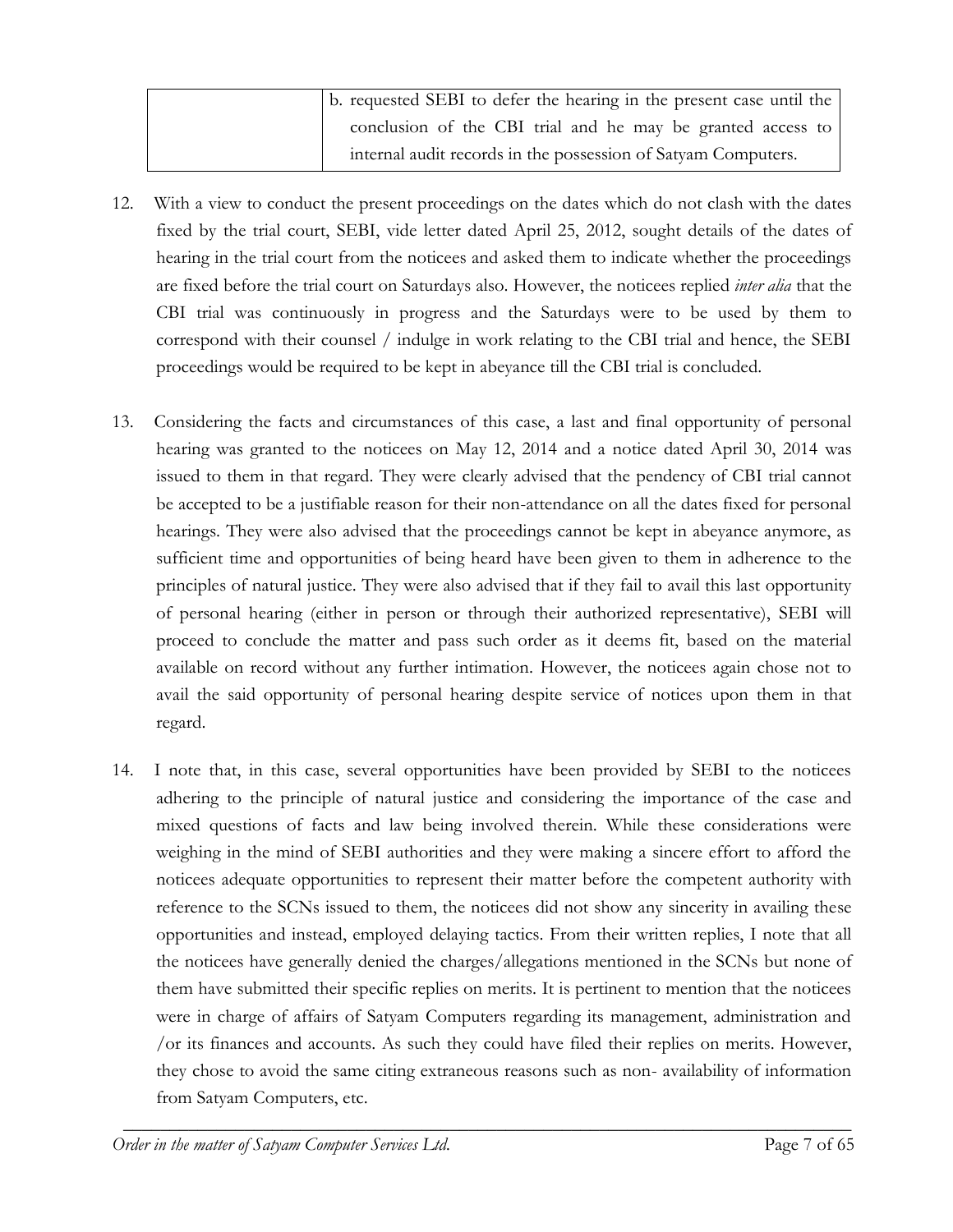- 15. I further, note that vide various notices of personal hearings, all the noticees had been given option by SEBI to appear in person or through their advocate(s) and/or through their authorized representative(s). It had also been clarified to the noticees that the pendency of CBI trial cannot be accepted as a justifiable reason for their non-attendance on the dates fixed for personal hearings and they could appear for personal hearing through authorised representative/s. However, they chose to evade the opportunities and delay the proceedings for extraneous reasons as cited in above para. I further note that even during pendency of CBI trial, the noticees could have appeared on any Saturday/s. I find that the reason cited by them for their inability to appear on Saturday/s is not cogent as they could appear on Saturday/s, either in person or through their authorised representatives(s). Even when the final and last opportunity of personal hearing in these proceedings was afforded to the noticees on May 12, 2014 they chose to avoid and evade the same too despite service of notice dated April 30,2014 whereby they were clearly advised that if they fail to appear for personal on this final date, the proceedings shall be completed on the basis of material available on record.
- 16. It is noted that while the matter was proceeded for consideration on the basis of material available on record, since the noticees had chosen to avoid the opportunities, Mr. Vadlamani Srinivas (vide letter dated May 9, 2014 received by SEBI on May 12, 2014), Mr. B Ramalinga Raju (vide letter through his advocates dated May 26, 2014) and Mr. Rama Raju, (vide letter dated May 26, 2014), requested for cross-examination of certain persons/entities. It is relevant to mention here that, though the instant proceedings had commenced by issuance of the first set of SCNs in the year 2009, these noticees never made such a request. I note that the request of cross- examination, subsequent to or on the last date of personal hearing despite clear advice that SEBI shall proceed in the matter on the basis of material available on record if they fail to avail the opportunity of personal hearing, is also a device adopted to further delay the proceedings. Nonetheless, I note that these requests are open requests without making out a case for cross -examination. In the facts and circumstances of this case, no prejudice would be caused if the cross- examination as requested by some of the noticees without making a case for the same is denied. In this regard, it is relevant to refer to the following judgment of Hon'ble Supreme Court in the matter of *Transmission Corpn of A. P. Ltd. and others vs. Shri Rama Krishnan Rice Mil* (2006) 3 SCC 74:

*"In order to establish that the cross-examination is necessary, the consumer has to make out a case for the same. Merely stating that the statement of an officer is being utilized for the purpose of adjudication would not be sufficient in all cases. If an application is made requesting for grant of an opportunity to crossexamine any official, the same has to be considered by the adjudicating authority who shall have to either grant the request or pass a reasoned order if he chooses to reject the application. In that event an*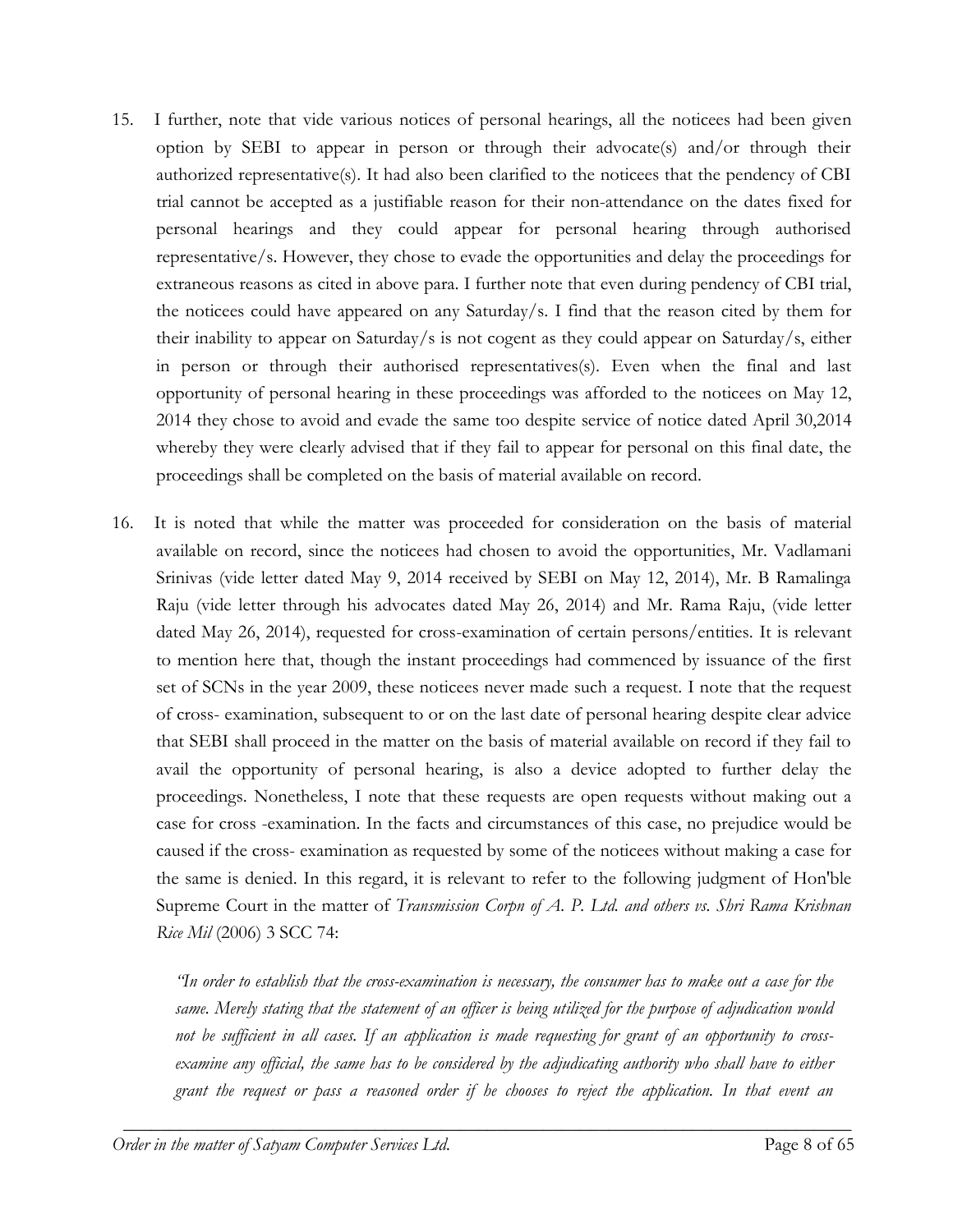*adjudication being concluded, it shall be certainly open to the consumer to establish before the Appellate Authority as to how he has been prejudiced by the refusal to grant an opportunity to cross-examine any official. As has been rightly noted by the High court in the impugned judgment where the reliance is only on accounts prepared by a person, cross-examination is not necessary. But where it is based on reports alleging tampering or pilferage, the fact situation may be different. Before asking for cross-examination the consumer may be granted an opportunity to look into the documents on which adjudication is proposed. In that event, he will be in a position to know as to the author of which statement is necessary to be cross-examined. The applications for cross-examination are not to be filed in a routine manner and equally also not to be disposed of by an adjudicator in casual or routine manner. There has to be application of mind by him. Similarly, as noted above, the consumer has show as to why cross-examination is necessary."*

17. In this case, as mentioned hereinabove, several opportunities to submit replies to the SCNs were given and several dates for personal hearing were fixed but the noticees failed to avail of the opportunities despite service of notices. The facts and circumstances discussed above clearly show that noticees have been deliberately keeping themselves away from the proceedings and adopting dilatory and delaying tactics. The detailed narration given hereinabove makes it clear that SEBI afforded numerous opportunities to the noticees as it was making a sincere effort to adhere to the principle of natural justice, especially considering the importance of the case and the mixed question of facts and law being involved therein, but the noticees, as it is very clear from their conduct, were interested in only evading the specific reply and delaying the proceedings. Since it is clear now that the noticees are not willing to avail the opportunities afforded to them and are adopting dilatory and delaying tactics, there would not be any denial of natural justice, if these proceedings are concluded on the basis of material available on record. In this regard, it is relevant to mention the following judgment of Hon'ble Supreme Court in the case of *Haryana Financial Corporation vs. Kailashchand Ahuja [2008 (9) SCC 31]*:-

*"...the theory of reasonable opportunity and principle of natural justice have been evolved to uphold the rule of*  law and to assist the individual to indicate his just rights. Whether, in fact, prejudice has been caused to an *employee or not on account of denial to him of the report has to be considered on the facts and circumstances of each case. Even in cases where procedural requirements have not been complied with, action cannot be ipso facto illegal or void, unless it is shown that non-observance has prejudicially affected the delinquent."*

18. In view of the above, I find that all the noticees have deliberately avoided the several opportunities granted to them and have adopted dilatory and delaying tactics, therefore, I, am of the view that the present proceedings cannot be kept in abeyance anymore and proceed to decide the matter on the basis of material available on record.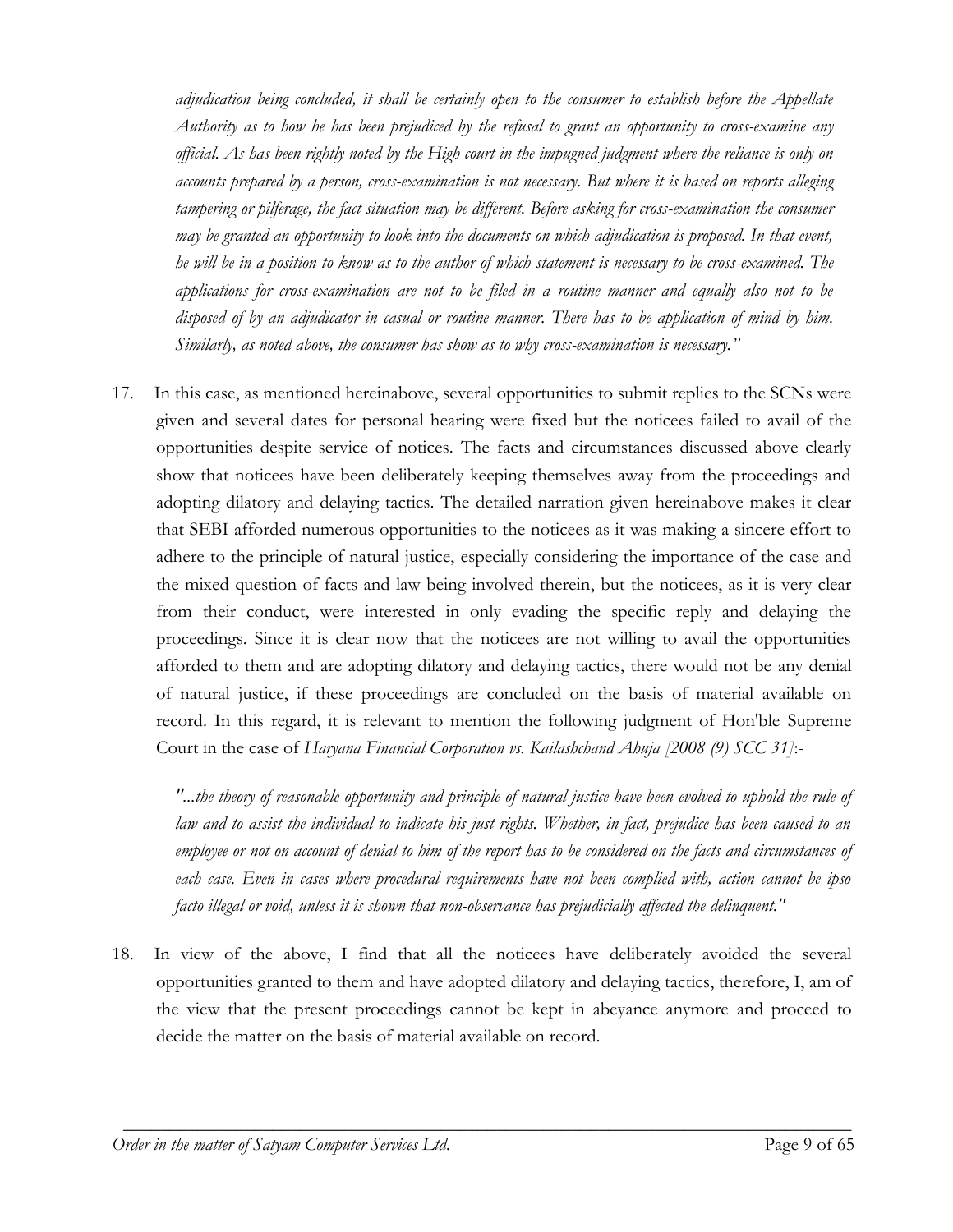- 19. I have considered the SCNs issued to the respective noticees and relevant material available on record. I note that the SCNs have been issued to all the noticees on the basis of same set of facts and circumstances. I, therefore, deem it appropriate to deal with the respective SCNs issued to all the five noticees herein by way of this common order.
- 20. Before dealing with the charges and allegations in the SCNs against the noticees herein, I deem it necessary to refer to provisions of the SEBI Act, PFUTP Regulations, 2003 and PIT Regulations, 1992 alleged to be violated by the noticees. These provisions are reproduced hereafter:-

#### "**SEBI Act**

# **Prohibition of manipulative and deceptive devices, insider trading and substantial acquisition of securities or control.**

#### **12A. No person shall directly or indirectly –**

*(a)use or employ, in connection with the issue, purchase or sale of any securities listed or proposed to be listed on a recognized stock exchange, any manipulative or deceptive device or contrivance in contravention of the provisions of this Act or the rules or the regulations made thereunder;*

*(b)employ any device, scheme or artifice to defraud in connection with issue or dealing in securities which are listed or proposed to be listed on a recognised stock exchange;*

(c)*engage in any act, practice, course of business which operates or would operate as fraud or deceit upon any person, in connection with the issue, dealing in securities which are listed or proposed to be listed on a recognised stock* exchange, *in contravention of the provisions of this Act or the rules or the regulations made there under;"*

*(d) engage in insider trading;*

*(e) deal in securities while in possession of material or non-public information or communicate such material or non-public information to any other person, in a manner which is in contravention of the provisions of this Act or the rules or the regulations made thereunder;*

#### **PFUTP Regulations**

#### **Prohibition of certain dealings in securities. 3. No person shall directly or indirectly—**

*(a) ……….*

*(b)use or employ, in connection with issue, purchase or sale of any securities listed or proposed to be listed in a recognized stock exchange, any manipulative or deceptive device or contrivance in contravention of the provisions of the Act or the rules or the regulations made there under;*

*(c)employ any device, scheme or artifice to defraud in connection with dealing in or issue of securities which are listed or proposed to be listed on a recognized stock exchange;*

*(d)engage in any act, practice, course of business which operates or would operate as fraud or deceit upon any person in connection with any dealing in or issue of securities which are listed or proposed to be listed on a recognized stock exchange in contravention of the provisions of the Act or the rules and the regulations made there under."*

#### **"4. Prohibition of manipulative, fraudulent and unfair trade practices**

*(1)Without prejudice to the provisions of regulation 3, no person shall indulge in a fraudulent or an unfair trade practice in securities.*

*(2)Dealing in securities shall be deemed to be a fraudulent or an unfair trade practice it involves fraud and may include all or any of the following, namely:-*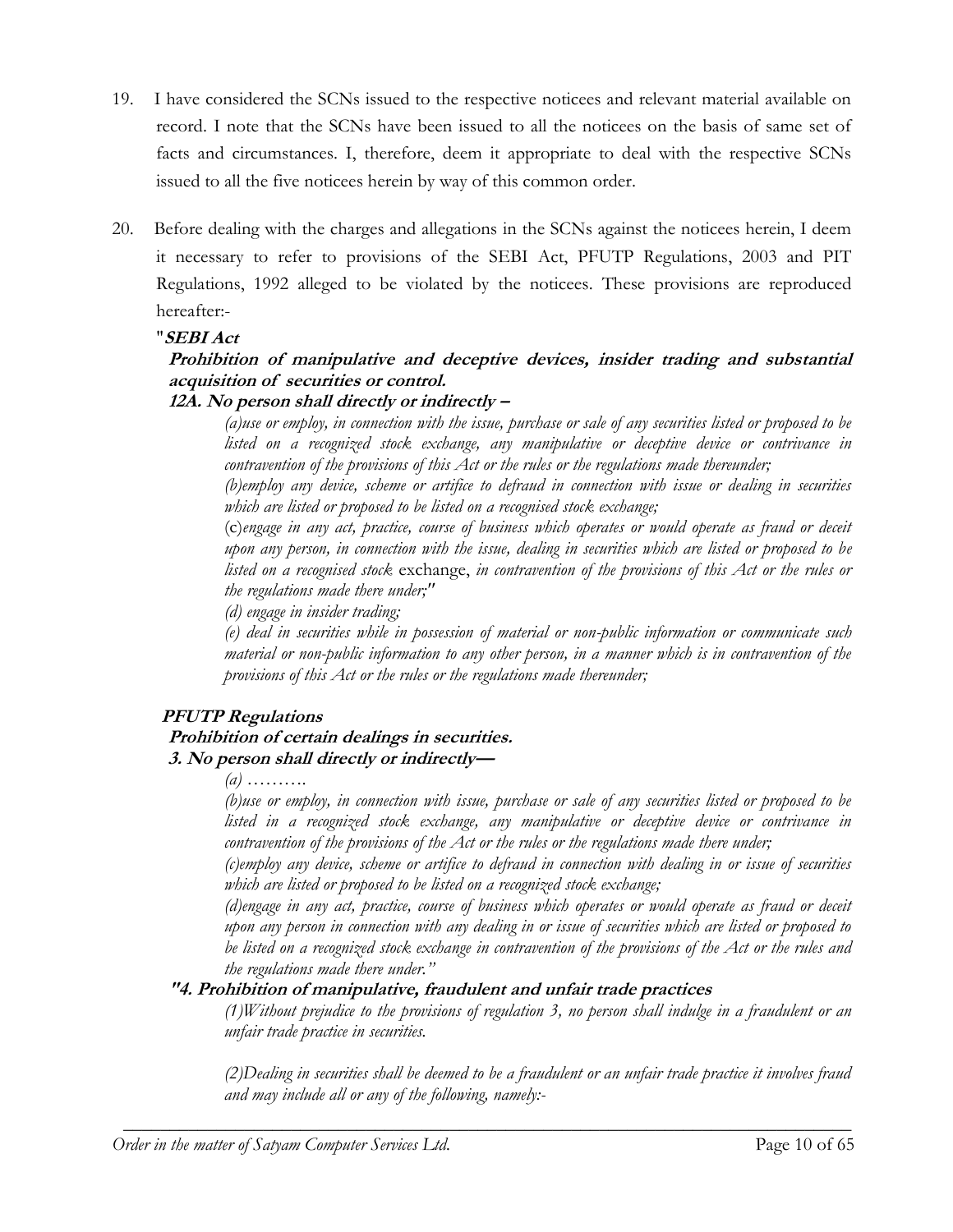*(a)indulging in an act which creates false or misleading appearance of trading in the securities market; ( e) any act or omission amounting to manipulation of the price of a security;*

*(f)publishing or causing to publish or reporting or causing to report by a person dealing in securities any information which is not true or which he does not believe to be true prior to or in the course of dealing in securities*;

*(k) an advertisement that is misleading or that contains information in a distorted manner and which may influence the decision of the investors;*

*(r) planting false or misleading news which may induce sale or purchase of securities."*

# **PIT Regulations, 1992**

#### **Prohibition on dealing, communicating or counselling on matters relating to insider trading.**

# **3. No insider shall—**

*(i) either on his own behalf or on behalf of any other person, deal in securities of a company listed on any stock exchange when in possession of any unpublished price sensitive information; or (ii) communicate or counsel or procure directly or indirectly any unpublished price sensitive information to any person who while in possession of such unpublished price sensitive information shall not deal in securities :*

*Provided that nothing contained above shall be applicable to any communication required in the ordinary course of business or profession or employment] or under any law.*

#### **Violation of provisions relating to insider trading.**

**4.** *Any insider who deals in securities in contravention of the provisions of regulation 3 or 3A shall be guilty of insider trading.*

- 21. The facts revealed during SEBI investigation and that are basis of allegation/charges as described in the respective SCNs are narrated in the following paragraphs.
- 22. From the books of account (hereinafter referred to as "the books") of Satyam Computers it was observed during investigations that Satyam Computers had more than 125 bank accounts with various banks throughout the world. The books reflected that as on  $30<sup>th</sup>$  September 2008 Satyam Computers disclosed  $\bar{\xi}$  5,312.62 crore as cash and bank balance in the financial statements.
	- a. An amounts of  $\bar{\mathbf{z}}$  1,784.67 crore i.e. 33.5% was lying in Current A/c 120559 of BoB New York branch.
	- b. An amount of ₹ 3,319.17 crore i.e. 62.5% in Fixed Deposits with five banks.
- 23. The balances as per statement of the current account of Satyam Computers provided by BoB New York branch and that presented in books showed huge and substantial differences as described in the following table: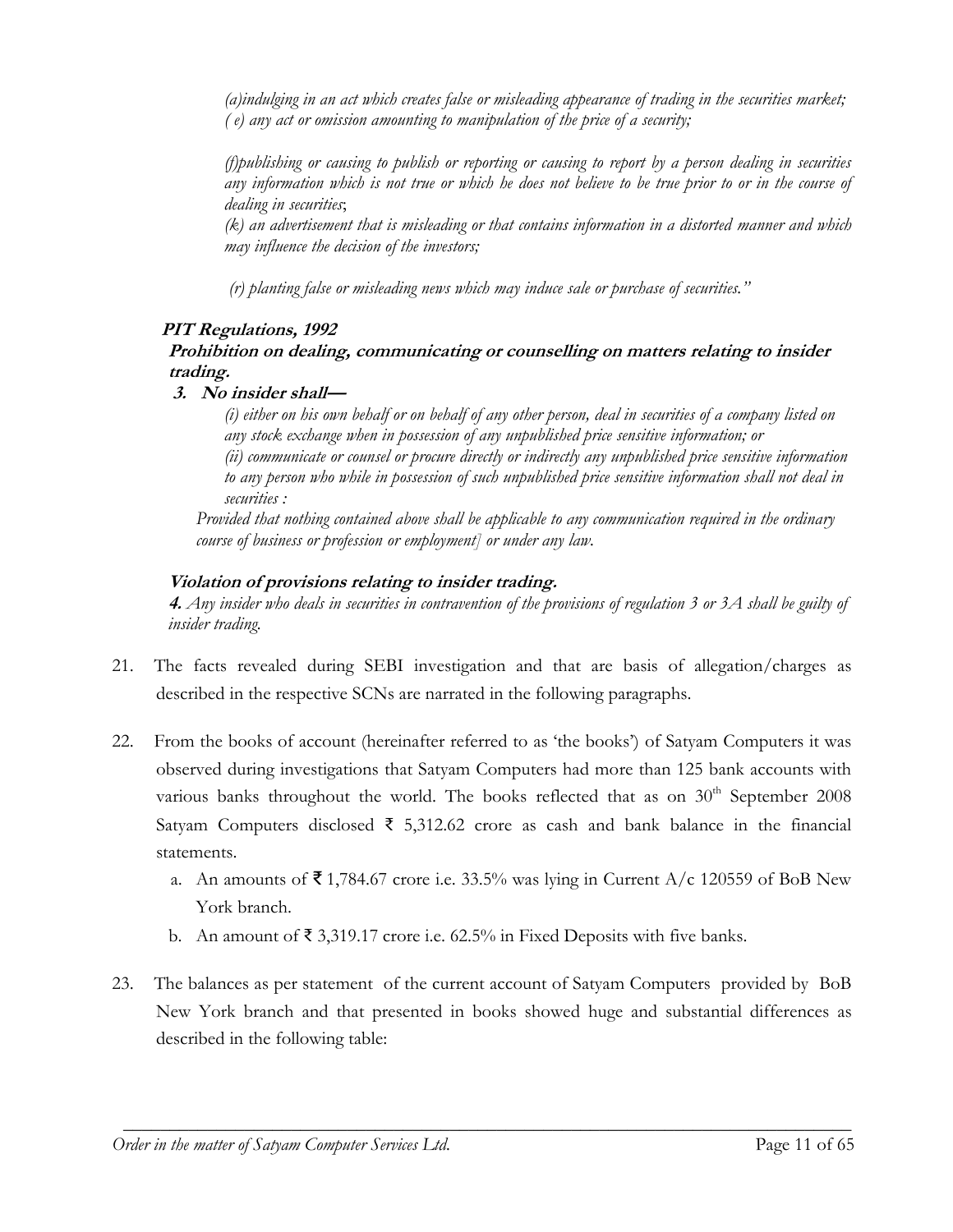| Dates           | Balance as per the<br>books (in $\bar{\tau}$ crore) | Actual Balance as per BoB<br>confirmation (in $\bar{\tau}$ crore) | Difference in balance (in $\bar{\zeta}$ )<br>crore) |
|-----------------|-----------------------------------------------------|-------------------------------------------------------------------|-----------------------------------------------------|
| $30$ -Jun-07    | 543.06                                              | 48.89                                                             | 494.18                                              |
| $30-Sep-07$     | 415.32                                              | 29.47                                                             | 385.86                                              |
| $31$ -Dec-07    | 595.79                                              | 25.24                                                             | 570.55                                              |
| $31-Mar-08$     | 855.00                                              | 43.85                                                             | 811.15                                              |
| $30$ -Jun-08    | 1275.58                                             | 21.89                                                             | 1253.69                                             |
| $30-$ Sep $-08$ | 1782.60                                             | 50.72                                                             | 1731.88                                             |

- 24. It was revealed that Satyam Computers had been maintaining the following two sets of bank statements for its current account no. 120559 :
	- a. "Daily Bank Statement" received through email and printed and filed in accounts wing ; and
	- b. "Monthly Bank Statement" received through "internal" courier from its Chairman"s office.
- 25. From the two sets of bank statements, it was observed that the closing balances as well as the number of debit and credit entries in the two said statements differed substantially as shown in the table below:

| Item           |        | Year ending |        |        |        |        |        |        |  |  |
|----------------|--------|-------------|--------|--------|--------|--------|--------|--------|--|--|
|                | 2001   | 2002        | 2003   | 2004   | 2005   | 2006   | 2007   | 2008   |  |  |
|                |        |             |        |        |        |        |        |        |  |  |
| A              | 125.93 | 229.63      | 208.05 | 288.28 | 373.60 | 977.56 | 350.61 | 872.66 |  |  |
| В              | 5.64   | 16.09       | 39.95  | 16.07  | 44.95  | 28.06  | 49.92  | 43.74  |  |  |
|                |        |             |        |        |        |        |        |        |  |  |
| <sup>-</sup> C | 120.29 | 213.54      | 168.10 | 272.21 | 328.66 | 949.51 | 300.69 | 811.28 |  |  |

*A - Balance as per books of accounts of company*

*B - Balance as received directly from the bank*

*C - Difference between A and B (i.e. the overstated balance)*

- 26. As on September 30, 2008, the actual balance in the current account of Satyam Computers as confirmed by BoB, New York branch was USD 10,836,569, whereas in the Monthly Bank Statement such balance was shown as USD 379,612,384. BoB, New York branch had confirmed the balances as per the Daily Bank Statement but not with the Monthly Bank Statement.
- 27. It was observed that entries were passed on a regular basis using the data contained in the Daily Bank Statement, but it was the Monthly Bank Statement that was used for the purpose of monthly closing of the bank ledger and preparation of monthly bank reconciliation statement. The changes for prior entries were carried out through the rectification module available in the accounting package. The transactions in the Monthly Bank Statement which were not appearing

**(in ₹ crore)**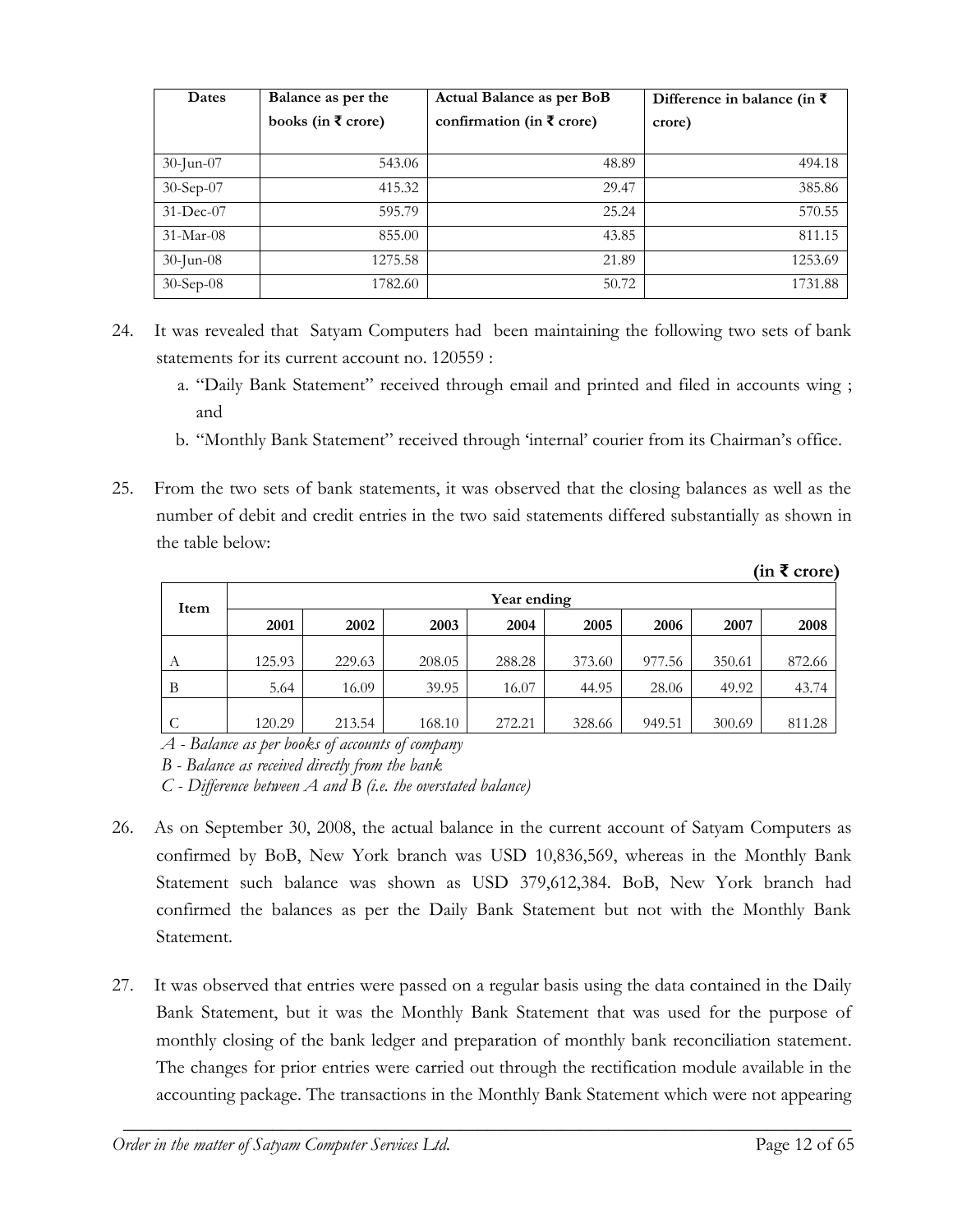in the Daily Bank Statement were accounted as and when the differences were identified. It was also observed that certain transactions in the Daily Bank Statement were not accounted for without assigning reasons. Further, transactions already accounted for were reversed. Monthly Bank Statements were manipulated showing additional entries largely in the nature of extra receipts.

- 28. On examination of the process of receipt of confirmation statement from BOB, New York branch, it was observed that a standard form to confirm account balances was prepared and balances as per the books were filled in. This filled-in format was sent to BOB, New York branch, which in turn confirmed the balance by affixing a signature and Bank Seal on the format sent to them.
- 29. It was observed that the a fake Monthly Bank Statement was being prepared at the end of every month containing the desired debit/credit entries, which were additional to the daily statements. Accounts were drawn up on the basis of these Monthly Bank Statements and accordingly, they reflected false balances.
- 30. It was observed that the Fixed Deposit Receipts (FDRs) were maintained in the office of the Chairman of Satyam Computers and taken from there by a single designated official of the accounts wing and handed over to another official of the wing who would in turn show them to the auditors as and when requested. Further, from the records of Satyam Computers as well as the books held with the auditors, it was noted that two sets of letters of confirmation of balances of FDRs were available with the auditors:
	- (a) A confirmation received directly in the office of the auditors, in the prescribed format. This confirmation would state *inter-alia* the balances of all FDRs held by Satyam Computers with the respective bank as on a particular quarter ending date.
	- (b) A confirmation from the bank received by Satyam Computers and addressed to the auditors but not in the prescribed format. This confirmation would state in a single sentence, the balances of FDRs held by Satyam Computers with the respective bank.
- 31. From the confirmation letters of the banks as mentioned in para 29(b) above the following emerged:
	- a. in the confirmation letter of ICICI Bank dated October 4, 2008, FDR number is not mentioned. The name of customer is missing. There is no reference to any letter of PW,
	- b. in the bank confirmation letter of HDFC Bank, FDR number is not mentioned,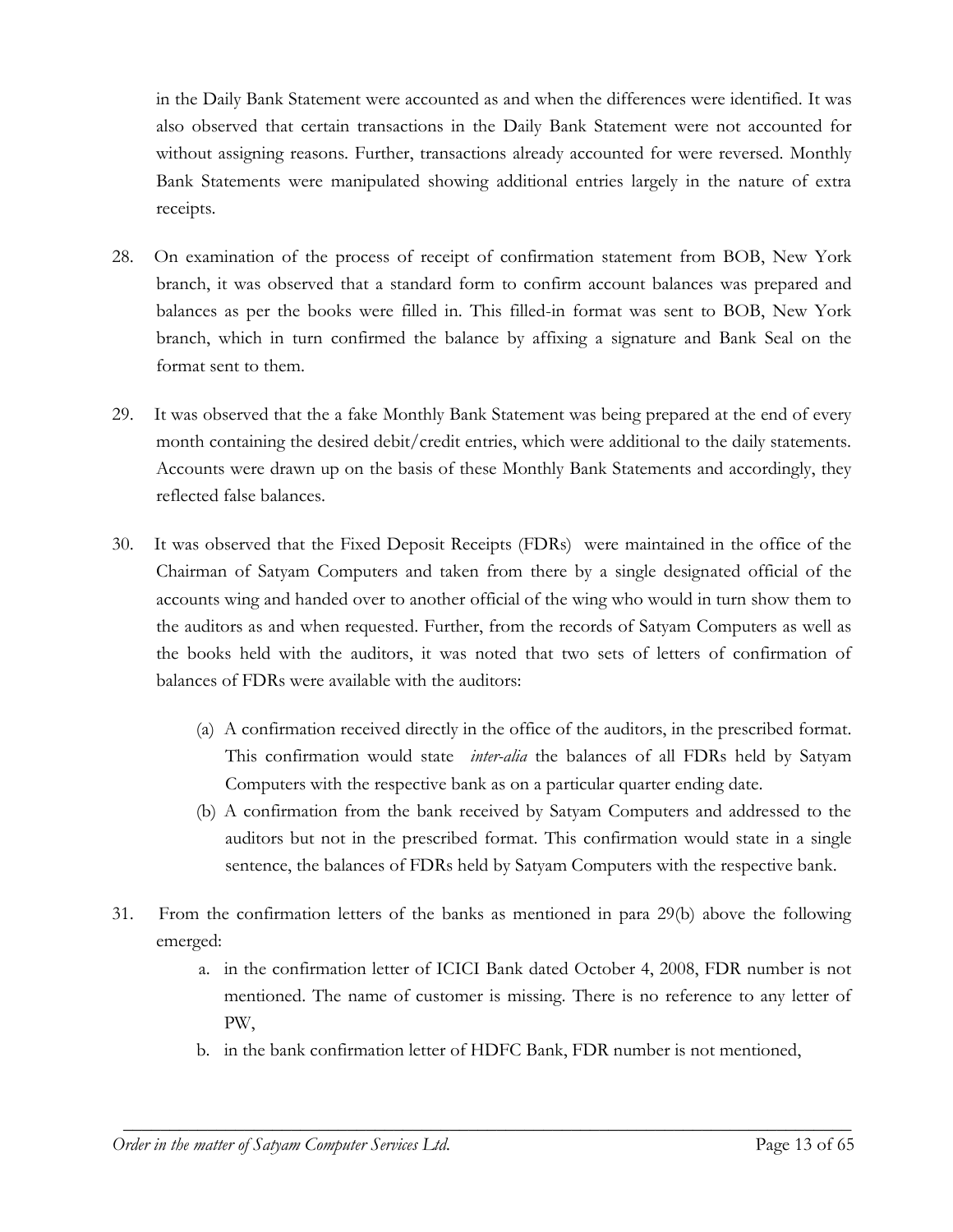- c. in case of HSBC Bank, office address from which the letter was issued is not mentioned,
- d. the letterhead of HDFC is obviously not its own, with the bank logo on the other side,
- e. in the letter of BNP Paribas, there is no reference to the letter of PW,
- f. the letterheads were of an earlier period and persons who had signed the letters were not in the employment of the bank as on the date indicated on the letter,
- g. the issuing of confirmation statements was undertaken by the branch which served as the primary relationship manager for Satyam Computers and that the branch indicated in the apparently forged letter does not send such confirmation letters.
- 32. The comparison between the two different set of FDR balances as on September 30,2008 is shown in the table below:

| Name of the Bank   | Amount as per the books (in $\bar{\tau}$ )<br>crore) | Amount confirmed by banks (in $\bar{\tau}$ )<br>crore) |
|--------------------|------------------------------------------------------|--------------------------------------------------------|
| Citibank           | 613.32                                               | 1.32                                                   |
| HDFC Bank          | 704.16                                               | <b>NIL</b>                                             |
| HSBC Bank          | 798.95                                               | NIL                                                    |
| <b>ICICI</b> Bank  | 725.30                                               | NIL                                                    |
| <b>BNP</b> Paribas | 476.64                                               | 8.64                                                   |
| Total              | 3318.37                                              | 9.96                                                   |

33. The above data shows sharp contrast between the substantially large figures of FDR balances mentioned in the books of Satyam Computers and the actual FDR balance confirmed by the banks. As per the books, the FDR balances on the last day of each of the six quarters from June 30, 2007 to September 30, 2008 remained unchanged for three of the five banks (HSBC, HDFC and ICICI). There was only a very marginal change for the other two banks (i.e. Citibank and BNP Paribas). The actual FDR balances along with the comparison with those stated in the books is shown in the following table:

# **(Amount in ₹ crore)**

| Year<br>ending | 2001                                | 2002                     | 2003   | 2004                               | 2005                     | 2006   | 2007   | 2008   |  |  |
|----------------|-------------------------------------|--------------------------|--------|------------------------------------|--------------------------|--------|--------|--------|--|--|
|                | <b>ICICI Bank - Deposit Account</b> |                          |        |                                    |                          |        |        |        |  |  |
| А              |                                     | 1.00                     | -      | 5.00                               | 92.40                    | 87.40  | 725.30 | 725.30 |  |  |
| B              |                                     | 1.00                     | -      | -                                  | 5.00                     |        | ۰      |        |  |  |
| C              |                                     | $\overline{\phantom{a}}$ | -      | 5.00                               | 87.40                    | 87.40  | 725.30 | 725.30 |  |  |
|                |                                     |                          |        | <b>HSBC Bank - Deposit Account</b> |                          |        |        |        |  |  |
| А              |                                     | 4.00                     | 216.39 | 216.39                             | 237.00                   | 237.00 | 798.95 | 798.95 |  |  |
| B              |                                     | 4.00                     | -      | ٠                                  | $\overline{\phantom{a}}$ |        | ۰      |        |  |  |
| C              |                                     | $\overline{\phantom{a}}$ | 216.39 | 216.39                             | 237.00                   | 237.00 | 798.95 | 798.95 |  |  |
|                |                                     |                          |        | <b>HDFC Bank - Deposit Account</b> |                          |        |        |        |  |  |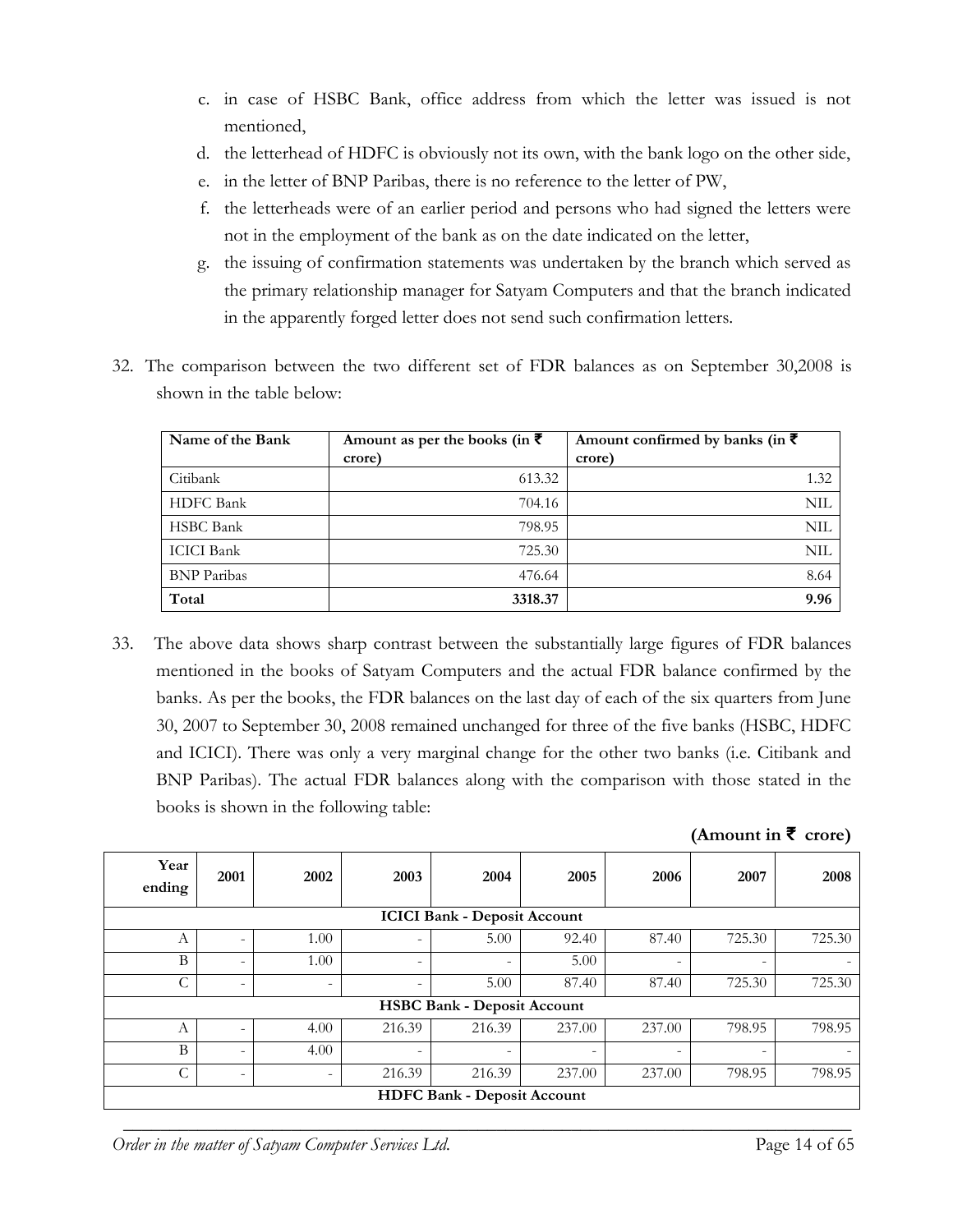| A               |                          | 1.43                     | 362.03                                           | 362.03                                     | 401.00                   | 401.00   | 704.16   | 704.16   |
|-----------------|--------------------------|--------------------------|--------------------------------------------------|--------------------------------------------|--------------------------|----------|----------|----------|
| $\bf{B}$        |                          | 1.43                     |                                                  |                                            | $\overline{\phantom{a}}$ |          |          |          |
| $\mathsf{C}$    |                          | $\overline{\phantom{a}}$ | 362.03                                           | 362.03                                     | 401.00                   | 401.00   | 704.16   | 704.16   |
|                 |                          |                          |                                                  | <b>BNP Paribas Bank - Deposit Account</b>  |                          |          |          |          |
| A               |                          | 6.00                     | 280.48                                           | 355.36                                     | 431.39                   | 488.89   | 516.24   | 475.21   |
| B               | $\equiv$                 | 6.00                     |                                                  | 0.60                                       | 0.69                     | 58.19    | 48.24    | 7.21     |
| $\mathsf{C}$    | ٠                        | $\overline{\phantom{a}}$ | 280.48                                           | 354.76                                     | 430.70                   | 430.70   | 468.00   | 468.00   |
|                 |                          |                          |                                                  | Citibank - Deposit Account                 |                          |          |          |          |
| A               | $\overline{\phantom{0}}$ | $\overline{\phantom{a}}$ | 373.64                                           | 526.55                                     | 639.68                   | 692.18   | 620.28   | 613.28   |
| B               | $\equiv$                 | $\overline{\phantom{0}}$ |                                                  | 18.28                                      | 0.28                     | 52.78    | 0.28     | 1.32     |
| $\mathsf{C}$    | $\overline{\phantom{0}}$ | $\overline{\phantom{a}}$ | 373.64                                           | 508.27                                     | 639.40                   | 639.40   | 620.00   | 611.96   |
|                 |                          |                          |                                                  | <b>BOB New York Bank - Deposit Account</b> |                          |          |          |          |
| A               |                          | 801.38                   |                                                  |                                            |                          |          |          |          |
| $\overline{B}$  |                          | 19.92                    |                                                  |                                            |                          |          |          |          |
| ${\cal C}$      | ÷.                       | 781.47                   |                                                  |                                            | $\overline{\phantom{a}}$ |          |          |          |
|                 |                          |                          | BOB New York Bank - Current Account No. 00120559 |                                            |                          |          |          |          |
| A               | 125.93                   | 229.63                   | 208.05                                           | 288.28                                     | 373.60                   | 977.56   | 350.61   | 872.66   |
| B               | 5.64                     | 16.09                    | 39.95                                            | 16.07                                      | 44.95                    | 28.06    | 49.92    | 43.74    |
| C               | 120.29                   | 213.54                   | 168.10                                           | 272.21                                     | 328.66                   | 949.51   | 300.69   | 811.28   |
| Total<br>of C** | 120.29                   | 995.01                   | 1,400.64                                         | 1,718.66                                   | 2,124.16                 | 2,745.01 | 3,617.10 | 4,119.65 |

 *A -the balance as per bank ledger in the books of Satyam Computers*

 *B- the balance as received directly from the bank*

 *C- difference between A and B i.e. the difference in balance figures.*

*\*\* Total of C = Total difference of balances with six banks.*

- 34. The above table shows a continuous increase in differences in the FDR balances presented in the books as against the actual FDR balances reported by banks over the period 2001-2008. The banks had further stated that the letters supposedly addressed to the auditors indicating the FDR balances of Satyam Computers had not been sent by them, implying that the letters of the banks as available with the auditors were fake.
- 35. In view of the confirmation given by the banks about actual and true FDR balances of Satyam Computers, it was observed that the balances of FDRs stated in the letters of confirmation, in the prescribed format as mentioned in para 29(a) above, tallied with the confirmation of FDR balances sent by the banks and reflected the complete and correct figures. However, the FDR balances in the letters of confirmation received by Satyam Computers provided to the auditors as mentioned in para 29(b) above as shown in the books, were substantially higher than the actual FDR balances and were non-existent.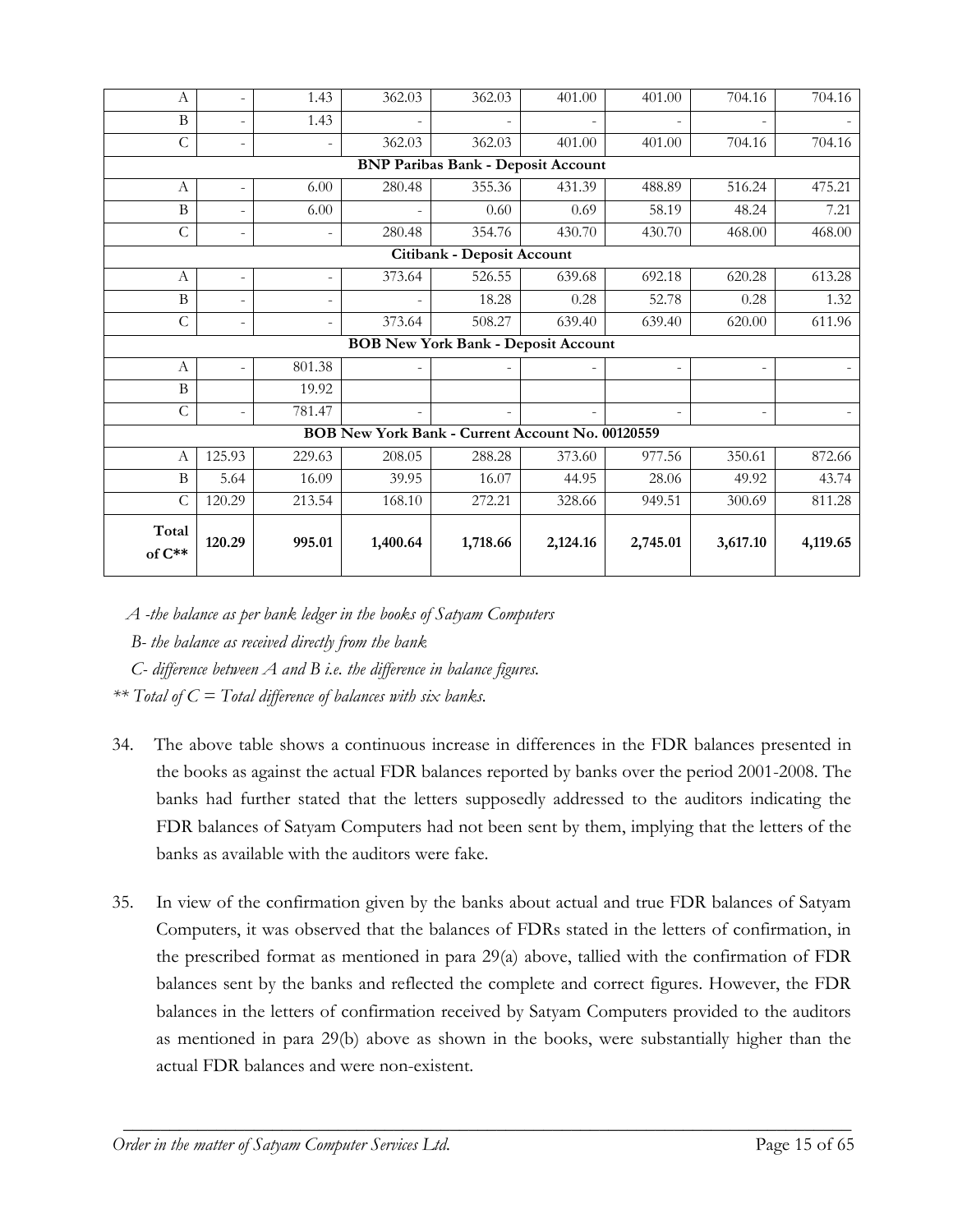36. It was further observed that the sales revenues were inflated and shown in the books through insertion of a large number of fictitious invoices raised in respect of fake customers and/or transactions. The fake invoices were introduced into the system through the Invoicing Management System ("IMS").

#### *The IMS*  $\breve{c}$  *other system tools of Satyam Computers*

- 37. The IMS was the tool used by Satyam Computers for generating the invoice to the Customer and is a downstream system for tools like OPTIMA/SPR/e-Support/ ONTIME/ PBMS etc. The IMS absorbed the required data such as associate efforts, project information, etc. from these tools. The six applications were integrated and data flowed from one application to the other and finally into the IMS for generation of invoices as briefly described below:
	- (a) OPTIMA (Operational Real Time Project Management) was the project management application of Satyam Computers. It was used to create and maintain projects done by the organization. Activities such as creation of a project ID, work breakdown structure including phases under the project, and roles, addition of project-specific details such as start and end dates, etc, were done in this application.
	- (b) SPR (Satyam Project Repository) was the project approval application of Satyam Computers. It was used to approve projects which are newly created in OPTIMA or are modified in OPTIMA. Approval authorities at various levels approved or rejected the project in this application.
	- (c) eSupport: This application was used for the allocation of manpower and resources for projects.
	- (d) ONTIME: This was the effort management tool of Satyam Computers used to enable associates to capture their timesheets against the project IDs on which they were working so that the man hours for billing the customer could be calculated.
	- (e) PBMS (Project Billing Management System) was the billing application of Satyam Computers used to bill the efforts entered in ONTIME and port the billed efforts to IMS for invoicing. A bill was generated with a unique serial number, giving the details of the associates, their man hours, etc. called a partial bill. The information from ONTIME flowed into this application for creation of this partial bill.
	- (f) IMS was the application where the final invoice to be delivered to the customer was generated and imported the partial bill from PBMS. The partial bill was consolidated in IMS and on the basis of the consolidated bill, a final invoice was generated and sent to the customer.
	- (g) The data from the IMS was ported into the Oracle Financials, whereupon revenues are recorded in the books of account of Satyam Computers. There was no automatic link or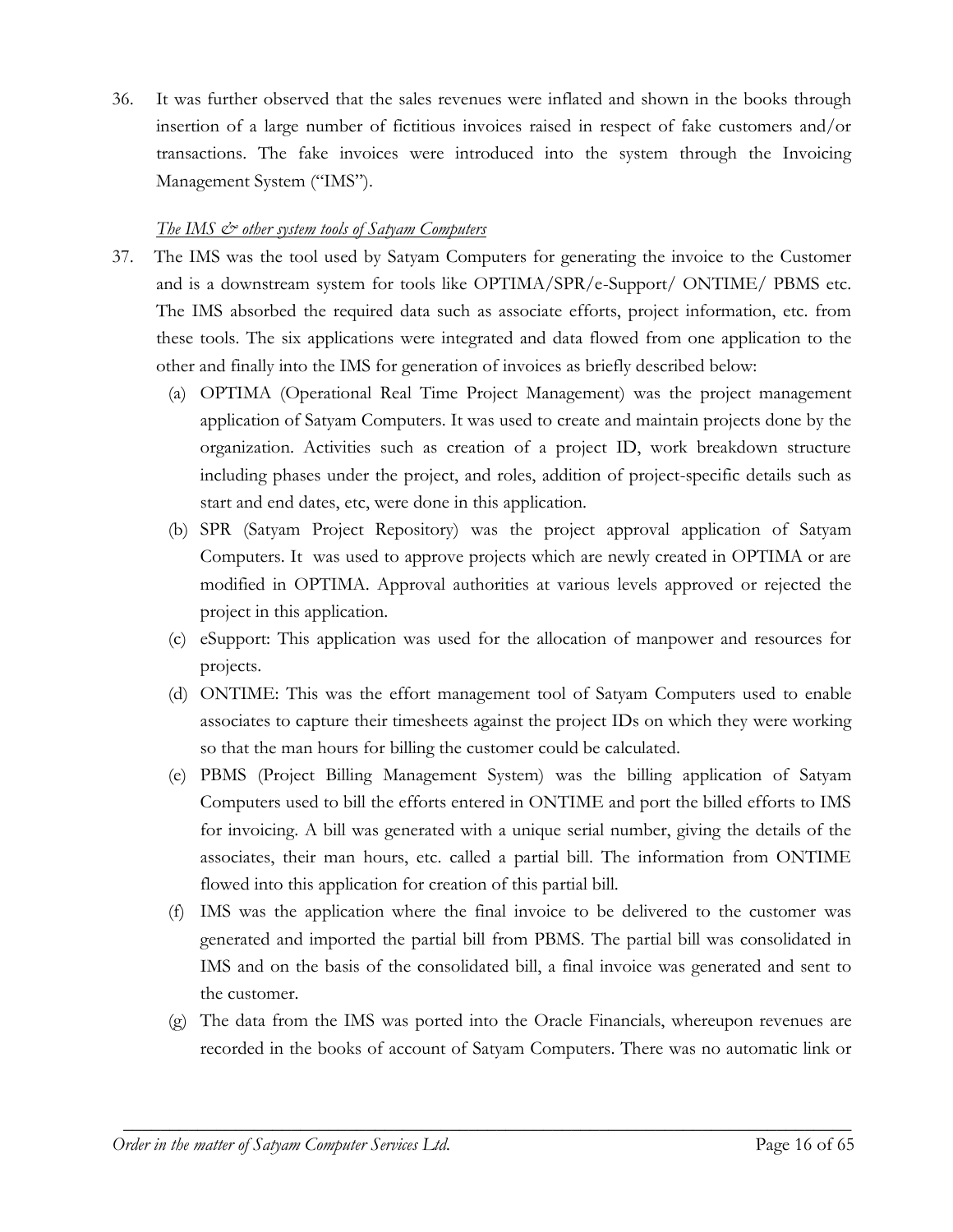integration between IMS and Oracle Financials; data was transmitted from one to the other manually by the user running appropriate programmes.

- 38. The generation of invoice in the normal course of business began with the inception of a project with a unique serial number and project ID (OPTIMA). The project was then passed for approval to the Finance in Charge and Associate in Charge (SPR). After approval, the requisite manpower and resources were allotted (e-Support) and the time-capturing mechanism (ONTIME) was activated for the purpose of billing the customer. After the ONTIME stage, a partial bill was generated on the basis of the information fed on the ONTIME application (PBMS). Thereafter, a final invoice for delivery to the customer was generated at the IMS stage. At the IMS stage, the information in the system up to the PBMS stage was integrated and consolidated, and a consolidated bill was generated to be sent to the customer. Access to all these stages was possible by using individual log-in IDs and passwords.
- 39. Apart from the above, the system also enabled porting of data through MS Excel directly at the IMS stage. In such a situation, all the fields were entered in the IMS manually, known as "excel porting". When excel porting was done, there was no need for the data to pass through all the stages mentioned above. It was, however, necessary to have the Admin ID to generate invoices through excel porting. In other words, excel porting with the use of an Admin ID and password enabled the generation of an invoice directly at the IMS stage, rather than the data being generated through the various other tools mentioned above. It was observed that the Admin ID and password required for the one-step intervention through excel porting was with Mr. G. Ramakrishna, and was made available to the Accounts Receivable team working under him, which included Mr. Srisailam Chetkuru (then Team Leader, Satyam Computers) who managed the invoicing team, and, at lower levels, Mr. K. Malla Reddy (then Executive, Finance, Satyam Computers), and Mr. Suresh Kumar (then Executive, Finance, Satyam Computers) who were responsible for entering invoice data on the system.
- 40. Mr. Malla Reddy had, *inter alia*, stated in his statement recorded on October 8, 2009, that he used to receive an excel attachment from Mr. Srisailam Chetkuru, who was his reporting manager, and was instructed by him to hide the invoices mentioned in the attachment while updating collections in the IMS. At the end of the month, or mid-month, he used to import excel files from a server folder into the IMS and generate invoices against the imported data. After he had raised the invoices which he had ported, he used to hide them in the system. These invoices were observed to be fake. He had also stated that he used to receive the BoB, New York branch statement on a daily basis and monthly basis. When they received the monthly statement, they also used to receive an excel sheet which contained details of customer names, invoice numbers, credit amount, which should be of the fake invoices. On updating, they used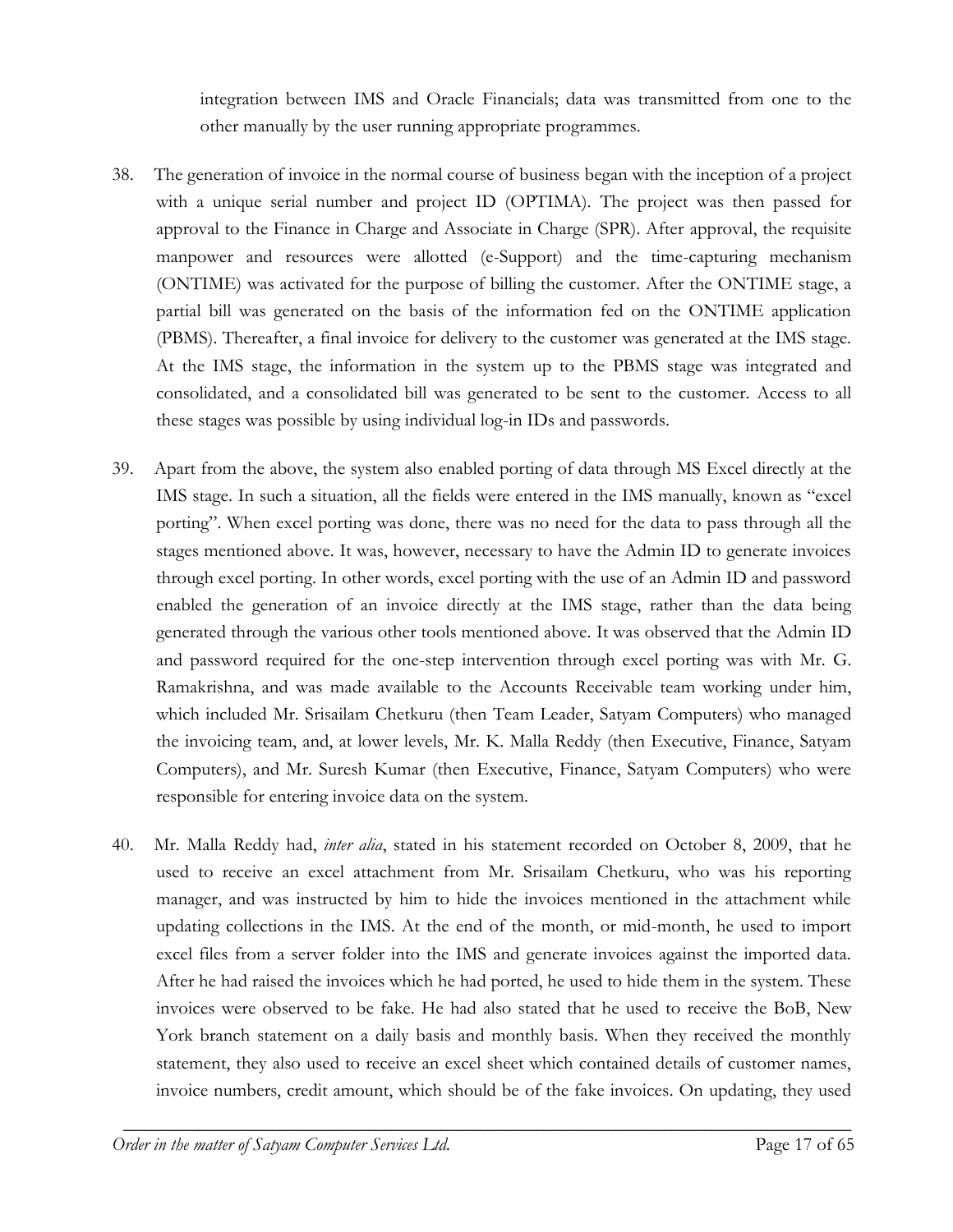to return the monthly statement and excel sheet to treasury. This position was corroborated by the statement of Mr. P.B.V. Suresh Kumar (then Executive, Finance, Satyam Computers). Mr. Suresh Kumar also stated that he used to prepare the excel file from which data was used to raise the fake invoices. Certain numbers were left out of the sequence in the Purchase Orders in the IMS data, which he used to add to the excel file. He would also take, on a random basis, the names of Associates, role players, approvers, business heads, etc., and add them to the excel file. Mr. Malla Reddy and Mr. Suresh Kumar had stated that about 300-400 such fake invoices were generated each quarter resultantly showing inflated revenues in the books.

41. Mr. V.V.K Raju the then Senior V.P., Finance of Satyam Computers, furnished the details of 7,561 fake invoices ("S" Series) generated in the IMS, out of which 6,603 invoices had been posted into the Oracle Financials. He further stated that these invoices were fake since they did not have roots in SPR and Project ID tools and were not visible to business finance personnel. Mr. V.V.K Raju had confirmed about these 7561 invoices as follows:

*"a. the fictitious invoices are in the nature of off shore invoices;*

*b. there is no linkage into PBMS;*

- *c. the payment instructions were found to be different to what is normally given by the company in case of genuine invoices (like asking for a cheque payment instead of the normal wire transfer instructions into a specific bank which is the normal practice)."*
- 42. The details of the said 7561 invoices are as follows:

|                     | <b>INVOICES</b> (with S |                 |                   | IN VOICES (with S  |                          | <b>INVOICES</b> (with S series) |  |
|---------------------|-------------------------|-----------------|-------------------|--------------------|--------------------------|---------------------------------|--|
|                     | series) RAISED IN       |                 |                   | series) ENTERED IN | <b>RECONCILED IN</b>     |                                 |  |
|                     | <b>INVOICING</b>        |                 | <b>ORACLE</b>     |                    | <b>ORACLE FINANCIALS</b> |                                 |  |
|                     | <b>MANAGEMENT</b>       |                 | <b>FINANCIALS</b> |                    |                          |                                 |  |
|                     | <b>SYSTEM (IMS)</b>     |                 |                   |                    |                          |                                 |  |
|                     | No. of                  | <b>Invoices</b> | No. of            | Invoice            | No. of                   | Invoice                         |  |
|                     | <b>Invoices</b>         | lAmount in      | <b>Invoices</b>   | Amount in          | invoices for             | Amount                          |  |
|                     | Raised                  | <b>INR</b>      | entered           | <b>INR</b>         | which                    | shown as                        |  |
|                     |                         |                 |                   |                    | receipts                 | received                        |  |
|                     |                         |                 |                   |                    | shown                    | in INR                          |  |
| Q1 (Apr 03-Jun 03)  | 97                      | 675,773,058     | 97                | 675,773,058        | 99                       | 655,402,055                     |  |
| Q2 (Jul 03-Sept 03) | 8                       | 48, 458, 754    | 8                 | 48,458,754         | 8                        | 48,776,309                      |  |
| Q3 (Oct 03-Dec 03)  | 50                      | 402,460,265     | 50                | 402,460,265        | 49                       | 398,273,916                     |  |
| Q4 (Jan 04-Mar 04)  | 112                     | 1,005,375,943   | 112               | 1,005,377,693      | 111                      | 1,041,036,044                   |  |
| Total               | 267                     | 2,132,068,021   | 267               | 2, 132, 069, 771   | 267                      | 2, 143, 488, 323                |  |
|                     |                         |                 |                   |                    |                          |                                 |  |
| Q1 (Apr 04-Jun 04)  | 112                     | 863,756,818     | 111               | 863,656,833        | 111                      | 891,163,007                     |  |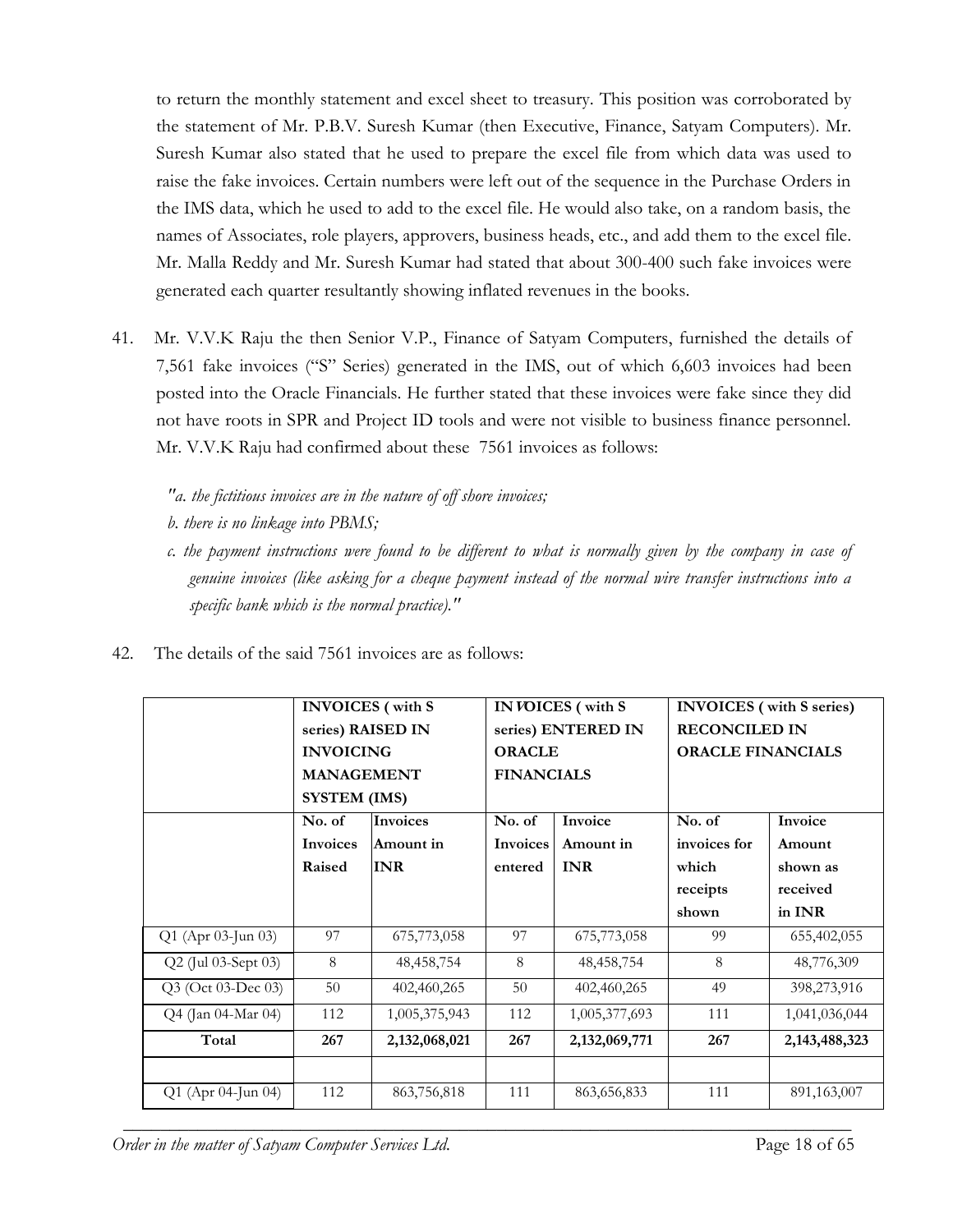|                     | <b>INVOICES</b> (with S |                  | IN VOICES (with S  |                | <b>INVOICES</b> (with S series) |                |  |
|---------------------|-------------------------|------------------|--------------------|----------------|---------------------------------|----------------|--|
|                     | series) RAISED IN       |                  | series) ENTERED IN |                | <b>RECONCILED IN</b>            |                |  |
|                     | <b>INVOICING</b>        |                  | <b>ORACLE</b>      |                | <b>ORACLE FINANCIALS</b>        |                |  |
|                     | <b>MANAGEMENT</b>       |                  | <b>FINANCIALS</b>  |                |                                 |                |  |
|                     | <b>SYSTEM (IMS)</b>     |                  |                    |                |                                 |                |  |
|                     | No. of                  | Invoices         | No. of             | Invoice        | No. of                          | Invoice        |  |
|                     | Invoices                | Amount in        | Invoices           | Amount in      | invoices for                    | Amount         |  |
|                     | Raised                  | <b>INR</b>       | entered            | <b>INR</b>     | which                           | shown as       |  |
|                     |                         |                  |                    |                | receipts                        | received       |  |
|                     |                         |                  |                    |                | shown                           | in INR         |  |
| Q2 (Jul 04-Sept 04) | 64                      | 414,972,335      | 63                 | 407,071,698    | 62                              | 391,741,949    |  |
| Q3 (Oct 04-Dec 04)  | 73                      | 502,355,438      | 69                 | 495,526,123    | 69                              | 481,194,041    |  |
| Q4 (Jan 05-Mar 05)  | 217                     | 1,423,958,105    | 208                | 1,328,135,486  | 208                             | 1,288,458,799  |  |
| Total               | 466                     | 3,205,042,696    | 451                | 3,094,390,141  | 450                             | 3,052,557,796  |  |
|                     |                         |                  |                    |                |                                 |                |  |
| Q1 (Apr 05-Jun 05)  | 249                     | 1,547,384,062    | 249                | 1,546,913,816  | 249                             | 1,494,243,548  |  |
| Q2 (Jul 05-Sept 05) | 243                     | 1,344,669,701    | 242                | 1,344,637,972  | 238                             | 1,334,649,309  |  |
| Q3 (Oct 05-Dec 05)  | 296                     | 1,634,775,652    | 291                | 1,501,734,841  | 262                             | 1,414,381,192  |  |
| Q4 (Jan 06-Mar 06)  | 400                     | 2,133,425,996    | 398                | 1,934,497,015  | 361                             | 1,840,686,424  |  |
| Total               | 1,188                   | 6,660,255,411    | 1,180              | 6,327,783,645  | 1,110                           | 6,083,960,473  |  |
|                     |                         |                  |                    |                |                                 |                |  |
| Q1 (Apr 06-Jun 06)  | 25                      | 7,564,980        | 12                 | 1,307,021      | 11                              | 1,139,585      |  |
| Q2 (Jul 06-Sept 06) | 101                     | 1,417,512,548    | 30                 | 1,348,426,093  | 20                              | 1,326,829,000  |  |
| Q3 (Oct 06-Dec 06)  | 385                     | 2,839,480,411    | 237                | 2,423,440,830  | 237                             | 2,273,743,060  |  |
| Q4 (Jan 07-Mar 07)  | 457                     | 3,405,583,824    | 375                | 3,019,854,978  | 373                             | 2,499,668,381  |  |
| Total               | 968                     | 7,670,141,763    | 654                | 6,793,028,922  | 641                             | 6,101,380,025  |  |
|                     |                         |                  |                    |                |                                 |                |  |
| Q1 (Apr 07-Jun 07)  | 680                     | 3,941,982,560    | 473                | 3,226,186,008  | 473                             | 2,890,777,863  |  |
| Q2 (Jul 07-Sept 07) | 741                     | 4, 151, 276, 136 | 486                | 3,205,579,254  | 485                             | 2,772,499,610  |  |
| Q3 (Oct 07-Dec 07)  | 889                     | 5,987,744,197    | 730                | 5,258,217,184  | 728                             | 4,836,825,391  |  |
| Q4 (Jan 08-Mar 08)  | 794                     | 5,653,003,861    | 794                | 5,653,003,861  | 794                             | 5,401,277,947  |  |
| Total               | 3,104                   | 19,734,006,754   | 2,483              | 17,342,986,307 | 2,480                           | 15,901,380,811 |  |
|                     |                         |                  |                    |                |                                 |                |  |
| Q1 (Apr 08-Jun 08)  | 791                     | 5,889,432,614    | 791                | 5,889,432,614  | 791                             | 5,483,034,760  |  |
| Q2 (Jul 08-Sept 08) | 777                     | 5,885,986,975    | 777                | 5,885,986,975  | 150                             | 1,067,531,809  |  |
| Total               | 1,568                   | 11,775,419,590   | 1,568              | 11,775,419,590 | 941                             | 6,550,566,569  |  |
| <b>GRAND TOTAL</b>  | 7,561                   | 51,176,934,235   | 6,603              | 47,465,678,376 | 5,889                           | 39,833,333,996 |  |

43. The fact that these 7,561 invoices were fake was further corroborated by the statement of Mr. Ramarao Remella, AVP (Finance) of Satyam Computers, dated October 8, 2009, wherein he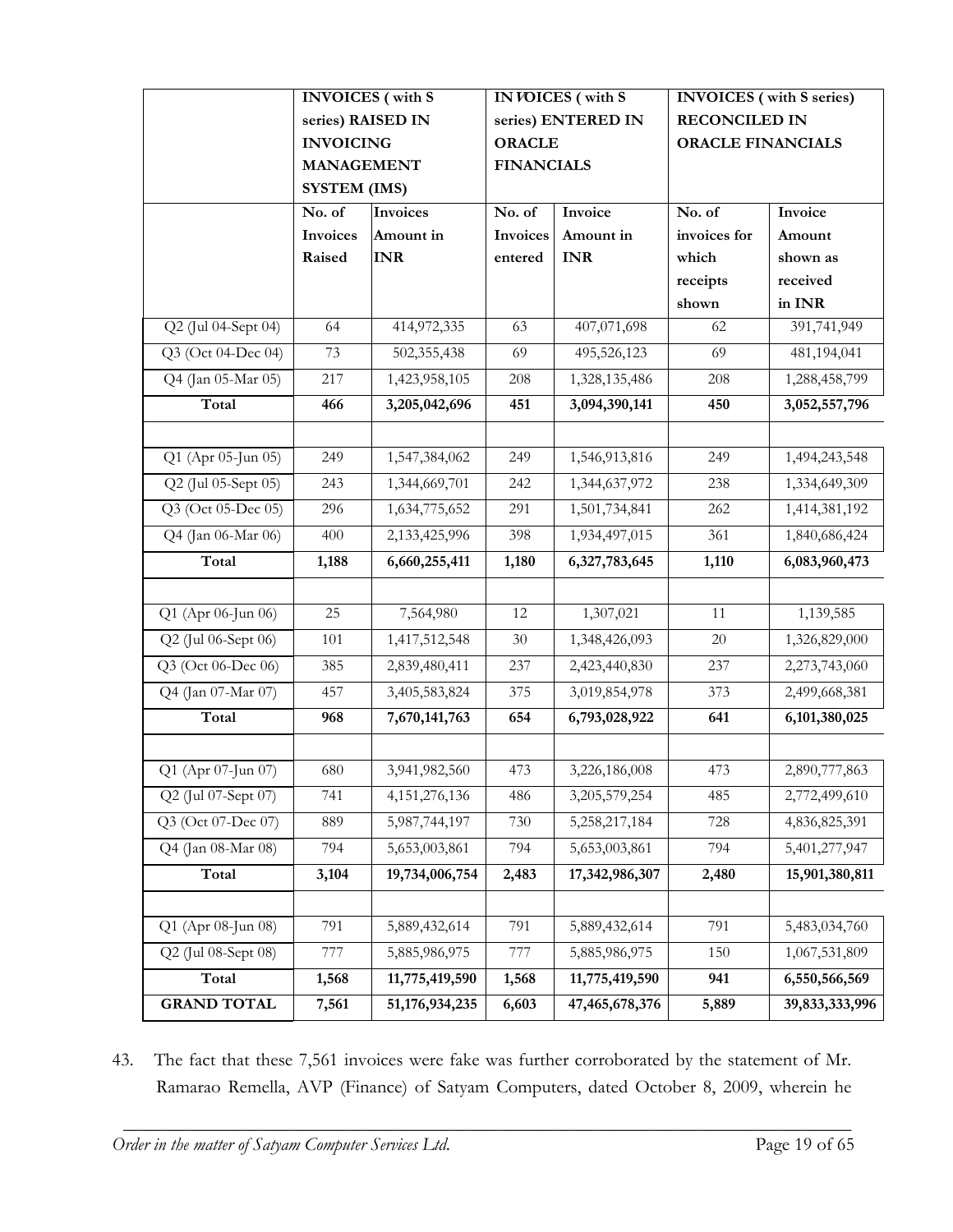stated that the aforesaid 7,561 invoices were not visible to business finance personnel of Satyam Computers (FICs) after getting them checked and confirmed by each FIC. He also stated that:

- a. There were two sets of MIS which were given to Mr. Srinivas Vadlamani and that these sets were prepared based on the changes given by Mr. Srinivas.
- b. When he asked Mr. Srinivas why they should change the MIS which was coming from the IMS tool and prepare a second set of MIS, Mr. Srinivas stated that the MIS coming from IMS tool which matched with the published sales was not giving the correct MIS as the IMS tool had certain drawbacks. To correct this, Mr. Srinivas said that he had better information collected through review reports and to effect the same, changes were required.
- c. He intimated Mr. G. Ramakrishna, to whom he was reporting, that Mr. Srinivas was asking him to make these changes, whereupon Mr. Ramakrishna informed him that as the CFO was asking for these changes, they should do it since he should know the rationale for the same.
- 44. The fake invoices mentioned above had been inserted into the IMS through the excel porting mechanism and that the revenues covered by those invoices in the books were fictitious.
- 45. In addition, there were invoices in the IMS for the development of certain customized products in respect of non-existent customers. These invoices were tagged with the letter "H". There were a total of 27 such invoices, as listed in the following table:

| S1               | Invoice no.    | Date of invoice    | <b>Invoice Amount</b> | Name of customer       |
|------------------|----------------|--------------------|-----------------------|------------------------|
| no.              |                |                    | (USD)                 |                        |
| 1.               | OFF-0607-1859. | 31-May-06          | 3,800,000             | AutoTech Service, Inc  |
| $\overline{2}$ . | OFF-0607-1900. | $31-May-06$        | 3,250,000             | AutoTech Service, Inc. |
| $\beta$ .        | OFF-0607-12733 | $26 - Oct - 06$    | 1,350,000             | Cellnet, Inc           |
| $\overline{4}$ . | OFF-0607-1946. | $31$ -May-06       | 2,800,000             | Cellnet, Inc           |
| 5.               | OFF-0607-2135. | $31$ -May-06       | 2,500,000             | Cellnet, Inc           |
| 6.               | OFF-0607-3860  | $30 - \frac{7}{4}$ | 1,320,000             | Cellnet, Inc           |
| $\overline{Z}$ . | OFF-0607-9204  | $31 - Aug-06$      | 1,850,000             | Cellnet, Inc           |
| 8.               | OFF-0607-11765 | $30-Sep-06$        | 2,900,000             | eCare Inc              |
| 9.               | OFF-0607-2038. | 31-May-06          | 2,150,000             | eCare Inc              |
| 10.              | OFF-0607-2170. | 31-May-06          | 1,650,000             | eCare Inc              |
| 11.              | OFF-0607-4229  | $30$ -Jun-06       | 1,300,000             | eCare Inc              |
| 12.              | OFF-0607-7050  | $31$ -Jul-06       | 1,850,000             | eCare Inc              |
| 13.              | OFF-0607-2044. | 31-May-06          | 3,300,000             | Hargreaves, Inc        |
| 14.              | OFF-0607-5049  | 30-Jun-06          | 2,050,000             | Hargreaves, Inc        |
| 15.              | OFF-0607-7099  | $31$ -Jul-06       | 1,500,000             | Hargreaves, Inc.       |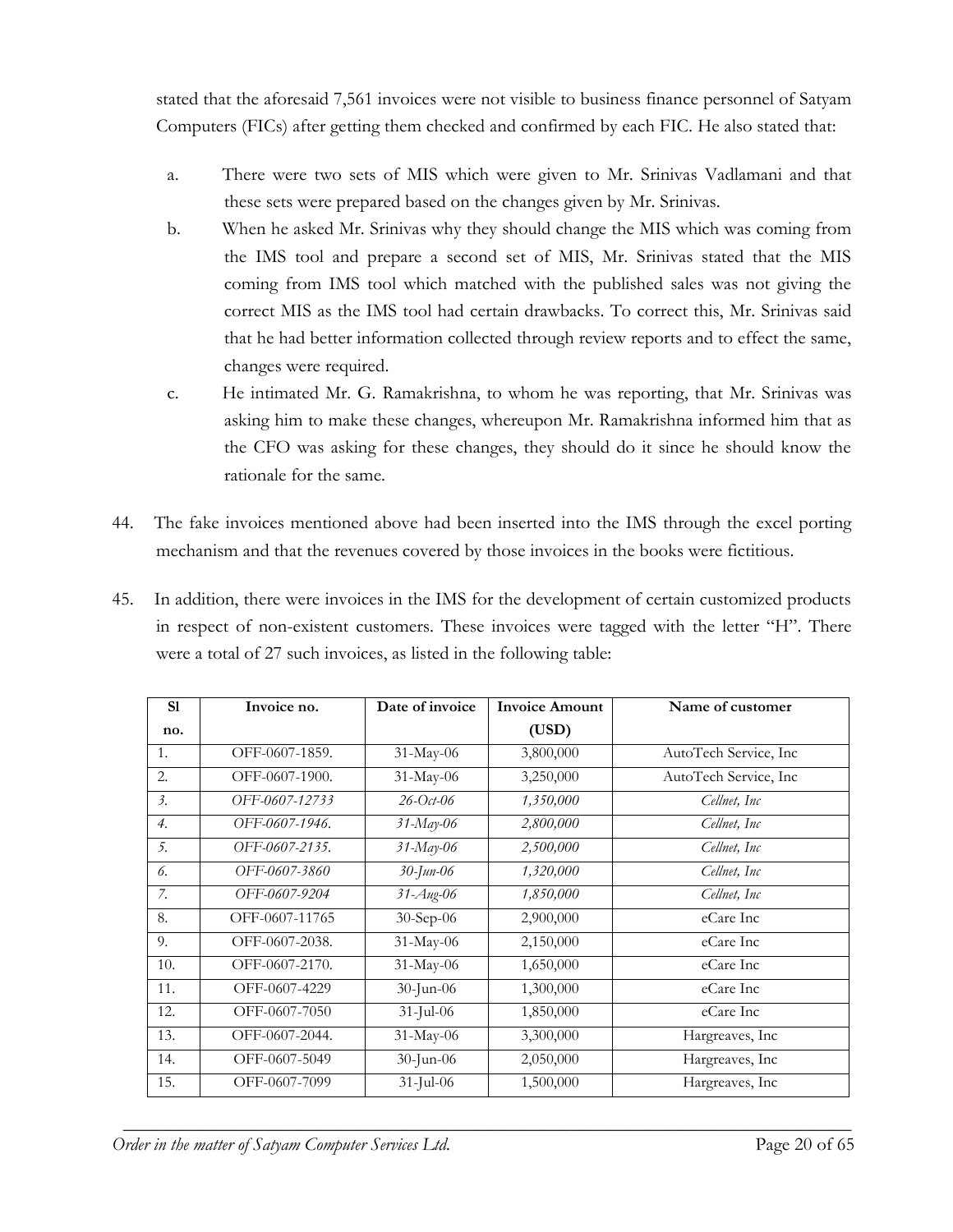| 16. | OFF-0607-9323  | $31-Aug-06$  | 2,800,000   | Hargreaves, Inc |
|-----|----------------|--------------|-------------|-----------------|
| 17. | OFF-0607-12729 | $26$ -Oct-06 | 1,780,000   | Mobitel, Inc    |
| 18. | OFF-0607-1944. | $31-May-06$  | 1,825,000   | Mobitel, Inc.   |
| 19. | OFF-0607-2067. | 31-May-06    | 2,325,000   | Mobitel, Inc    |
| 20. | OFF-0607-4145  | $30$ -Jun-06 | 1,750,000   | Mobitel, Inc    |
| 21. | OFF-0607-7975  | $31-Aug-06$  | 1,960,000   | Mobitel, Inc.   |
| 22. | OFF-0607-2370. | $31-May-06$  | 2,150,000   | NorthSea Inc    |
| 23. | OFF-0607-4868  | $30$ -Jun-06 | 1,750,000   | NorthSea Inc    |
| 24. | OFF-0607-2502. | $31$ -May-06 | 1,850,000   | NorthSea Inc    |
| 25. | OFF-0607-6300  | $31$ -Jul-06 | 1,550,000   | NorthSea Inc    |
| 26. | OFF-0607-1997. | 31-May-06    | 2,750,000   | Synony Inc.     |
| 27. | OFF-0607-5425  | $30$ -Jun-06 | 2,100,000   | Synony Inc.     |
|     | <b>TOTAL</b>   |              | 5,81,60,000 |                 |

- 46. Out of the above customers, as a sample, a search was done into the creation of fake invoices regarding a customer called Cellnet Inc (invoices 3 to 7 in the above list), whose address was given as "Marylebone Road London NW1, N 5LR UK". Mr. T. R. Anand, the concerned Business Head of Satyam Computers at the relevant time was asked to comment on:
	- a. The authenticity of the invoices;
	- b. whether the work was carried out on those invoices,
	- c. whether the same was delivered,
	- d. whether payment was received in those cases and
	- e. the background behind these invoices.
- 47. Mr. T. R. Anand, in his response dated August 31, 2009, had, *inter alia*, stated as follows:
	- a. On April 9, 2006, the MD, Mr. Rama Raju, had requested Mr.Anand to propose some interesting product ideas that he could propose to product development companies. Based on the guidelines provided by Mr. Rama Raju, Mr.Anand sent Mr. Rama Raju a proposal under cover of an email dated April 18, 2006 that covered conceiving, designing and building a software product around Digital rights Management (DRM) that would help music and video companies to expand their offerings in the online space ("DRM Rightsman" software product proposal). In this regard, Mr. Anand annexed, *inter alia*, emails dated April 9, 2006 and April 18, 2006 that were exchanged between him and Mr. Rama Raju. Mr. Rama Raju had stated in his e-mail to Mr. Anand dated April 9, 2006 - *"It is better that the team (or others) does not know that I am doing the introduction, lest they may think that I may do the batting for them. You may mark only the attachment for any of your team members but not this letter.*" Further, Mr. Rama Raju emphasized that time was of the essence and that the proposal needs to be sent out before the evening of April 14, 2006, (i.e., in only five days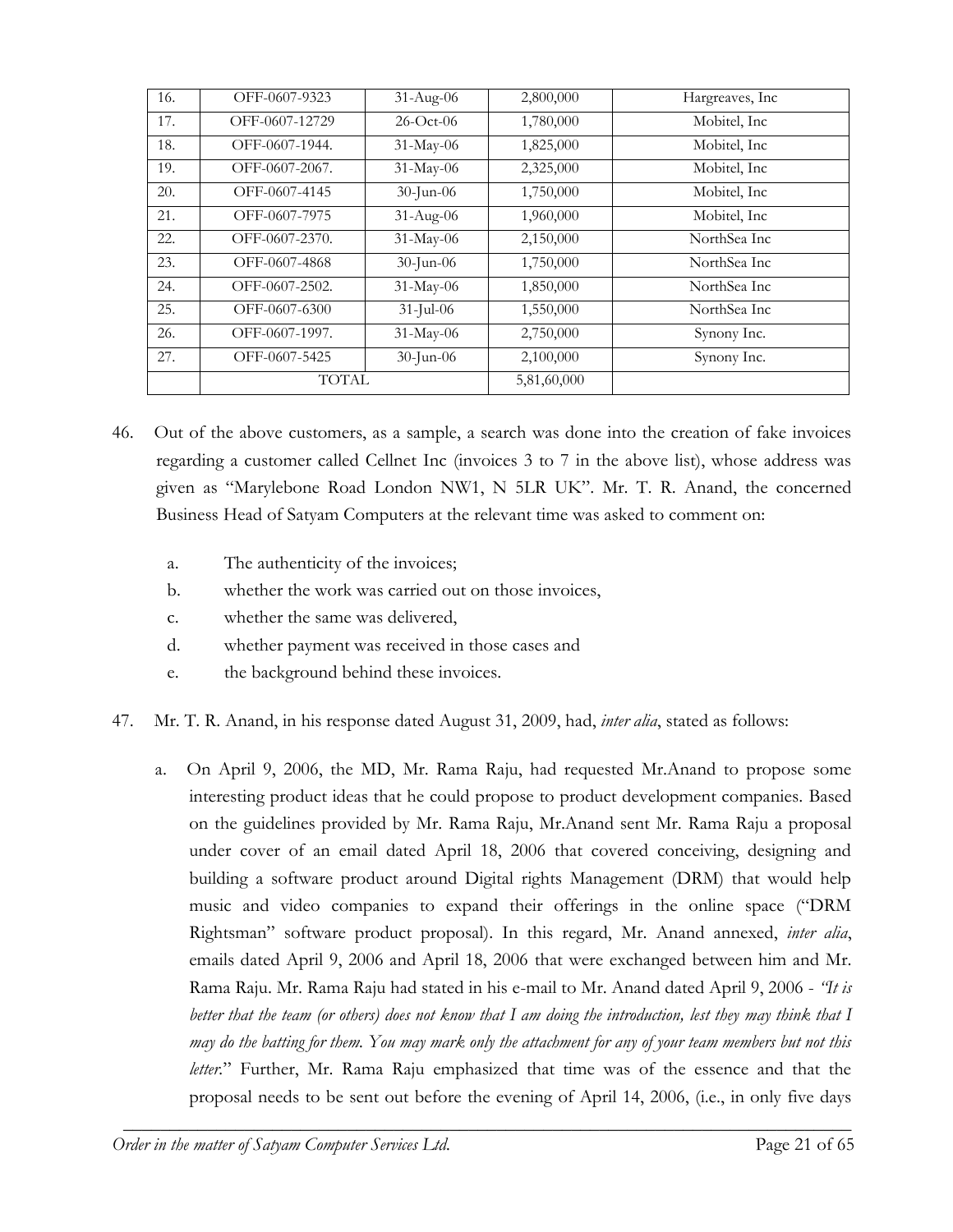time). It is also significant that the email from Mr. Rama Raju to Mr. Anand was within the knowledge of Mr. B. Ramalinga Raju as a copy of the same was marked to him.

- b. Mr. Rama Raju informed them that the proposal for "DRM Rights Man" product conception/design/build had been selected. Mr. Anand has annexed a copy of a purported Purchase Order of CellNet Inc. dated April 9, 2009 in that regard. Mr. Anand then put together a development team that had 9 sub-teams. Mr. Anand"s team developed the product using iterative mode, each iteration producing an evolving version of the product.
- c. Mr. Anand received an email dated September 6, 2006 from one Mr John V. Elite, of M/s Cellnet Inc, in which Mr. Elite claimed to have approached Satyam Computers vide the above-mentioned Purchase Order dated April 9, 2009 for a project on DRM Rights Man and asked Mr. Anand to provide him a high-level design and progress made in the deliverable packet as on date. Mr. Elite had also sent another email dated September 24, 2006, enclosing his comments on the project being developed by Mr. Anand"s team; details of which had been sent vide Mr. Anand"s email dated September 11, 2006. It is significant to note that a copy of the email dated September 6, 2006, was also marked to Mr. Rama Raju. Mr. Anand has further stated as follows:
	- *i. These invoices appear in the eIMS system;*
	- *ii. He has not received these invoices for submission to the customer nor followed up with them for payments;*
	- *iii. Mr Rama Raju was directly dealing with this customer: and*
	- *iv. From the eIMS records, it shows that payments have been received.*
- 48. In order to find out about the existence of Cellnet Inc. for which the product was claimed to be developed by Satyam Computers, a search was made on the internet, which did not reveal the existence of any Cellnet Inc. at the aforesaid address. Further, there did not exist, the website [www.cellnetinc.net,](http://www.cellnetinc.net/) which has been given as the URL of Cellnet Inc. in the email of the socalled Mr. John Elite. Thus, this customer was fictitious. It was noted that the finance department was not able to get confirmations from the delivery personnel as to the delivery status of the product to Cellnet Inc. Thus, apart from the observation that the invoices generated were fake, it was also observed that the invoices had obviously been raised to ramp up fake revenues in the books of Satyam Computers for the products so developed. When the authenticity of these invoices was questioned, Mr. V.V.K. Raju confirmed that the customers mentioned in the said 27 invoices were fake. Thus, the customers mentioned in the abovementioned 27 were observed to be fake. Further the invoices were visible to business heads and collections towards these invoices have been shown in the Oracle Financials. However, as the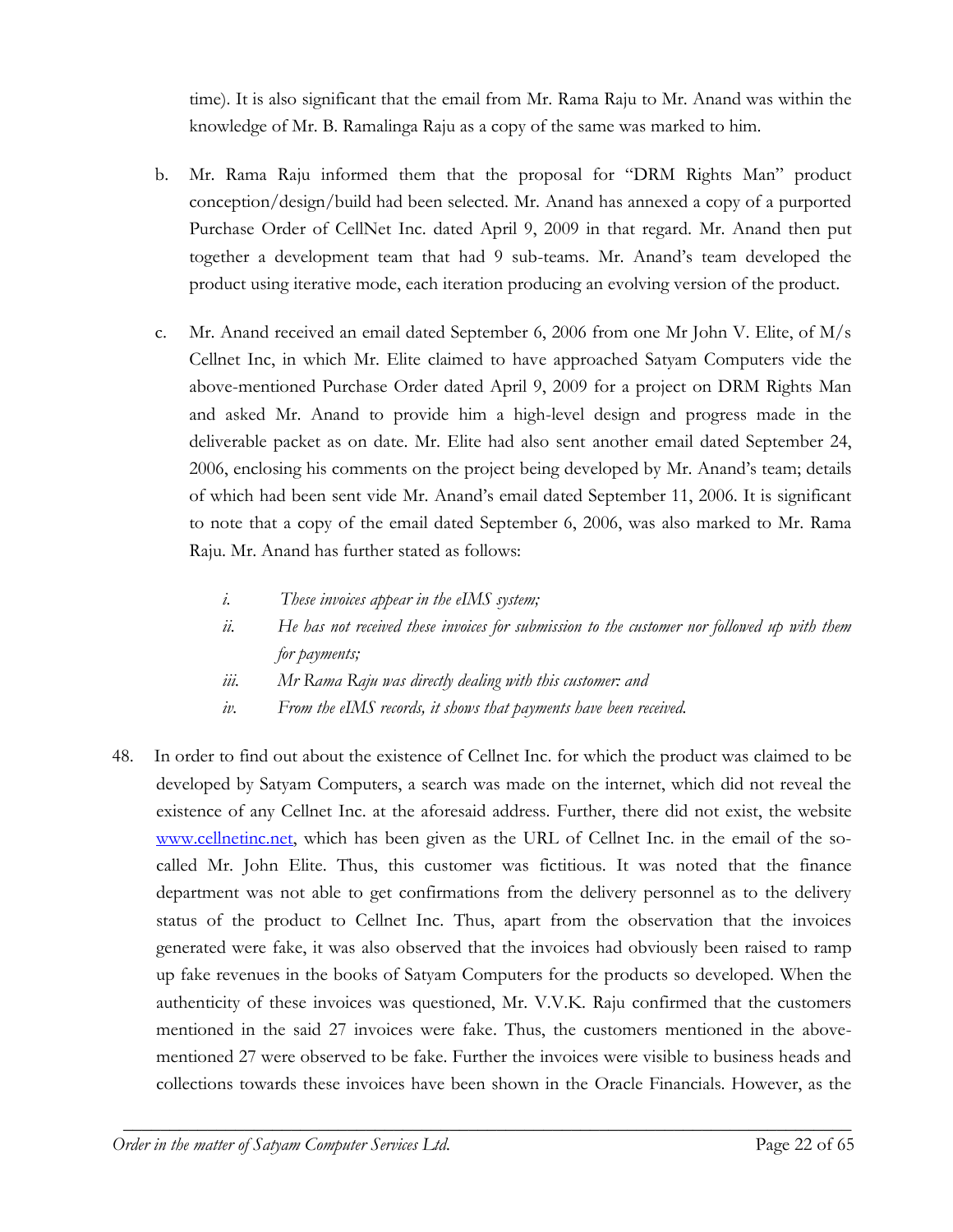business heads had neither received the invoices for submission to the customer nor followed up for payment, collections shown against such invoices in the Oracle Financials were clearly fictitious.

- 49. Mr. Prabhakara Gupta has stated in his statement dated October 7, 2009 that in the first quarter of 2007-08, data in the IMS was compared with that in the Oracle Financials by Internal Audit for the first time. This was done while conducting internal audits in the cases of the clients viz. Citigroup, Bear Stearns, and Agilent. Internal Audit detected differences between the invoices reflected in the IMS as against those in the Oracle Financials. When these differences were reported to Finance Dept of Satyam Computers, they replied to the Internal Audit that these differences were being reconciled and subsequently, the Internal Audit team"s access to the OFF module in Oracle Financials was also removed. It was also stated by Mr. Prabhakara Gupta that Mr. Rama Raju had directed him to close the observations regarding the reconciliation of the invoices and told him that Mr. Ramakrishna would take care of the same. Mr. Ramakrishna told his team that reconciliation had been done in the Citigroup case and directed them to close the observations. Thereafter, he (Mr. Prabhakara Gupta) advised his team to close the observations in the Citigroup Report since he could not overrule the direction from Mr. Rama Raju. He has stated that the same approach was taken for closure of the observation in the Agilent Report, and that the Bear Stearns Report, which as on the date of investigation was still open for compliance.
- 50. Mr. Prabhakara Gupta had produced copies of the Internal Audit Reports in the cases of the three clients mentioned above. All three Reports contained observations that there were invoices appearing in Oracle Financials which were not available in the IMS and stated that a reconciliation of the invoices in IMS and Oracle Financials should be performed. The Report in the case of Citigroup (Observation No. 4 of the Internal Audit report) stated that action had been taken in the form of reconciliation by Satyam Computers and contained a remark by Internal Audit that the observation had now been settled by Internal Audit . The Bear Stearns Report (Observation No. 4 of the Internal Audit report) stated that reconciliation was in progress and contained the Internal Audit remark "*to check compliance on scheduled date*". The Agilent Report (Observation No. 3 of the Internal Audit report) stated that "*the FIC is fully informed and will ensure that the reconciliation gets completed by end September 07*" and contained the Internal Audit remark "*Settled. To be verified in future*" and the target date was given as August 31, 2008.
- 51. The invoices identified in the Internal Audit Reports were among the above mentioned 7,561 fake invoices. Although Internal Audit had detected the mismatch between the invoices in the IMS and Oracle Financials as far back as in the first quarter of 2007-08, it closed these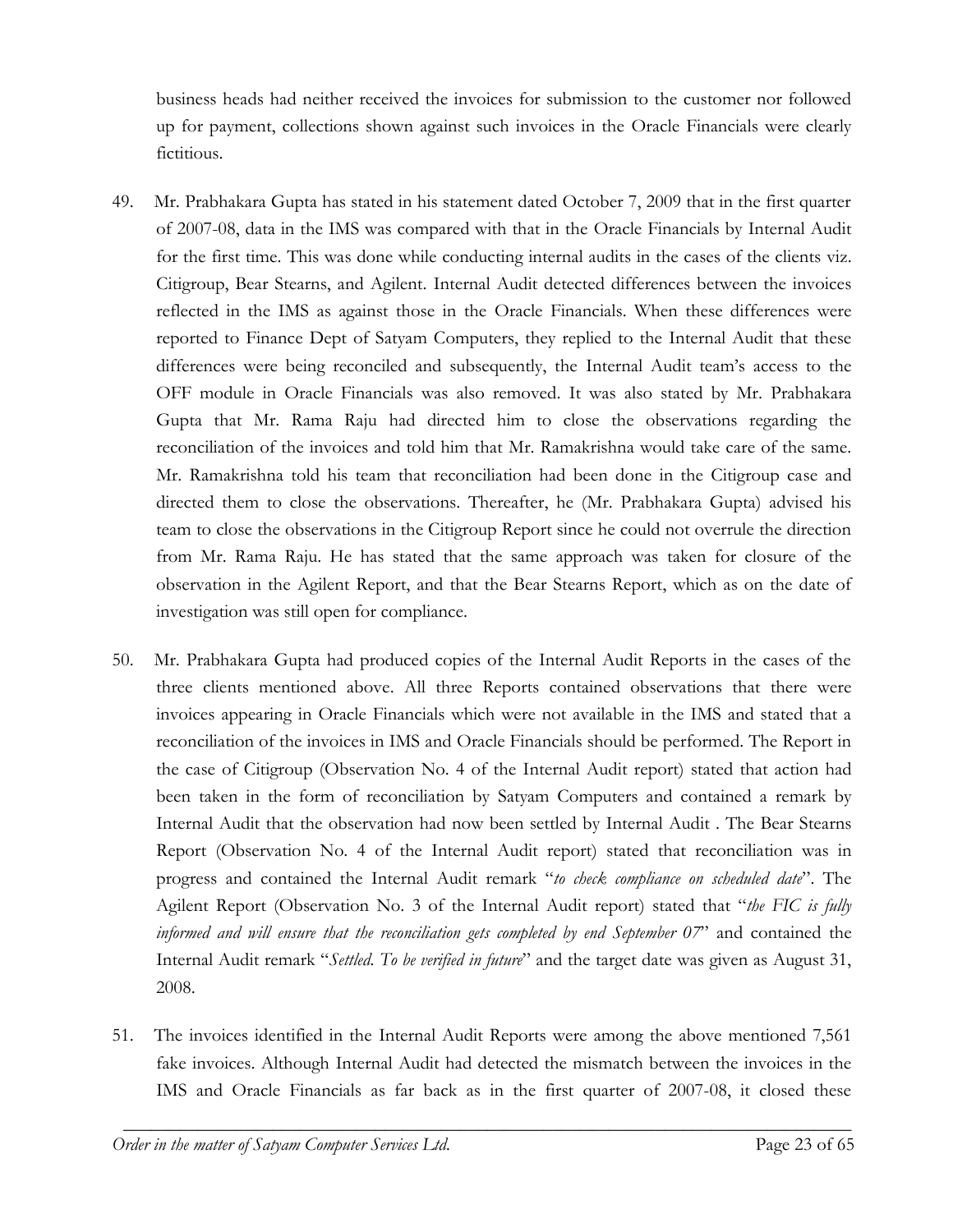observations and filed false reports to the effect that the observation had been settled and/or that reconciliation would be verified in the future. It is also important to note that the Internal Audit process was conducted by an internal team.

|                    |             | <b>INVOICES</b>   |                           |                                            |
|--------------------|-------------|-------------------|---------------------------|--------------------------------------------|
|                    |             |                   |                           | All figures in INR                         |
|                    |             | Published revenue | <b>Fictitious revenue</b> | Revenue after<br>removing fake<br>invoices |
| <b>FY</b>          | Qtr-Year    |                   |                           |                                            |
| $03 - 04$          | $Q1-2004$   | 5,596,526,429     | 675,773,058               | 4,920,753,371                              |
|                    | $Q2 - 2004$ | 5,984,910,228     | 48, 458, 754              | 5,936,451,473                              |
|                    | $Q3 - 2004$ | 6,626,964,057     | 402,460,265               | 6,224,503,792                              |
|                    | Q4-2004     | 7,207,052,473     | 1,005,375,943             | 6,201,676,530                              |
| $03 - 04$<br>Total |             | 25,415,453,188    | 2,132,068,021             | 23, 283, 385, 166                          |
| $04 - 05$          | $Q1-2005$   | 7,714,982,873     | 863,744,227               | 6,851,238,646                              |
|                    | $Q2-2005$   | 8,481,020,068     | 407,062,948               | 8,073,957,119                              |
|                    | Q3-2005     | 8,912,607,209     | 495,526,123               | 8,417,081,086                              |
|                    | Q4-2005     | 9,533,640,185     | 1,328,135,486             | 8,205,504,699                              |
| $04 - 05$<br>Total |             | 34,642,250,335    | 3,094,468,784             | 31,547,781,551                             |
| 05-06              | Q1-2006     | 10,344,319,499    | 1,547,090,885             | 8,797,228,613                              |
|                    | $Q2 - 2006$ | 11, 172, 741, 301 | 1,344,637,972             | 9,828,103,329                              |
|                    | Q3-2006     | 12,226,317,971    | 1,598,486,426             | 10,627,831,545                             |
|                    | Q4-2006     | 12,599,764,411    | 2,130,452,153             | 10,469,312,258                             |
| 05-06<br>Total     |             | 46, 343, 143, 181 | 6,620,667,436             | 39,722,475,745                             |
| $06 - 07$          | Q1-2007     | 13,868,662,709    | 1,307,021                 | 13,867,355,688                             |
|                    | Q2-2007     | 15,376,977,233    | 1,348,426,093             | 14,028,551,140                             |
|                    | Q3-2007     | 15,948,787,928    | 2,423,440,830             | 13,525,347,098                             |
|                    | Q4-2007     | 17,090,307,279    | 3,088,720,571             | 14,001,586,708                             |
| 06-07<br>Total     |             | 62,284,735,150    | 6,861,894,516             | 55,422,840,634                             |
| $07 - 08$          | $Q1 - 2008$ | 17,590,803,808    | 3,226,186,008             | 14,364,617,799                             |
|                    | $Q2 - 2008$ | 19,482,347,157    | 3,205,579,254             | 16,276,767,903                             |

*\_\_\_\_\_\_\_\_\_\_\_\_\_\_\_\_\_\_\_\_\_\_\_\_\_\_\_\_\_\_\_\_\_\_\_\_\_\_\_\_\_\_\_\_\_\_\_\_\_\_\_\_\_\_\_\_\_\_\_\_\_\_\_\_\_\_\_\_\_\_\_\_\_\_\_\_\_\_*

52. The consolidated statement of revenues after removing the fake invoices of the revenue declared and published in the financial statements is given in the following table: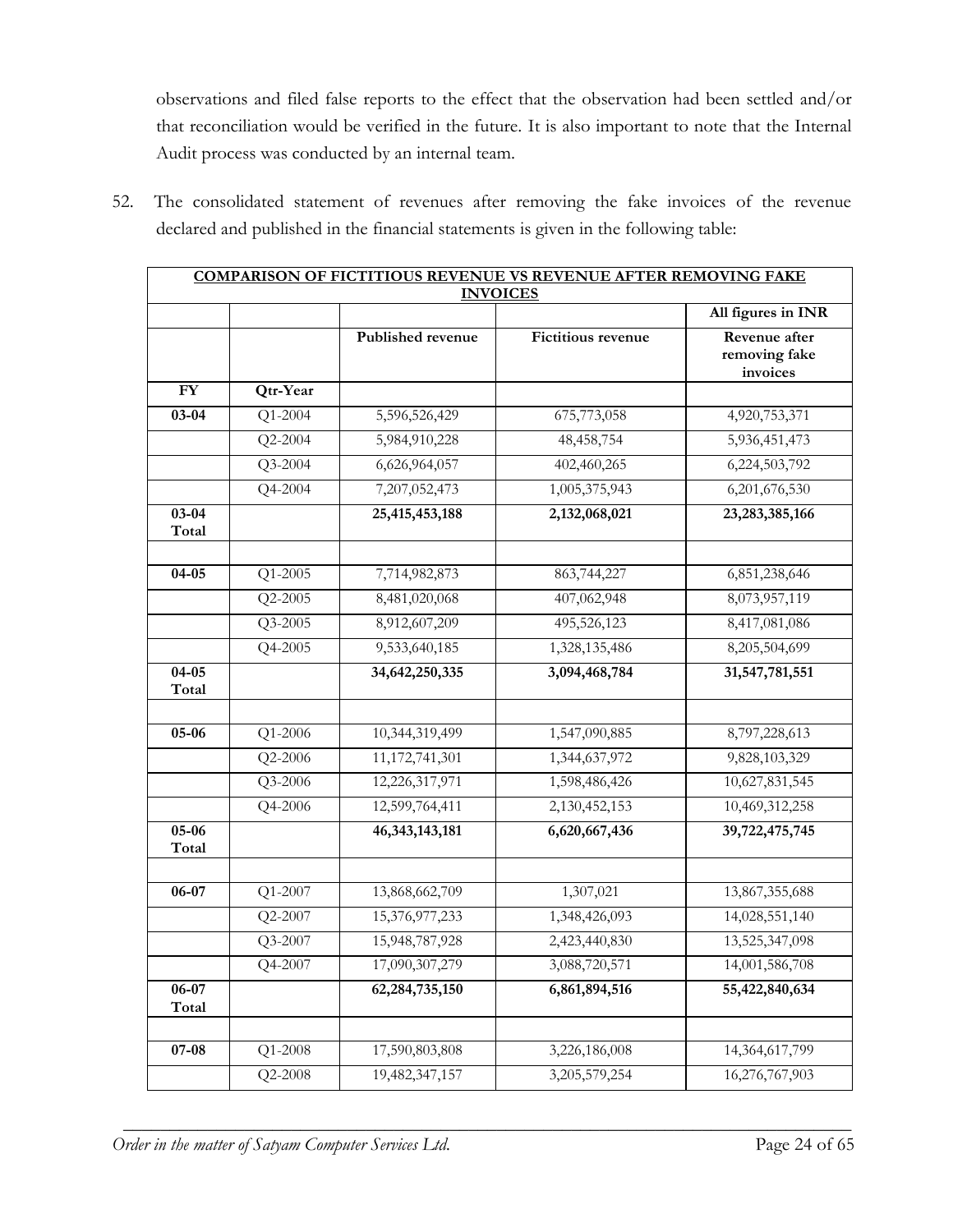|           | <b>COMPARISON OF FICTITIOUS REVENUE VS REVENUE AFTER REMOVING FAKE</b> |                          |                           |                    |  |  |  |  |  |  |
|-----------|------------------------------------------------------------------------|--------------------------|---------------------------|--------------------|--|--|--|--|--|--|
|           | <b>INVOICES</b>                                                        |                          |                           |                    |  |  |  |  |  |  |
|           |                                                                        |                          |                           | All figures in INR |  |  |  |  |  |  |
|           |                                                                        | <b>Published revenue</b> | <b>Fictitious revenue</b> | Revenue after      |  |  |  |  |  |  |
|           |                                                                        |                          |                           | removing fake      |  |  |  |  |  |  |
|           |                                                                        |                          |                           | invoices           |  |  |  |  |  |  |
|           | Q3-2008                                                                | 21,105,870,222           | 5,258,217,184             | 15,847,653,038     |  |  |  |  |  |  |
|           | Q4-2008                                                                | 23,193,796,290           | 5,653,003,861             | 17,540,792,429     |  |  |  |  |  |  |
| $07 - 08$ |                                                                        | 81, 372, 817, 477        | 17,342,986,307            | 64,029,831,170     |  |  |  |  |  |  |
| Total     |                                                                        |                          |                           |                    |  |  |  |  |  |  |
|           |                                                                        |                          |                           |                    |  |  |  |  |  |  |
| 08-09     | $Q1-2009$                                                              | 25,268,988,058           | 5,889,432,614             | 19,379,555,444     |  |  |  |  |  |  |
|           | Q2-2009                                                                | 27,005,155,581           | 5,885,986,975             | 21,119,168,607     |  |  |  |  |  |  |
| 08-09     |                                                                        | 52,274,143,639           | 11,775,419,589            | 40,498,724,050     |  |  |  |  |  |  |
| Total     |                                                                        |                          |                           |                    |  |  |  |  |  |  |
|           |                                                                        |                          |                           |                    |  |  |  |  |  |  |
| Grand     |                                                                        | 302, 332, 542, 970       | 47,827,504,654            | 254,505,038,316    |  |  |  |  |  |  |
| Total     |                                                                        |                          |                           |                    |  |  |  |  |  |  |

53. From the above table, it is seen that by merely taking into account the fictitious invoices alone (and no other aspect of the manipulated books), Satyam Computers" revenues were over-stated to the extent of ₹ 4782.75 crores over a period of 5-6 years, between 2003-04 and September 2008.

54. As mentioned hereinabove, in his e-mail dated January 7, 2009, Mr. Ramalinga Raju had stated that for the September 2008 quarter, Satyam Computers had reported a revenue of  $\bar{\tau}$  2,700 crores and an operating margin of  $\bar{\xi}$  649 crores (24% of revenues) as against actual revenues of ₹ 2,112 crores and an actual operating margin of ₹ 61 crores (3% of revenues). The difference between the figures of ₹ 2,700 crores and ₹ 2,112 crores is ₹ 588 crores, which tallies with the figure derived above for the same quarter after removing the fake invoices. The over-stated revenues necessarily had a bearing on the actual margins earned by Satyam Computers vis-à-vis the margins declared and published in the financial statements. The margins after removing the fictitious invoices are shown in the following table:

**(in ₹ crores)**

|           |                | <b>Published</b> | Published                         | Reported    | Reported    | Inflated  | Actual       | Operating     | Operating   |
|-----------|----------------|------------------|-----------------------------------|-------------|-------------|-----------|--------------|---------------|-------------|
|           |                | <b>Sales</b>     | Expenditure Operating   Operating |             |             | Sales $*$ | <b>Sales</b> | Margin        | Margin as   |
|           |                |                  |                                   | Margin      | Margin as   |           |              | after         | $\%$ after  |
|           |                |                  |                                   |             | $^{0}/_{0}$ |           |              | removing      | removing    |
|           |                |                  |                                   |             |             |           |              | fake          | fake        |
|           |                |                  |                                   |             |             |           |              | invoices      | invoices    |
| FY        | $Qtr-$         | (1)              | (2)                               | $(3)=(1) -$ | $(4)=(3)$ / | (5)       | $(6)=(1)$ -  | $(7)=(3)-(5)$ | $(8)=(7)$ / |
|           | Year           |                  |                                   | (2)         | (1)         |           | (5)          |               | (6)         |
| $03 - 04$ | O <sub>1</sub> | 559.65           | 397.25                            | 162.40      | 29.02%      | 67.58     | 492.08       | 94.83         | 19.27%      |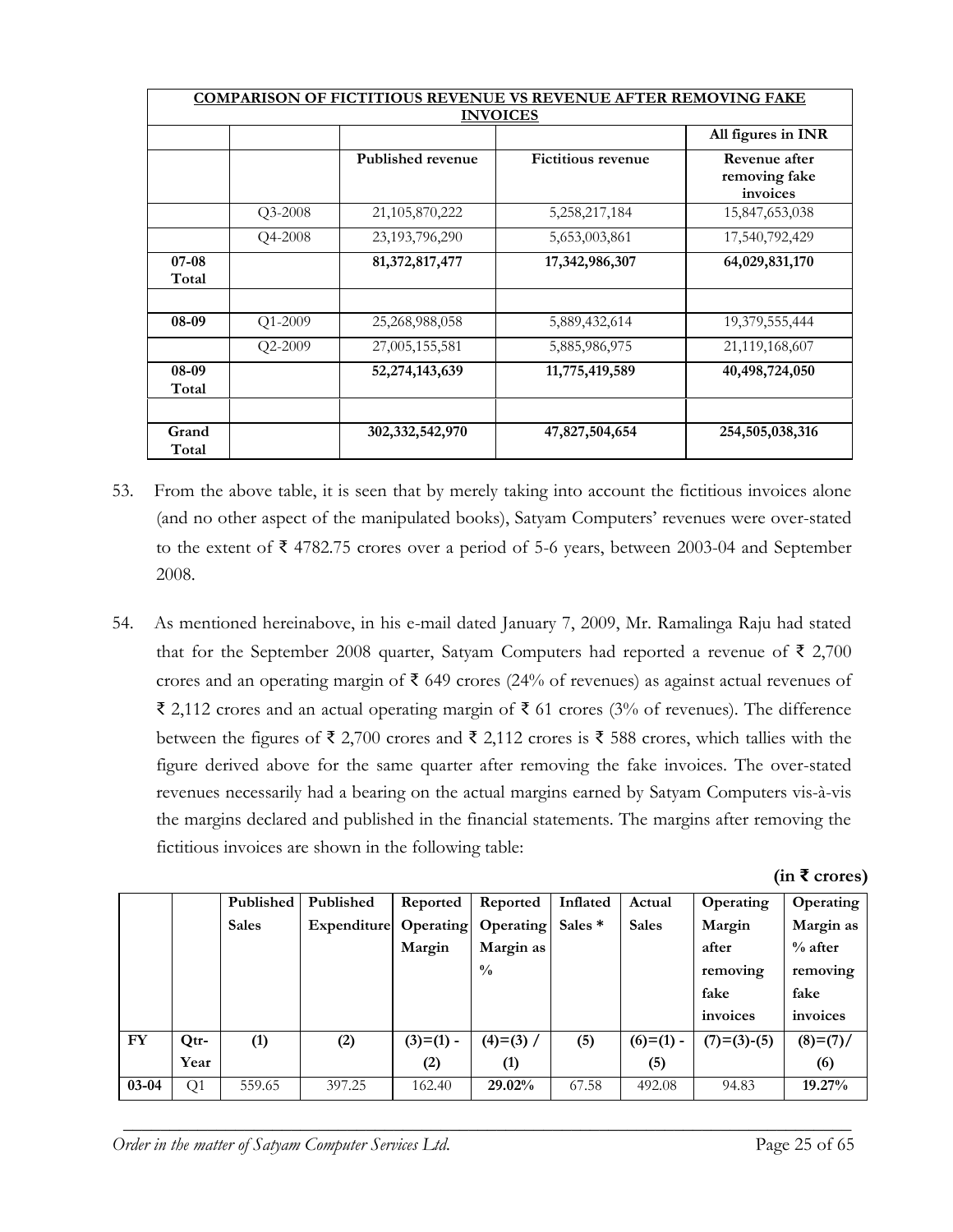|           |                | Published    | Published   | Reported  | Reported      | Inflated | Actual       | Operating | Operating |
|-----------|----------------|--------------|-------------|-----------|---------------|----------|--------------|-----------|-----------|
|           |                | <b>Sales</b> | Expenditure | Operating | Operating     | Sales *  | <b>Sales</b> | Margin    | Margin as |
|           |                |              |             | Margin    | Margin as     |          |              | after     | $%$ after |
|           |                |              |             |           | $\frac{0}{0}$ |          |              | removing  | removing  |
|           |                |              |             |           |               |          |              | fake      | fake      |
|           |                |              |             |           |               |          |              | invoices  | invoices  |
|           | Q2             | 598.49       | 431.91      | 166.58    | 27.83%        | 4.85     | 593.65       | 161.74    | 27.24%    |
|           | Q <sub>3</sub> | 662.70       | 488.90      | 173.80    | 26.23%        | 40.25    | 622.45       | 133.55    | 21.46%    |
|           | Q <sub>4</sub> | 720.71       | 530.90      | 189.81    | 26.34%        | 100.54   | 620.17       | 89.27     | 14.39%    |
| $03 - 04$ |                | 2,541.55     | 1,848.96    | 692.59    | 27.25%        | 213.21   | 2,328.34     | 479.38    | 20.59%    |
| Total     |                |              |             |           |               |          |              |           |           |
| $04 - 05$ | Q1             | 771.50       | 572.67      | 198.83    | 25.77%        | 86.37    | 685.12       | 112.45    | 16.41%    |
|           | Q2             | 848.10       | 627.29      | 220.81    | 26.04%        | 40.71    | 807.40       | 180.11    | 22.31%    |
|           | Q <sub>3</sub> | 891.26       | 665.04      | 226.22    | 25.38%        | 49.55    | 841.71       | 176.67    | 20.99%    |
|           | Q <sub>4</sub> | 953.36       | 710.06      | 243.30    | 25.52%        | 132.81   | 820.55       | 110.49    | 13.47%    |
| $04 - 05$ |                | 3,464.23     | 2,575.06    | 889.17    | 25.67%        | 309.45   | 3,154.78     | 579.72    | 18.38%    |
| Total     |                |              |             |           |               |          |              |           |           |
| 05-06     | Q1             | 1,034.43     | 784.94      | 249.49    | 24.12%        | 154.71   | 879.72       | 94.78     | 10.77%    |
|           | Q2             | 1,117.27     | 833.37      | 283.90    | 25.41%        | 134.46   | 982.81       | 149.44    | 15.21%    |
|           | Q <sub>3</sub> | 1,222.63     | 898.02      | 324.61    | 26.55%        | 159.85   | 1,062.78     | 164.76    | 15.50%    |
|           | Q <sub>4</sub> | 1,259.97     | 924.47      | 335.50    | 26.63%        | 213.05   | 1,046.92     | 122.45    | 11.70%    |
| 05-06     |                | 4,634.30     | 3,440.80    | 1,193.50  | 25.75%        | 662.07   | 3,972.24     | 531.44    | 13.38%    |
| Total     |                |              |             |           |               |          |              |           |           |
| 06-07     | Q1             | 1,386.86     | 1,031.21    | 355.65    | 25.64%        | 0.13     | 1,386.73     | 355.52    | 25.64%    |
|           | Q2             | 1,537.71     | 1,180.35    | 357.36    | 23.24%        | 134.84   | 1,402.87     | 222.52    | 15.86%    |
|           | Q <sub>3</sub> | 1,594.87     | 1,185.93    | 408.94    | 25.64%        | 242.34   | 1,352.53     | 166.60    | 12.32%    |
|           | Q <sub>4</sub> | 1,709.03     | 1,301.85    | 407.18    | 23.83%        | 308.87   | 1,400.16     | 98.31     | 7.02%     |
| 06-07     |                | 6,228.47     | 4,699.34    | 1,529.13  | 24.55%        | 686.19   | 5,542.28     | 842.94    | 15.21%    |
| Total     |                |              |             |           |               |          |              |           |           |
| $07 - 08$ | Q1             | 1,759.08     | 1,346.37    | 412.71    | 23.46%        | 322.62   | 1,436.46     | 90.09     | 6.27%     |
|           | Q2             | 1,948.24     | 1,546.64    | 401.60    | 20.61%        | 320.56   | 1,627.68     | 81.04     | 4.98%     |
|           | Q <sub>3</sub> | 2,110.58     | 1,641.86    | 468.72    | 22.21%        | 525.82   | 1,584.76     | (57.10)   | $-3.60%$  |
|           | Q <sub>4</sub> | 2,319.38     | 1,773.89    | 545.49    | 23.52%        | 565.30   | 1,754.08     | (19.81)   | $-1.13%$  |
| $07 - 08$ |                | 8,137.28     | 6,308.76    | 1,828.52  | 22.47%        | 1,734.30 | 6,402.98     | 94.22     | 1.47%     |
| Total     |                |              |             |           |               |          |              |           |           |
| 08-09     | Q1             | 2,526.90     | 1,878.29    | 648.61    | 25.67%        | 588.94   | 1,937.96     | 59.67     | 3.08%     |
|           | Q2             | 2,700.52     | 2,051.25    | 649.27    | 24.04%        | 588.60   | 2,111.92     | 60.67     | 2.87%     |
| 08-09     |                | 5,227.42     | 3,929.54    | 1,297.88  | 24.83%        | 1,177.54 | 4,049.88     | 120.34    | 2.97%     |
| Total     |                |              |             |           |               |          |              |           |           |
| Grand     |                | 30,233.24    | 22,802.46   | 7,430.78  | 24.58%        | 4,782.75 | 25,450.49    | 2,648     | 10.40%    |
| Total     |                |              |             |           |               |          |              |           |           |

55. It was observed that by merely taking into account the fictitious invoices, the margin for the quarter ended September 30, 2008 was about 2.9%, as against the published margin of 24.04%.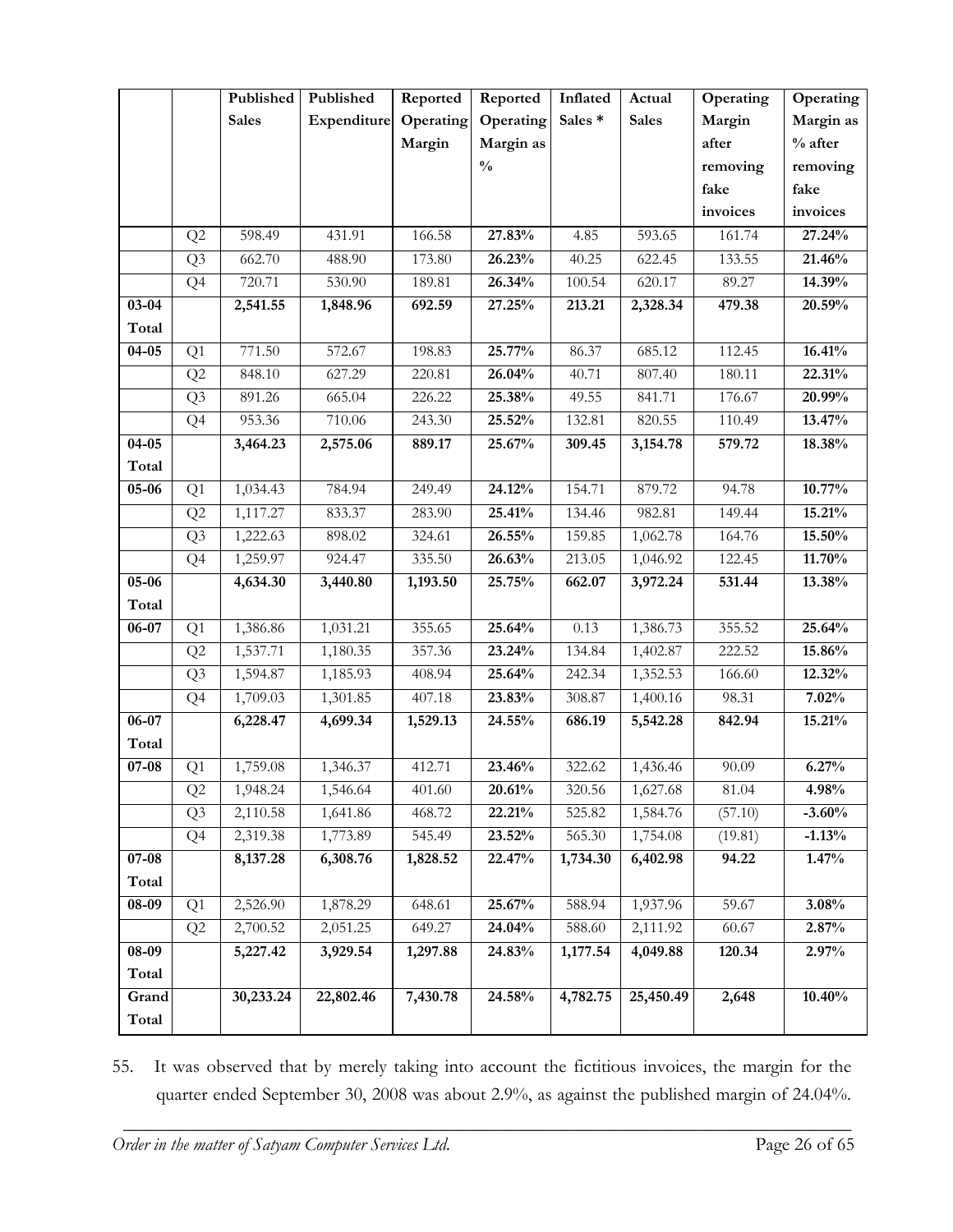This also tallies with the 3% margin mentioned in Mr. Ramalinga Raju's email dated January 7, 2009.

56. The inflation of Satyam Computers" sales revenues by the huge amount of at least ₹ 4,782 crores had a direct impact on the Earnings Per Share (EPS), and other ratios and norms used to evaluate the value of equity shares in the market. The EPS of Satyam Computers based on the reported income vis-à-vis the income after removing the fake invoices during the period 2000- 2008 is given in the following table:

| $\overline{FY}$ | Qtr-Year                 | Published<br>Sales (In<br>₹cr.) | PAT (In<br>₹cr.) | Published Published<br><b>EPS</b><br>(basic) | Equity<br>Share<br>capital<br>(In<br>₹cr.) | Face<br>Value  | <b>Fictitious</b><br>invoices<br>"S" type<br>(In ₹cr.) | Diff<br>between<br>col2 and<br>col 4 | $%$ fall in<br>net<br>profit as<br>per col.5 | Estimated<br><b>EPS</b><br>based on<br>profit<br>after<br>deducting<br>col. 4 |
|-----------------|--------------------------|---------------------------------|------------------|----------------------------------------------|--------------------------------------------|----------------|--------------------------------------------------------|--------------------------------------|----------------------------------------------|-------------------------------------------------------------------------------|
|                 |                          | $\overline{1}$                  | $\overline{(2)}$ | $\overline{(3)}$                             |                                            |                | (4)                                                    | $\overline{(5)}$                     | $\overline{(6)} = (2 -$<br>5)/2              | $(3)*(6)$                                                                     |
| $03 - 04$       | Q1                       | 559.65                          | 121.49           | 3.86                                         | 63.18                                      | $\mathbf{2}$   | 67.58                                                  | 53.91                                | 55.63%                                       | 1.71                                                                          |
|                 | $\overline{Q2}$          | 598.49                          | 147.59           | 4.25                                         | 63.18                                      | $\overline{2}$ | 4.85                                                   | 142.74                               | 3.29%                                        | 4.52                                                                          |
|                 | Q <sub>3</sub>           | 662.70                          | 145.87           | 4.63                                         | 63.18                                      | $\sqrt{2}$     | 40.25                                                  | 105.62                               | 27.59%                                       | 3.34                                                                          |
|                 | Q <sub>4</sub>           | 720.71                          | 140.84           | 4.46                                         | 63.25                                      | $\overline{2}$ | 100.54                                                 | 40.3                                 | 71.39%                                       | 1.27                                                                          |
|                 | 03-04 Total              | 2,541.55                        |                  |                                              |                                            |                | 213.21                                                 | 342.58                               | 38.36%                                       | 10.83                                                                         |
| $04 - 05$       | Q1                       | 771.50                          | 173.48           | 5.48                                         | 63.36                                      | $\overline{2}$ | 86.37                                                  | 87.11                                | 49.79%                                       | 2.75                                                                          |
|                 | Q2                       | 848.10                          | 188.79           | 5.95                                         | 63.52                                      | $\sqrt{2}$     | 40.71                                                  | 148.08                               | 21.56%                                       | 4.66                                                                          |
|                 | Q <sub>3</sub>           | 891.26                          | 174.78           | 5.49                                         | 63.77                                      | $\sqrt{2}$     | 49.55                                                  | 125.23                               | $28.35\%$                                    | 3.93                                                                          |
|                 | Q <sub>4</sub>           | 953.36                          | 213.21           | 6.68                                         | 63.85                                      | $\sqrt{2}$     | 132.81                                                 | 80.4                                 | $62.29\%$                                    | 2.52                                                                          |
|                 | $\overline{04-05}$ Total | 3,464.23                        |                  |                                              |                                            |                | 309.45                                                 | 440.81                               | 41.25%                                       | 13.81                                                                         |
| 05-06           | Q1                       | 1,034.43                        | 206.54           | 6.44                                         | 64.14                                      | $\sqrt{2}$     | 154.71                                                 | 51.83                                | 74.91%                                       | 1.62                                                                          |
|                 | $\overline{Q2}$          | 1,117.27                        | 250.73           | 7.80                                         | 64.39                                      | $\overline{c}$ | 134.46                                                 | 116.27                               | 53.63%                                       | 3.61                                                                          |
|                 | Q <sub>3</sub>           | 1,222.63                        | 286.88           | 8.89                                         | 64.66                                      | $\sqrt{2}$     | 159.85                                                 | 127.03                               | 55.72%                                       | 3.93                                                                          |
|                 | Q <sub>4</sub>           | 1,259.97                        | 289.90           | 8.95                                         | 64.89                                      | $\overline{2}$ | 213.05                                                 | 76.85                                | 73.49%                                       | 2.37                                                                          |
|                 | 05-06 Total              | 4,634.30                        |                  |                                              |                                            |                | 662.07                                                 | 371.98                               | 64.03%                                       | 11.46                                                                         |
| 06-07           | Q1                       | 1,386.86                        | 360.09           | 11.05                                        | 65.26                                      | $\overline{2}$ | 184.44                                                 | 175.65                               | $51.22\%$                                    | 5.38                                                                          |
|                 | Q2                       | 1,537.71                        | 322.34           | 4.93                                         | 130.93                                     | $\sqrt{2}$     | 201.6                                                  | 120.74                               | 62.54%                                       | 1.84                                                                          |
|                 | Q3                       | 1,594.87                        | 343.3            | 5.24                                         | 131.42                                     | $\overline{2}$ | 257.1                                                  | 86.2                                 | 74.89%                                       | 1.31                                                                          |
|                 | Q <sub>4</sub>           | 1,709.03                        | 397.50           | 6.04                                         | 133.44                                     | $\sqrt{2}$     | 308.87                                                 | 88.63                                | 77.70%                                       | 1.33                                                                          |
|                 | 06-07 Total              | 6,228.47                        |                  |                                              |                                            |                | 686.19                                                 | 737.04                               | 48.21%                                       | 11.05                                                                         |
| $07 - 08$       | Q1                       | 1,759.08                        | 389.14           | 5.83                                         | 133.53                                     | $\sqrt{2}$     | 322.62                                                 | 66.52                                | 82.91%                                       | 1.00                                                                          |
|                 | Q2                       | 1,948.24                        | 417.15           | 6.24                                         | 133.71                                     | $\sqrt{2}$     | 320.56                                                 | 96.59                                | $76.85\%$                                    | 1.44                                                                          |
|                 | Q <sub>3</sub>           | 2,110.58                        | 441.00           | 6.59                                         | 133.91                                     | $\sqrt{2}$     | 525.82                                                 | $-84.82$                             | 119.23%                                      | $-1.27$                                                                       |
|                 | Q <sub>4</sub>           | 2,319.38                        | 468.45           | 6.99                                         | 134.10                                     | $\mathbf{2}$   | 565.30                                                 | $-96.85$                             | 120.67%                                      | $-1.44$                                                                       |
|                 | 07-08 Total              | 8,137.28                        |                  |                                              |                                            |                | 1,734.30                                               | $-18.56$                             | 101.08%                                      | $-0.28$                                                                       |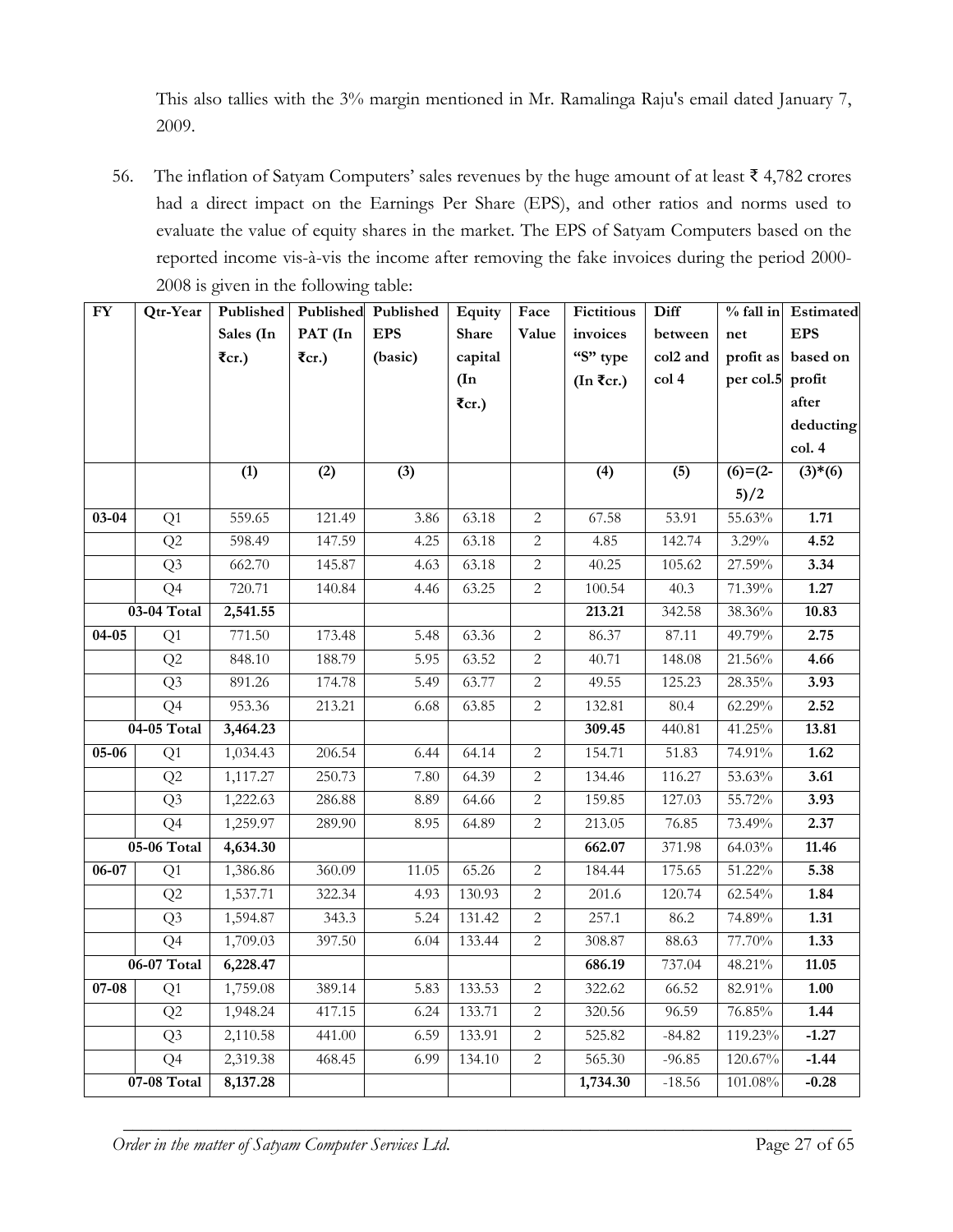| FY    | Otr-Year    | Published | Published | Published  | Equity       | Face  | <b>Fictitious</b>  | Diff     | $%$ fall in      | Estimated  |
|-------|-------------|-----------|-----------|------------|--------------|-------|--------------------|----------|------------------|------------|
|       |             | Sales (In | PAT (In   | <b>EPS</b> | <b>Share</b> | Value | invoices           | between  | net              | <b>EPS</b> |
|       |             | ₹cr.)     | ₹cr.)     | (basic)    | capital      |       | "S" type           | col2 and | profit as        | based on   |
|       |             |           |           |            | (In          |       | $(In \bar{X}$ cr.) | col 4    | per col.5 profit |            |
|       |             |           |           |            | ₹cr.)        |       |                    |          |                  | after      |
|       |             |           |           |            |              |       |                    |          |                  | deducting  |
|       |             |           |           |            |              |       |                    |          |                  | col.4      |
| 08-09 | Q1          | 2,526.90  | 575.91    | 8.58       | 134.50       | 2     | 588.94             | $-13.03$ | 102.26%          | $-0.19$    |
|       | Q2          | 2,700.52  | 597.43    | 8.88       | 134.70       | 2     | 588.60             | 8.83     | 98.52%           | 0.13       |
|       | 08-09 Total | 5,227.42  |           |            |              |       | 1,177.54           | $-4.2$   | $100.36\%$       | $-0.06$    |
| Grand |             |           |           |            |              |       | 4,782.75           |          |                  |            |
| Total |             |           |           |            |              |       |                    |          |                  |            |

- 57. The above table indicates that if the sales recorded in the fictitious invoices were excluded, Satyam Computers would actually have reported a loss as early as in the third quarter of the year 2007-08 itself, and the EPS would actually have been negative in many quarters. Even where the revised EPS is a positive figure, it is much lower than the published EPS based on the inflated earnings reflected in the books of account.
- 58. The effect of the inflated sales revenue on the EPS is graphically represented as follows:



59. EPS, P/E, etc are important factors for determining the value of a particular scrip and therefore has a direct bearing on the market price of the same. In this case, the falsified financials of the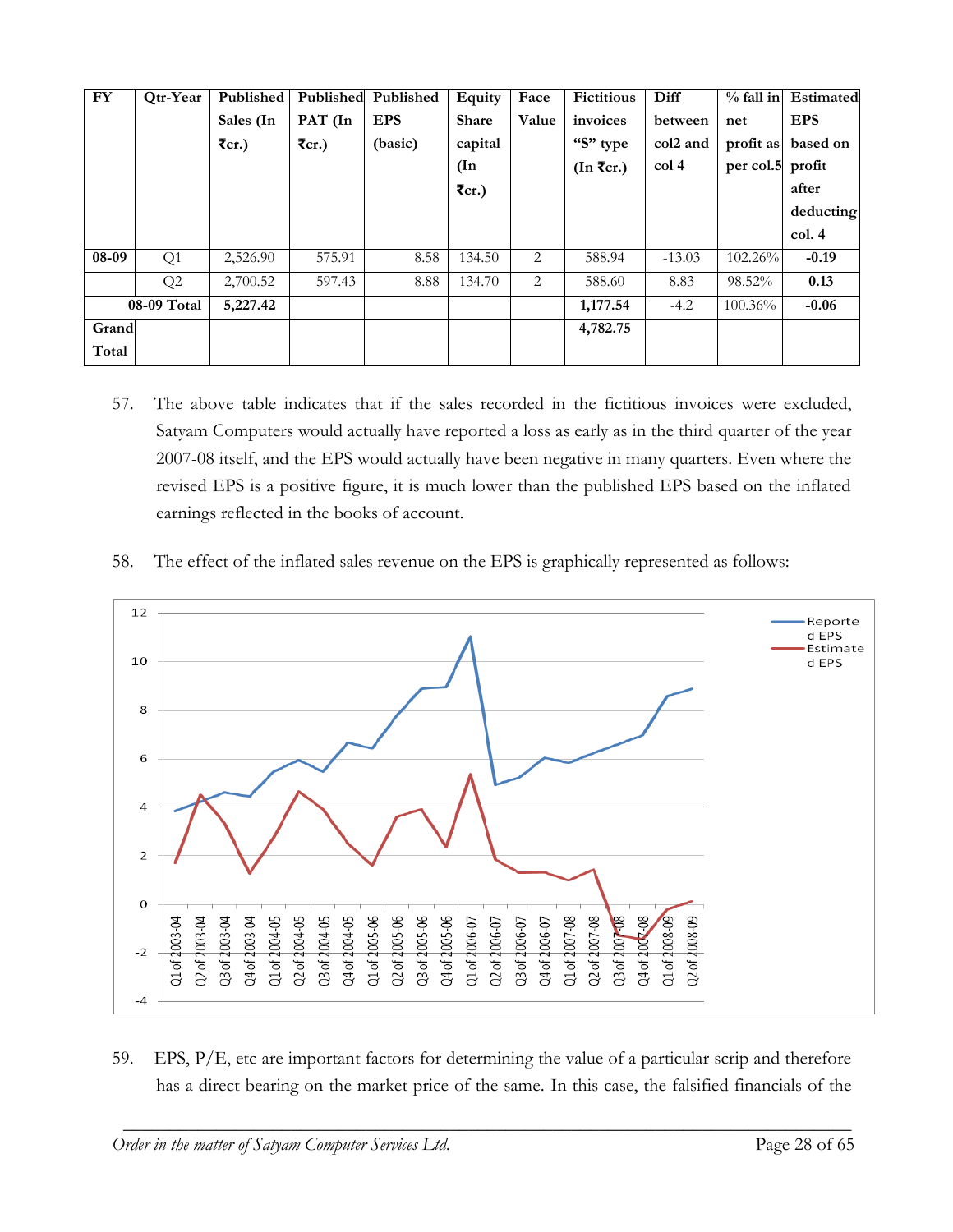company showed grossly inflated earnings, which, in turn, were resulted in an inflated EPS that had a direct bearing on the investment decision of an investor. It was also noted that the other financial ratios such as P/E also portrayed an incorrect picture and the millions of investors who have invested in the scrip of Satyam Computers were clearly misled by the wrong projections given in the financial indicators such as EPS, P/E, etc. If the actual financial status of Satyam Computers were made available to the public, it would have immediately dampened the sentiment in the stock. In this manner, those who have indulged in the fraud and in portraying the false picture of Satyam Computers' finances to the investing public have not only misled and duped the investors, but have also manipulated the price of the scrip by giving a false financial picture.

60. As stated in Mr. Ramalinga Raju"s e-mail dated January 07, 2009, the figure of debtors of Satyam Computers shown in the books for the quarter-ended September 2008 was inflated by ₹ 490 crore. During investigations, the inflated debtors' figure for the quarter ended September 30, 2008 and the earlier periods was observed as follows:

| <b>DETAILS OF DEBTORS</b> |           |                |                      |                    |  |  |  |  |
|---------------------------|-----------|----------------|----------------------|--------------------|--|--|--|--|
|                           |           |                |                      | <b>INR</b>         |  |  |  |  |
| <b>FY</b>                 | Qtr-Year  | Published      | 's' type invoices    | Debtors after      |  |  |  |  |
|                           |           |                | posted in Oracle     | removing 's' type  |  |  |  |  |
|                           |           |                | Financials and       | invoices as        |  |  |  |  |
|                           |           |                | appearing in debtors | described in col E |  |  |  |  |
|                           |           |                | as outstanding       |                    |  |  |  |  |
| $07 - 08$                 | Q1-2008   | 27,542,481,237 | 5,678,511,382        | 21,863,969,855     |  |  |  |  |
|                           | $Q2-2008$ | 28,259,508,992 | 5,002,091,534        | 23, 257, 417, 458  |  |  |  |  |
|                           |           |                |                      |                    |  |  |  |  |
| 06-07                     | Q1-2007   | 18,855,651,939 | 3,252,882,078        | 15,602,769,862     |  |  |  |  |
|                           | Q2-2007   | 20,911,242,303 | 3,162,724,160        | 17,748,518,143     |  |  |  |  |
|                           | Q3-2007   | 22,145,595,494 | 4,912,738,832        | 17,232,856,661     |  |  |  |  |
|                           | Q4-2007   | 23,653,855,468 | 5,711,279,765        | 17,942,575,703     |  |  |  |  |
|                           |           |                |                      |                    |  |  |  |  |
| 05-06                     | Q1-2006   | 12,929,949,852 | 32,375,920           | 12,897,573,933     |  |  |  |  |
|                           | Q2-2006   | 14,584,343,338 | 537,418,563          | 14,046,924,775     |  |  |  |  |
|                           | Q3-2006   | 15,401,235,877 | 1,498,085,795        | 13,903,150,082     |  |  |  |  |
|                           | Q4-2006   | 17,671,156,252 | 2,524,401,678        | 15, 146, 754, 574  |  |  |  |  |
|                           |           |                |                      |                    |  |  |  |  |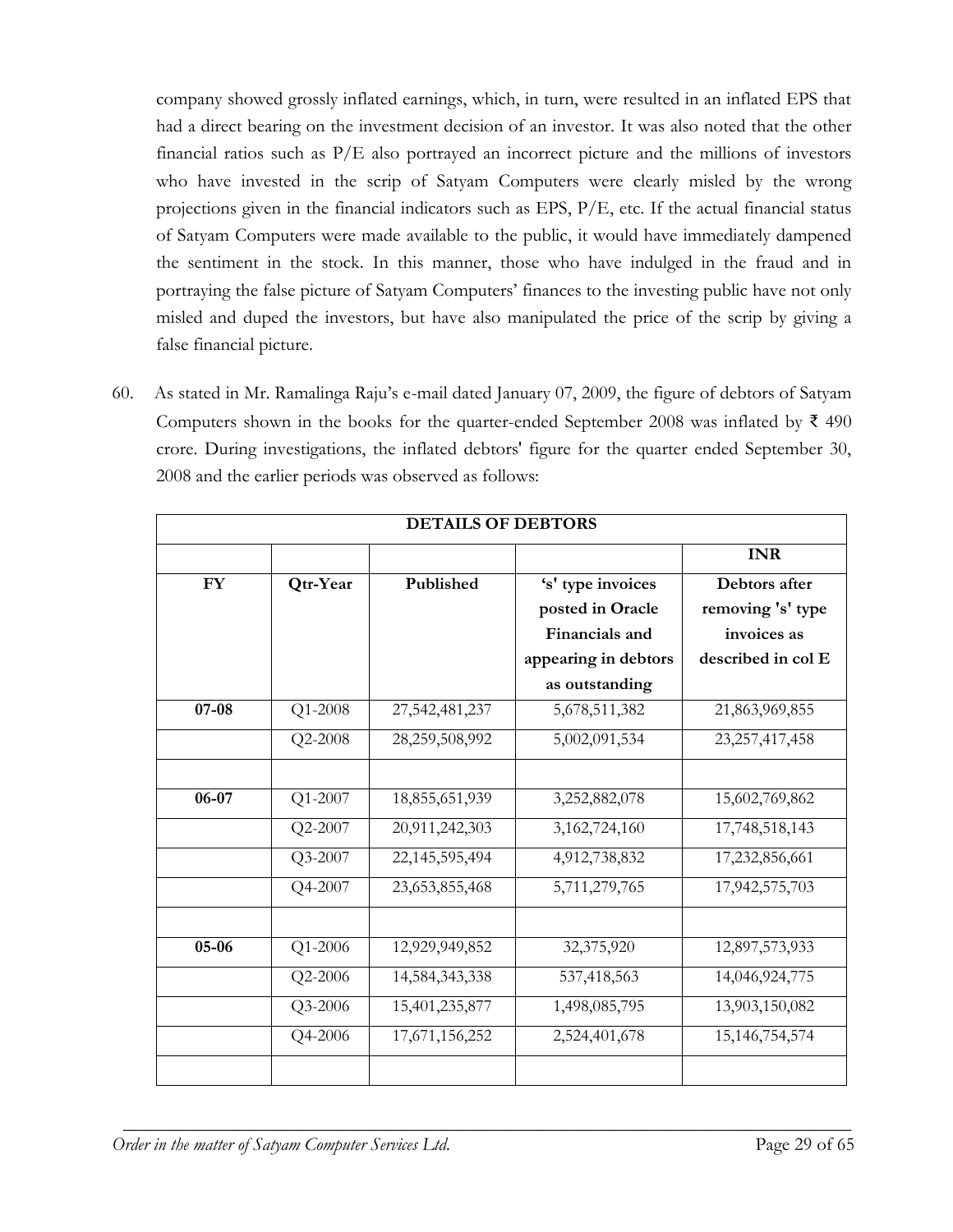| $04 - 05$ | O3-2005 | 11,207,565,089 | 1, 136, 391, 475 | 10,071,173,615 |
|-----------|---------|----------------|------------------|----------------|
|           | O4-2005 | 12,266,974,917 | 1,790,995,723    | 10,475,979,193 |

- 61. From the above table, it is seen that merely by taking into account the fictitious invoices and no other aspect of the manipulation of the books, the overstatement of debtors was to the extent of ₹ 252.44 crore as at the end of March 31, 2007, ₹ 571.12 crore as at the end of March 31, 2008 and ₹ 500.20 crore as at the end of September 30, 2008. It was observed that the inflated receivables by creating fictitious invoices as aforesaid had resulted in fake debtors being created and shown in the books of Satyam Computers.
- 62. As per Mr. Ramalinga Raju's e-mail dated January 7, 2009 the balance sheet of Satyam Computers contained accrued interest of  $\bar{\tau}$  376 crore which was non-existent. As mentioned hereinabove, the fixed deposits to the extent of  $\bar{\xi}$  3,308.41 crore as on September 30, 2008 were non-existent and fictitious. Satyam Computers" books of account showed that it had earned a total accrued interest of  $\bar{\xi}$  376 crore on those fictitious deposits as on September 30, 2008. Thus, there was an overstatement of accrued interest to the tune of  $\bar{\xi}$  376 crore as on September 30, 2008. It was further revealed that the accrued interest was overstated for earlier periods as well, as described in the following table:

| Period ended | <b>Published interest</b>        | <b>Actual interest</b>           | Fictitious interest figures |
|--------------|----------------------------------|----------------------------------|-----------------------------|
|              | figures $(\bar{\mathbf{\zeta}})$ | figures $(\bar{\mathbf{\zeta}})$ | (3)                         |
| $Mar-03$     | 18,49,51,538                     | 15,64,674                        | 18,33,86,864                |
| $Mar-04$     | 91,45,94,928                     | 10,92,307                        | 91,35,02,621                |
| $Mar-05$     | 24,45,89,297                     | 9,31,230                         | 24, 36, 58, 068             |
| $Mar-06$     | 110,59,25,443                    | 6,74,594                         | 110,52,50,849               |
| $Mar-07$     | 64, 82, 52, 916                  | 20,45,718                        | 64, 62, 07, 198             |
| $Mar-08$     | 272,45,18,164                    | 17,33,109                        | 272, 27, 85, 055            |
| $Jun-08$     | 324, 11, 12, 920                 | 20,64,452                        | 323,90,48,468               |
| $Sep-08$     | 376, 33, 62, 204                 | 23,77,099                        | 376,09,85,105               |

63. Mr. Ramalinga Raju, in his email, had stated that he had arranged for funds amounting to ₹1230 crore for Satyam Computers over the past two years, which were not reflected in its books of account. On January 8, 2009, Satyam Computers received "identically worded letters" from 37 entities, claiming that various amounts were paid to it and asking it to acknowledge the receipt of the outstanding amounts in books. The total amount claimed to have been paid to Satyam Computers by these entities is  $\bar{\mathfrak{F}}$  1,425 crore. Since Satyam Computers' books did not reflect any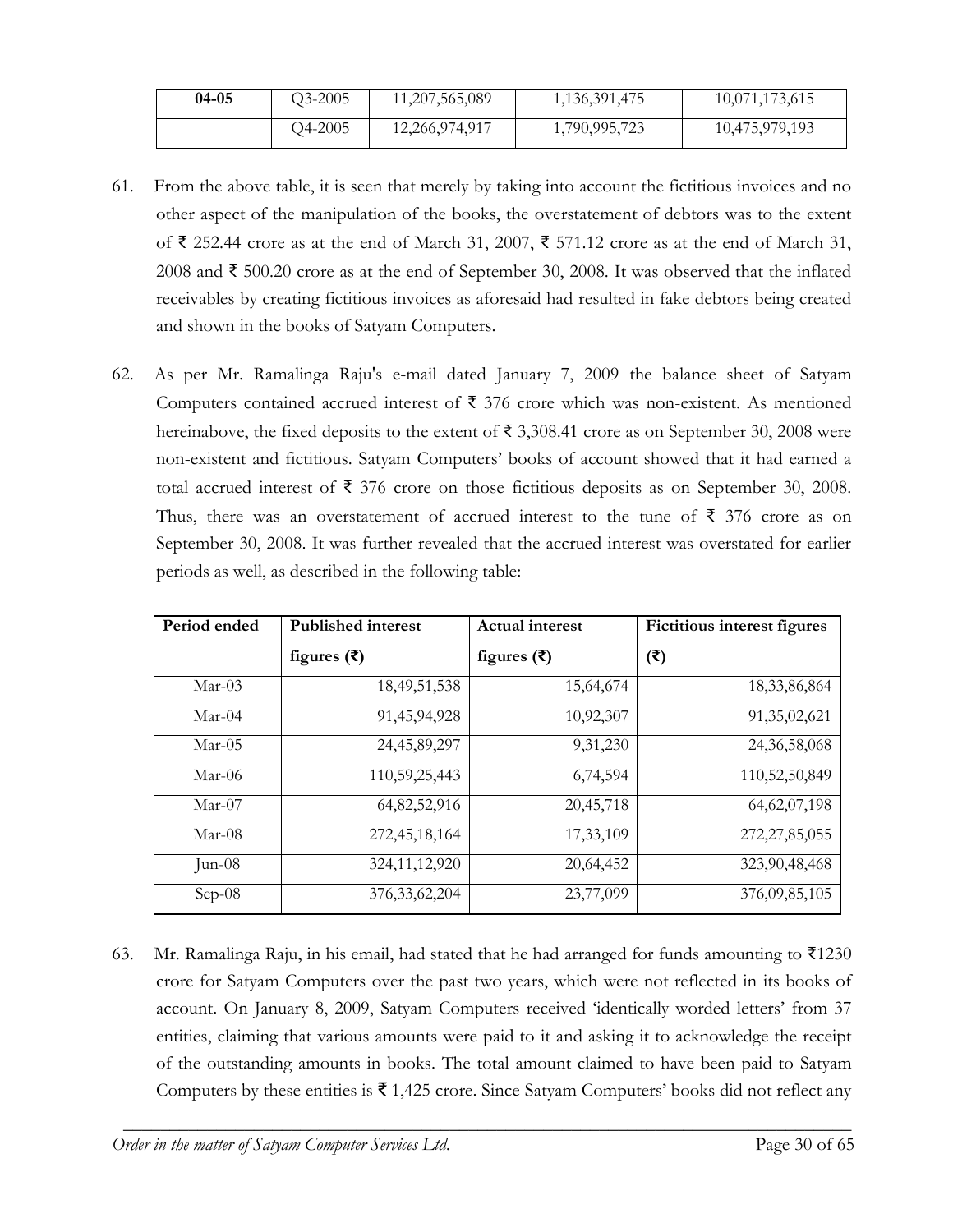such receipts, SEBI sought the details from its banks (HDFC Bank, HSBC, and ICICI Bank) in order to verify the same. In addition, the banks of the said 37 entities were also asked to forward copies of the cheques issued by them. On analysis of the information received from the banks of Satyam Computers and the 37 entities, it was observed that Satyam Computers had received the said amount of  $\bar{\mathbf{z}}$ 1,425 crore through cheques drawn on behalf of the said 37 entities, on various dates in 2007 and 2008. However, from the books of account of Satyam Computers and the statement of Mr. V.V.K. Raju it was noted that none of these receipts have been recorded in the Oracle Financials. It was further observed that an amount of about ₹ 194.6 crore had been paid by Satyam Computers to various entities. These payments were reflected in the Oracle Financials, but shown as advances paid on behalf of Panchakalyani Agro Farms Pvt. Ltd. These cheques were signed by either Mr. Ramalinga Raju or Mr. Rama Raju. It was , therefore, observed that the amount of  $\bar{\mathbf{z}}$  1,425 crores was received by Satyam Computers but was not reflected in its books and financial statements at all and an amount of about ₹ 194.6 crore was paid by Satyam Computers but recorded in the Oracle Financials in an incorrect and misleading manner.

- 64. The amount of net addition to TDS for the Assessment year 2008-09 (financial year 2007-08) was ₹ 88.73 crores as per the books of account of Satyam Computers, whereas the figure given in the audited balance sheet was ₹61.04 crores, and the actual amount of TDS for which the benefit was claimed in the income tax return filed by Satyam Computers with the Income Tax Department for the same period was only ₹42.68 crores. Similarly, for the assessment year 2007-08 (financial year 2006-07), the amount of net addition to TDS as per the books of account of Satyam Computers was ₹51.79 crore, whereas the audited balance sheet showed a figure of ₹ 37.10 crores, and the actual amount of TDS for which the benefit was claimed as per the income tax return was ₹16.63 crore. Similar mismatches of TDS existed for earlier years as well. Thus, there were glaring mismatches in the various figures of TDS which were misleading.
- 65. Under clause 49 of the Listing Agreement, the CEO (i.e., Mr. Rama Raju in this case) and CFO (i.e., Mr. Vadlamani Srinivas in this case) are required to provide periodic certification on various matters, including that: (a) the financial statements do not contain any materially untrue statement or omit any material fact or contain misleading statements; (b) the financial statements together present a true and fair view of Satyam Computers' affairs and are in compliance with existing accounting standards, applicable laws and regulations; (c) there are no transactions entered into by Satyam Computers during the year which are fraudulent, illegal or violative of Satyam Computers' code of conduct; (d) they accept responsibility for establishing and maintaining internal controls for financial reporting and have evaluated the effectiveness of internal control systems of Satyam Computers pertaining to financial reporting, have disclosed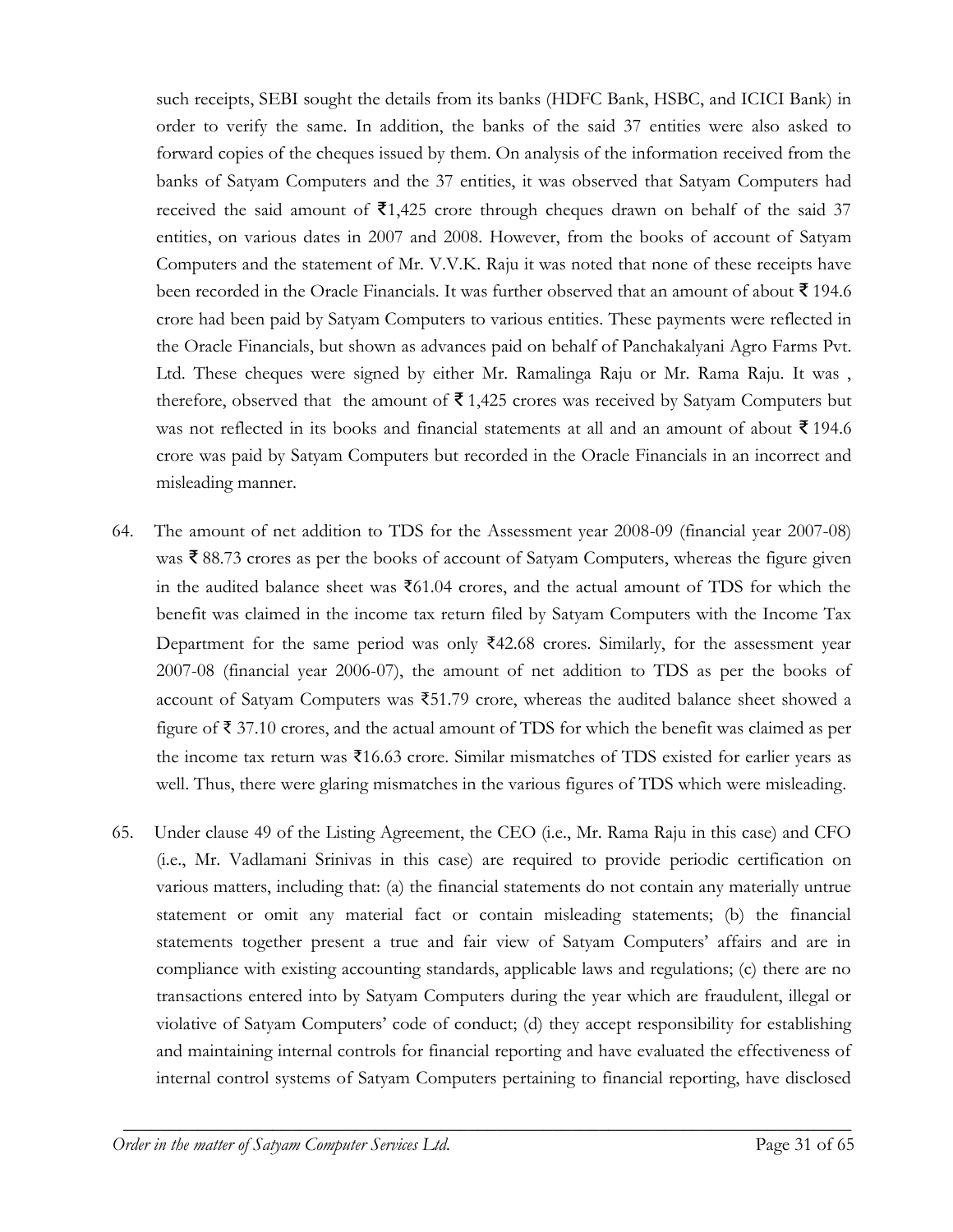to the auditors and the Audit Committee deficiencies in the design or operation of such internal controls, and the steps they have taken or propose to take to rectify these deficiencies; (e) they have indicated to the auditors and the Audit Committee instances of significant fraud of which they have become aware and the involvement therein, if any, of the management or an employee having a significant role in Satyam Computers" internal control system. In this case, both Mr. Rama Raju, in his capacity as CEO of Satyam Computers and Mr. Srinivas in his capacity as the CFO of Satyam Computers have clearly given false certifications under the provisions of clause 49 of the Listing Agreement during the relevant period.

#### *Bonus Issue of Satyam Computers*

66. Satyam Computers made a bonus issue of 32,76,94,738 equity shares in the ratio of 1:1 to the shareholders in October 2006. This bonus issue was made on the basis of the false financial position disclosed in the books of account and made available to the public at the time. The financial position presented gave a grossly inflated and distorted picture of Satyam Computers" performance and finances. In his statement dated February 6, 2009 during investigation, Mr. Ramalinga Raju stated that it was a decision which had no financial implication for Satyam Computers and, at the same time, was in line with the investors" expectations. He also stated that among many demands that investors were making from time to time, this was an easier decision for Satyam Computers to take under the circumstances. Immediately upon the announcement being made by Satyam Computers on April 10, 2006 that it was considering the issue of bonus shares, there was a rally in the scrip of Satyam Computers on the NSE, the price rising from the previous closing price of ₹816.3 to a high of ₹844.5 (about 3.5%), before closing at ₹ 836.1 (about 2.5%). Similar upward movement was also noticed in the scrip at BSE. Thus, the bonus issue was not only deliberately made on the basis of a false and manipulated financial position, but was declared with a view to mislead investors and to maintain an artificial price of the Satyam Computers share in the market.

#### *ADS Issue of Satyam Computers*

67. Satyam Computers had come out with a sponsored American Depository Share (ADS) issue in the year 2005, the draft prospectus of which was filed with the Securities and Exchange Commission, USA on February 25, 2005. Mr. Ramalinga Raju went ahead with this ADS issue although he knew that it was being made on a fraudulent and a false financial position. He had stated during the investigation that he did not recollect the factors behind the justification of the issue and was unable to offer any additional comment. The making of the ADS issue was another factor which boosted the image of Satyam Computers and its shares in the mind of the investors. The prospectus contained detailed statements and financial information regarding the accounts and financial position of Satyam Computers. This information and material based on which the ADS issue was made reflected the false and manipulated version of Satyam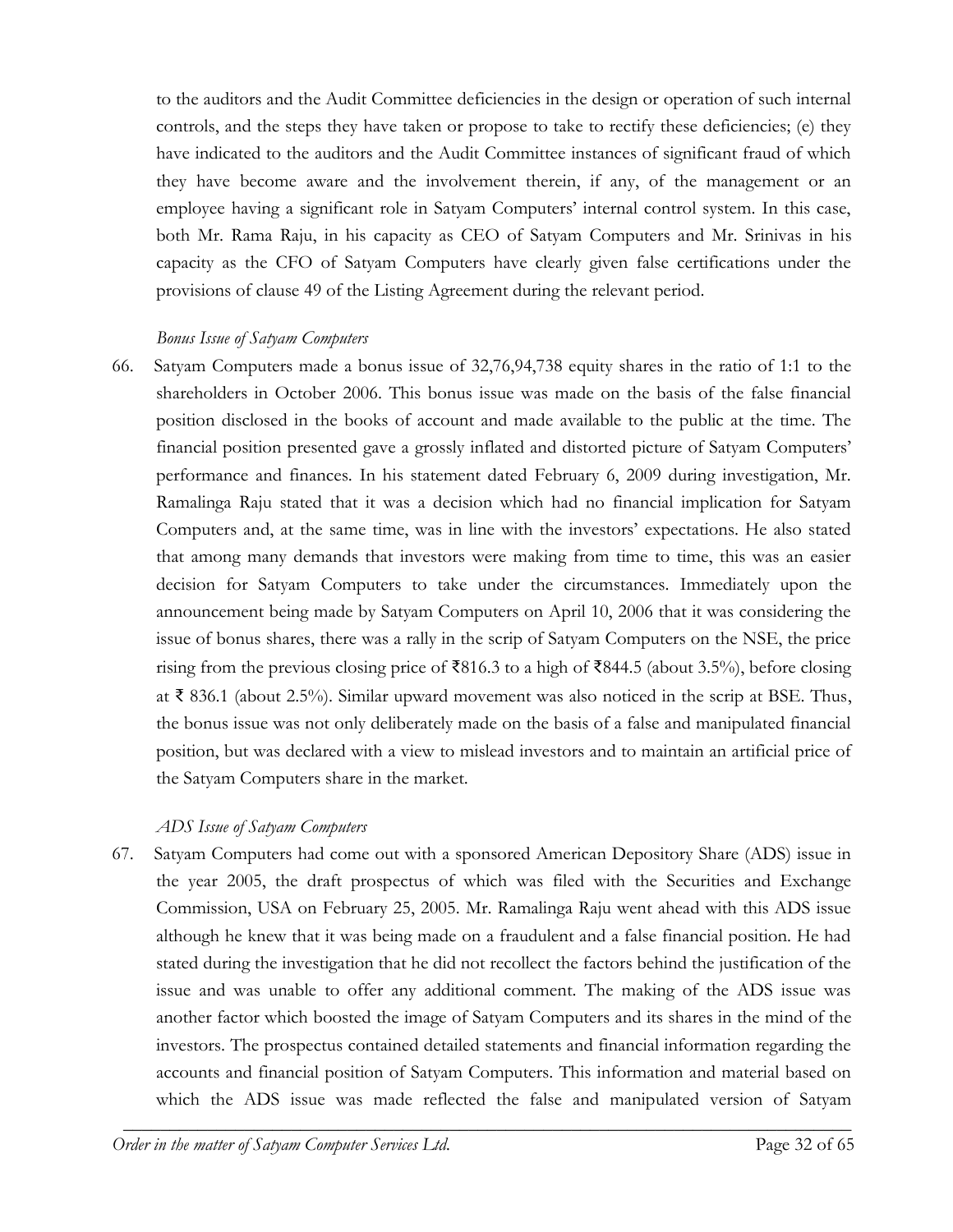Computers" finances in the books of account and its financial statements. Therefore, a completely misleading picture of Satyam Computers" financial position and business was given in the prospectus as regards the ADS issuance.

#### *Buy-back of shares of Satyam Computers*

68. During December 2008, Satyam Computers announced that a proposal to buy-back its shares would be considered at a Board Meeting to be held on December 29, 2008. This was after the failed attempt by Satyam Computers to proceed with the acquisition of Maytas Properties Ltd. and Maytas Infra Ltd in December 2008. Mr. Ramalinga Raju initiated the announcement although he was aware not only that the financial position of Satyam Computers was being misrepresented, but also the fact that it was in a financial crisis and was not even able to meet its regular payment obligations. Mr.Ramalinga Raju, in his statement, stated that he was looking to gain additional time to sort out issues facing Satyam Computers at a board meeting and also that this was one of the things that was uppermost in the minds of the investors, though Satyam Computers lacked the capacity to buy-back the shares. Data regarding price movement of the Satyam Computers share on December 18, 2008, when the information regarding the buy-back proposal was released to the press shows that the price of the Satyam Computers scrip in NSE rose from the previous closing price of ₹157.1 to ₹178.4 (about 13.55%), before closing at ₹ 169.5 (about 7.89%). Similar upward movement was noticed in the scrip price of Satyam Computers at BSE also. The said announcement was clearly made with a view to portray a false picture in the market and to mislead investors.

#### *Other announcements of Satyam Computers*

69. Apart from the above, Mr. Ramalinga Raju"s statements make it clear that his intention was to maintain an artificial and false picture as to Satyam Computers' financials and the value of its shares in the market. He has repeatedly referred to the operation of the market, the valuation of Satyam Computers in the market, investors" perceptions and expectations in his statements. Further, throughout the period in question, Satyam Computers had published a quarterly Investor News Update called "*Investorlink*", in which various business and financial "highlights" and information regarding the performance of Satyam Computers was given. Each edition of the "*Investorlink*" contained a Chairman"s address by Mr. Ramalinga Raju wherein he has made various false and misleading statements about the performance and financial position of Satyam Computers. The *'Investorlink'* also contained false statements by various other officers of Satyam Computers, most of which emphasized its purported excellent performance. These were deliberate misstatements made to the investors with a view to deceive and dupe them. In addition, Mr. Ramalinga Raju, Mr. Vadlamani Srinivas and others have made various public statements from time to time in various fora, including press releases that were issued from time to time in which they have made various false and misleading statements as to Satyam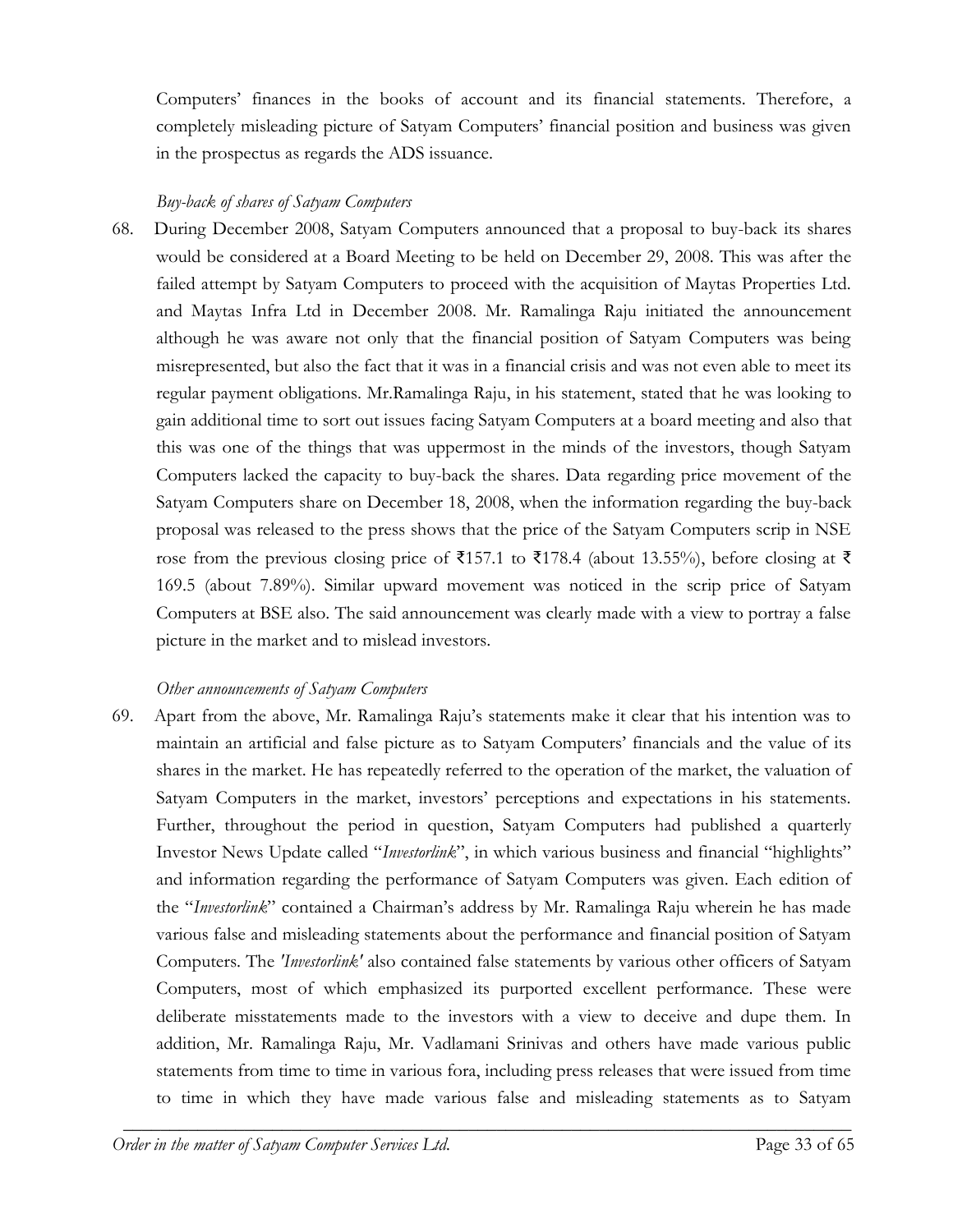Computers" financial performance, assets, liabilities, etc. To the extent that the issues, announcements and releases mentioned above were intended to maintain an artificially high price of the Satyam Computers scrip in the market, they have not only deceived investors by projecting fabricated financial position, but also amounted to attempts to manipulate the price of the scrip.

# **CHARGES UNDER PFUTP REGULATIONS: ROLE OF RAMALINGA RAJU:**

- 70. It was observed that Mr. Ramalinga Raju was the chief orchestrator of the fraud in this case. His role also emerges from his own statements dated February  $4<sup>th</sup>$ ,  $5<sup>th</sup>$  and  $6<sup>th</sup>$ , 2009. In view of the above observations and findings of investigation, it has been alleged that Mr. Ramalinga Raju was responsible for the entire exercise of misreporting financial performance, fabrication and manipulation of the records of Satyam Computers, and deliberately conveying a false picture of Satyam Computers' finances to the investing public and concerned authorities.
- 71. The monthly bank statements, which were manipulated, were sent by Mr. Ramalinga Raju"s office directly to the concerned officials for the purpose of preparation of books of account of Satyam Computers. Instructions were also given to the concerned officers to the effect that they should take these statements into account while preparing the books of account. Further, the fabricated FDRs were found to have been kept by the Chairman's office and were only taken out of custody for verification by the Auditors. There was a banking arrangement under which Mr. Ramalinga Raju and Mr. Rama Raju had direct access to the funds in the Bank of Bank of Baroda, New York Branch.
- 72. Mr. Ramakrishna, in his statement recorded on January 13, 2009, has stated that the monthly bank statements were received from the Chairman"s office and that although differences were found between the daily and monthly statements, the monthly statement was taken as the final statement for the purposes of accounting and reconciliation under the instructions of Mr. Ramalinga Raju. He has also stated that he was informed of a banking arrangement at a meeting called by the Chairman, at which Mr. Rama Raju, Mr. Srinivas and Mr. Venkatapathy Raju were present. Under this arrangement, Mr. Ramalinga Raju and Mr. Rama Raju had access to the complete deposits and amounts in the BoB, New York Branch account. Based on such access, the Chairman's office procured monthly statements and sent them to the treasury. Related communications regarding this account were also handled by the Chairman"s office directly. Fixed Deposits of a value of over  $\bar{\xi}$  5 crores were also handled in a similar manner at the level of the Chairman"s office. He has also stated that the FDRs for the fixed deposits were kept in the Chairman"s office and were brought personally by Mr. Venkatapathy Raju when the Auditors asked for them for verification.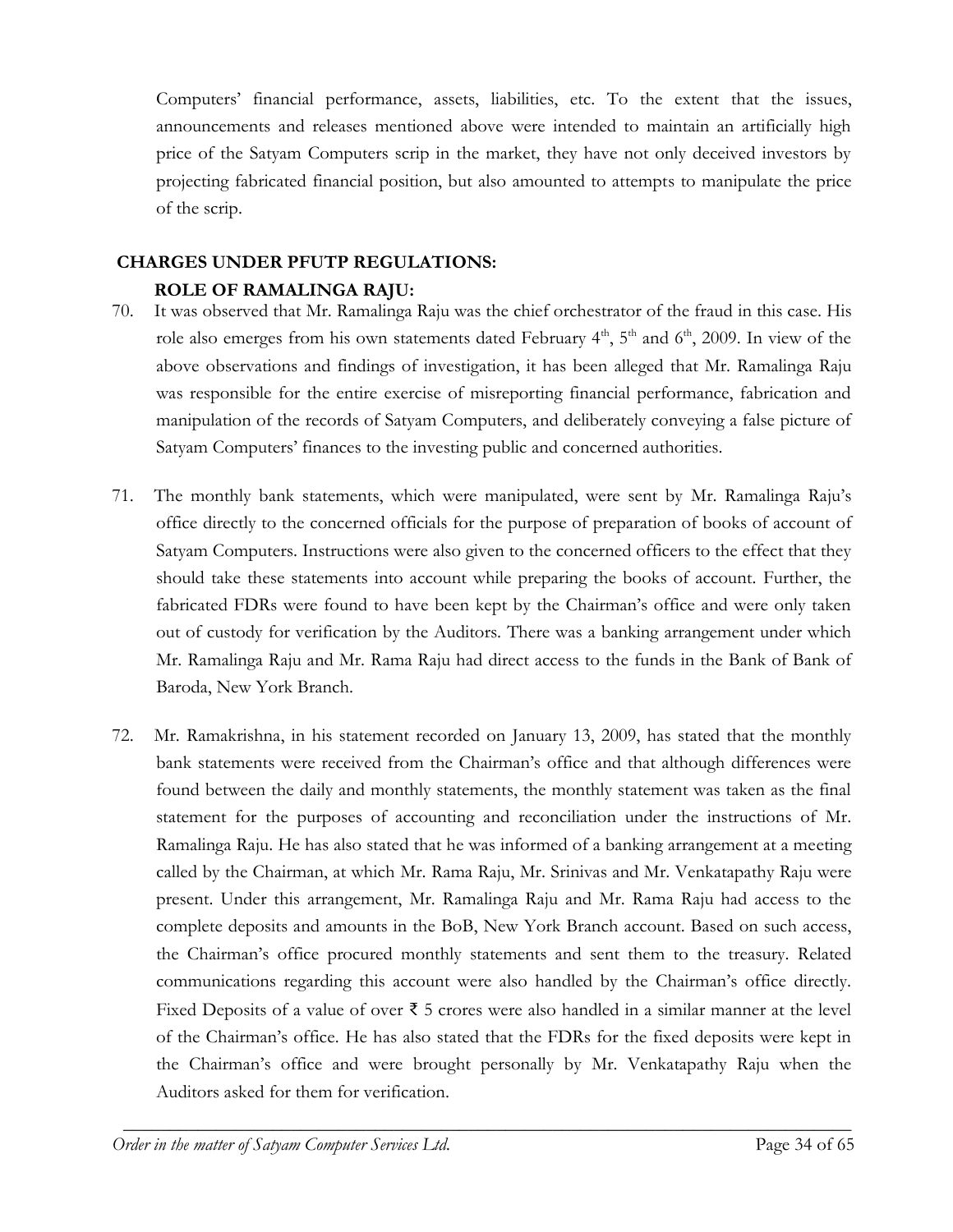- 73. Mr. Venkatapathy Raju has stated in his statement recorded on March 9, 2009 that (a) he used to interact quarterly with the Ex- Chairman of Satyam Computers Mr. Ramalinga Raju for taking the FDRs from Mr. Ramalinga Raju and returning them to him; (b) he noticed the differences between the daily and monthly statements in some accounts and informed Mr. Srinivas and Mr. Ramalinga Raju of this position, whereupon they directed him to contact Mr. Ramakrishna; (c) he was instructed to prepare accounts on the basis of monthly statements by Mr. Ramalinga Raju, Mr. Srinivas and Mr. Ramakrishna. He was told by Mr. Ramalinga Raju that because of a special relationship with BoB, New York branch, there would be inter-bank transfers, which he had to account for. They used to receive an excel sheet along with the monthly statements from the Chairman"s office, on the basis of which he accounted for interbank transfers; (d) At the end of a meeting, about 6-8 years ago, he was told that some highvalue fixed deposits would be taken care of by the Chairman and MD. For accounting for these fixed deposits, the FDRs had to be called for from the Chairman.
- 74. Mr. Srinivas Vadlamani has stated in his statement recorded on February 20, 2009, that (a) for fixed deposits and bank balances, Mr. Ramakrishna"s team used to be in direct touch with Mr. Ramalinga Raju and Mr. Rama Raju; (b) the entire exercise was coordinated/orchestrated by Mr. Ramalinga Raju and Mr. Rama Raju in view of its complexity; (c) he did not inform the Audit Committee that monthly statements were taken as the final statements for accounting and reconciliation purposes under instructions from Mr. Ramalinga Raju; (d) when the Auditors asked for the FDRs for verification, they were brought from the Chairman"s office by Mr. Venkatapathy Raju. He has also stated during his deposition on January 10, 2009 that deployment of surplus funds was exclusively handled by Mr. Ramalinga Raju/Mr. Rama Raju, and that specific oral instructions were given to him by them that he should not interfere.
- 75. On January 21, 2002, a resolution was passed by the Board of Directors of Satyam Computers authorising Mr. Ramalinga Raju and Mr. Rama Raju (i.e., either of them) to make any investment or place any fixed deposit from Satyam Computers" funds, without any limit. This resolution gave Mr. Ramalinga Raju and Mr. Rama Raju control over the alleged surplus funds of Satyam Computers and has clearly been misused by them, *inter alia*, through fictitious investments in fixed deposits.
- 76. The statements of the above-mentioned persons and other material mentioned above, clearly indicates Mr. Ramalinga Raju"s involvement in the matter by keeping and sending the manipulated monthly bank statements, issuing instructions for the use of monthly statements for accounting purposes, directing that bogus inter-bank transfers be recorded on the basis of the excel sheet provided by his office, keeping the forged FDRs in the custody of his office,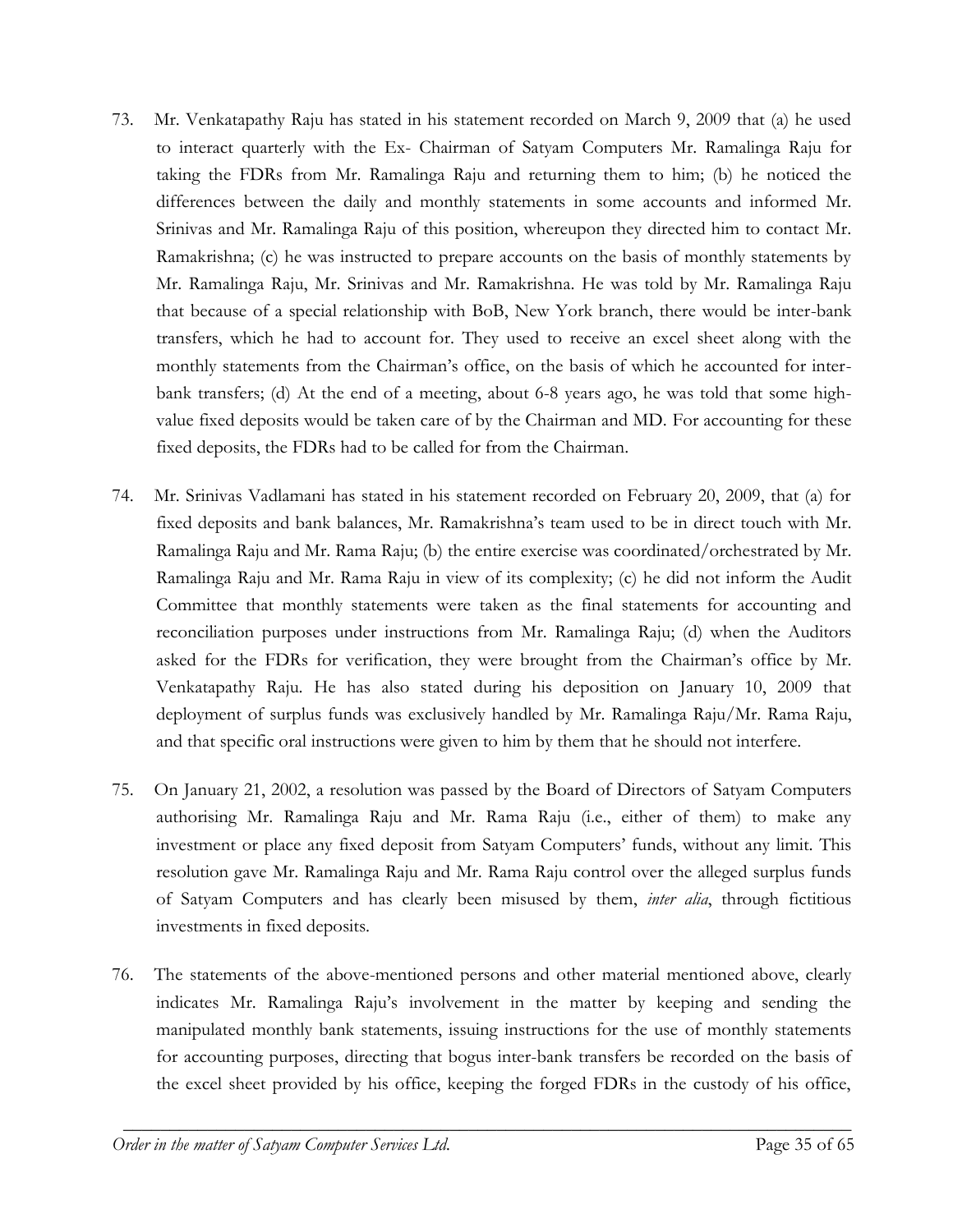taking control of fixed deposits, and ensuring that he and Mr. Rama Raju retained control over the account at BoB, New York branch.

#### *Instructions to inflate revenues:*

- 77. Mr. Ramalinga Raju has himself admitted in his statements that he instructed Mr. Srinivas to "inflate performance" so that it was in line with *"market expectations".* In his statement dated February 20, 2009, Mr. Srinivas has stated that (a) Mr. Ramalinga Raju and Mr. Rama Raju used to have periodic interactions with Mr. Ramakrishna and himself, during which both of them used to stress the importance of keeping Satyam Computers" performance in line with market expectations; (b) Mr. Ramalinga Raju and Mr. Rama Raju said that it was very important to show good results to attract customers, employees, etc and that they should show inflated results for a limited period of time; (c) Both Mr. Ramakrishna and he were not convinced of this argument and resisted the directions, but they yielded to their pressure. (d) The practice was continued for quite some time, perhaps to protect the share price. Even independently of the statement of Mr. Srinivas, it is clear that Mr. Ramalinga Raju had directed and co-ordinated the inflation of revenues of Satyam Computers.
- 78. The announcements of bonus and buyback were clearly made with a view to deceive and mislead the investors as the actual fact that such announcements were made based on false and fabricated financial numbers were only known to Mr Ramalinga Raju and the other noticees and not to the unsuspecting investing public at large. A completely misleading picture of Satyam Computers" financial position and business was given in the prospectus as regards the ADS issuance. Mr. Ramalinga Raju went ahead with this ADS issue although he knew that it was being made on a fraudulent and a false financial position.

# **ROLE OF Mr. RAMA RAJU**

#### *Orchestration and participation in the fraud:*

79. Mr. Rama Raju had contended that he did not know about the fraud in the affairs of Satyam Computers. He also pleaded ignorance of various matters which fell within his scope of authority as Managing Director of Satyam Computers. However, the material on record, including, the statements of Mr. Srinivas, Mr. Ramakrishna, Mr. Prabhakara Gupta and Mr. Venkatapathy Raju indicate Mr. Rama Raju's as well as Mr. Ramalinga Raju's active orchestration and involvement in the fraud, in the areas including inflation of performance, bogus fixed deposits and account balances, accounting on the basis of manipulated monthly bank statements, obstructing internal audit in order to ensure that fake invoices were not discovered, and other matters.

*\_\_\_\_\_\_\_\_\_\_\_\_\_\_\_\_\_\_\_\_\_\_\_\_\_\_\_\_\_\_\_\_\_\_\_\_\_\_\_\_\_\_\_\_\_\_\_\_\_\_\_\_\_\_\_\_\_\_\_\_\_\_\_\_\_\_\_\_\_\_\_\_\_\_\_\_\_\_*

*Inflation of revenues, creation and concealment of fake invoices:*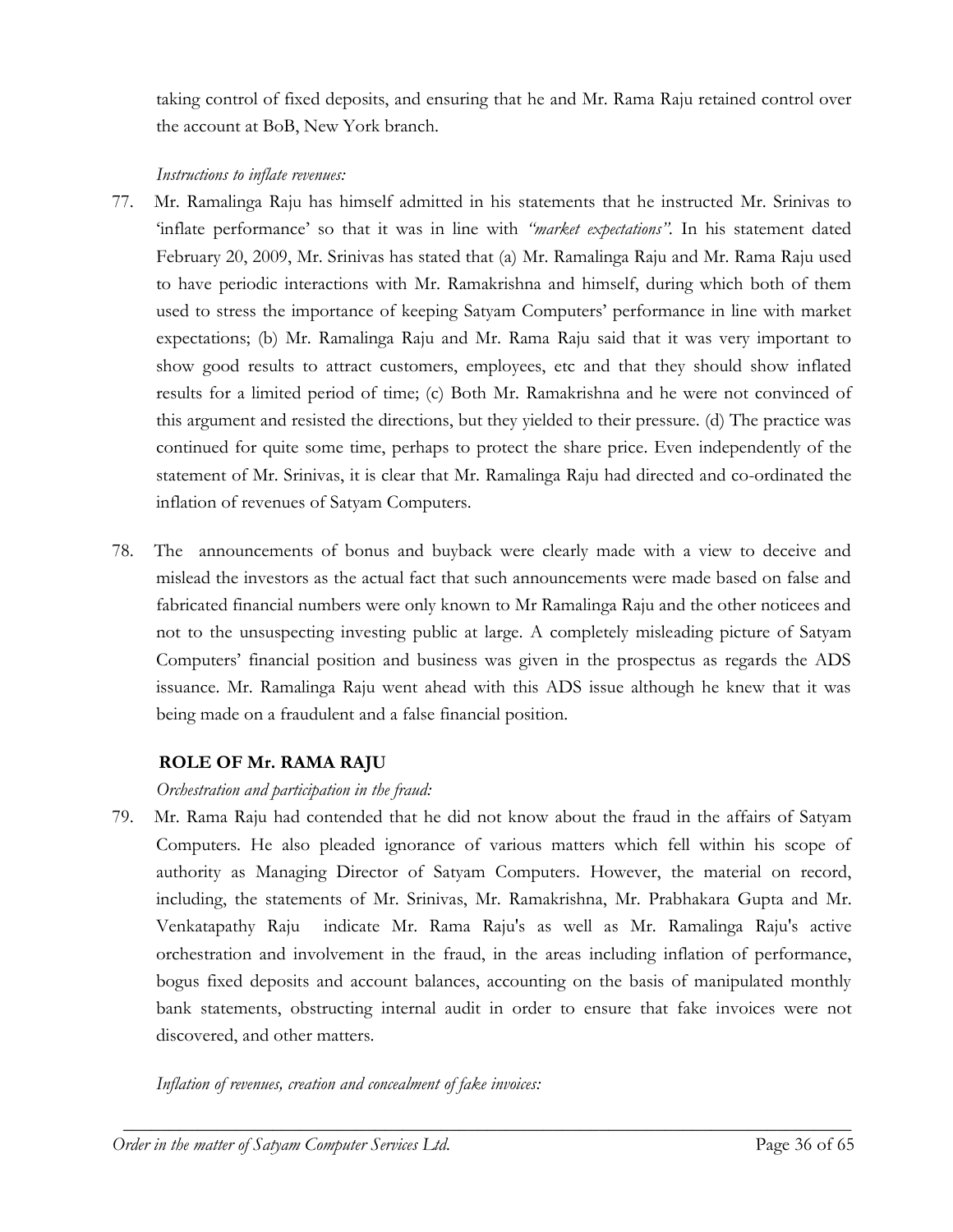- 80. In his statement dated February 20, 2009, Mr. Srinivas had, *inter alia*, stated that (a) Mr. Ramalinga Raju and Mr. Rama Raju used to have periodic interactions with Mr. Ramakrishna and him, during which both of them used to stress the importance of keeping Satyam Computers" performance in line with market expectations; (b) Mr. Ramalinga Raju and Mr. Rama Raju said that it was very important to show good results to attract customers, employees, etc. and that they should show inflated results for a limited period of time; (c) Both he and Mr. Ramakrishna were not convinced of this argument and resisted their directions, but they yielded to their pressure; (d) The practice was continued for quite some time, perhaps to protect the share price.
- 81. The email of Mr. T. R. Anand, former business leader, Satyam Computers, has brought out the role of Mr. Rama Raju in the creation of certain "H" type invoices as stated in the paragraphs above. The customers and the revenues covered by these invoices have been found to be fake and non-existent. Mr. Rama Raju"s involvement in this matter is also clear from the emails exchanged between him and Mr. Anand. It was observed that Mr. Rama Raju had instructed Mr. T. R. Anand in his email dated April 9, 2009 that no one else should know that he was doing the introduction and that he should mark only the attachment for any of his team members, but not the letter.
- 82. Mr. Rama Raju"s stand that he was unaware of the bogus invoices inserted to inflate Satyam Computers" performance was observed to be in contradiction to Mr. Prabhakara Gupta's statement dated October 7, 2009. As mentioned above, Mr. Prabhakara Gupta has stated therein that Internal Audit had raised audit observations regarding the mismatch between the invoices in the IMS and the Oracle Financials during the course of internal audits in relation to the clients viz. Citigroup, Bear Stearns and Agilent. He was, however, directed by Mr. Rama Raju to close the observations pertaining to reconciliation, and Mr. Rama Raju stated that Mr. Ramakrishna would take care of the same. The access of the Internal Audit team to OFF module in the Oracle Financials was also removed after this episode. He has stated that he could not overrule the directions from Mr. Rama Raju, and therefore directed his team to close the observation. Mr. Prabhakara Gupta has also produced the Internal Audit Reports in question. Mr. Rama Raju"s intervention and instructions to Mr. Prabhakara Gupta to close the audit observations were in order to ensure that the fake invoices which had been identified by Internal Audit were not exposed.
- 83. In view of the above observations, Mr. Rama Raju was observed to be responsible, along with Mr. Ramalinga Raju and others, for the inflation of revenues in the published financials through the generation of fake invoices.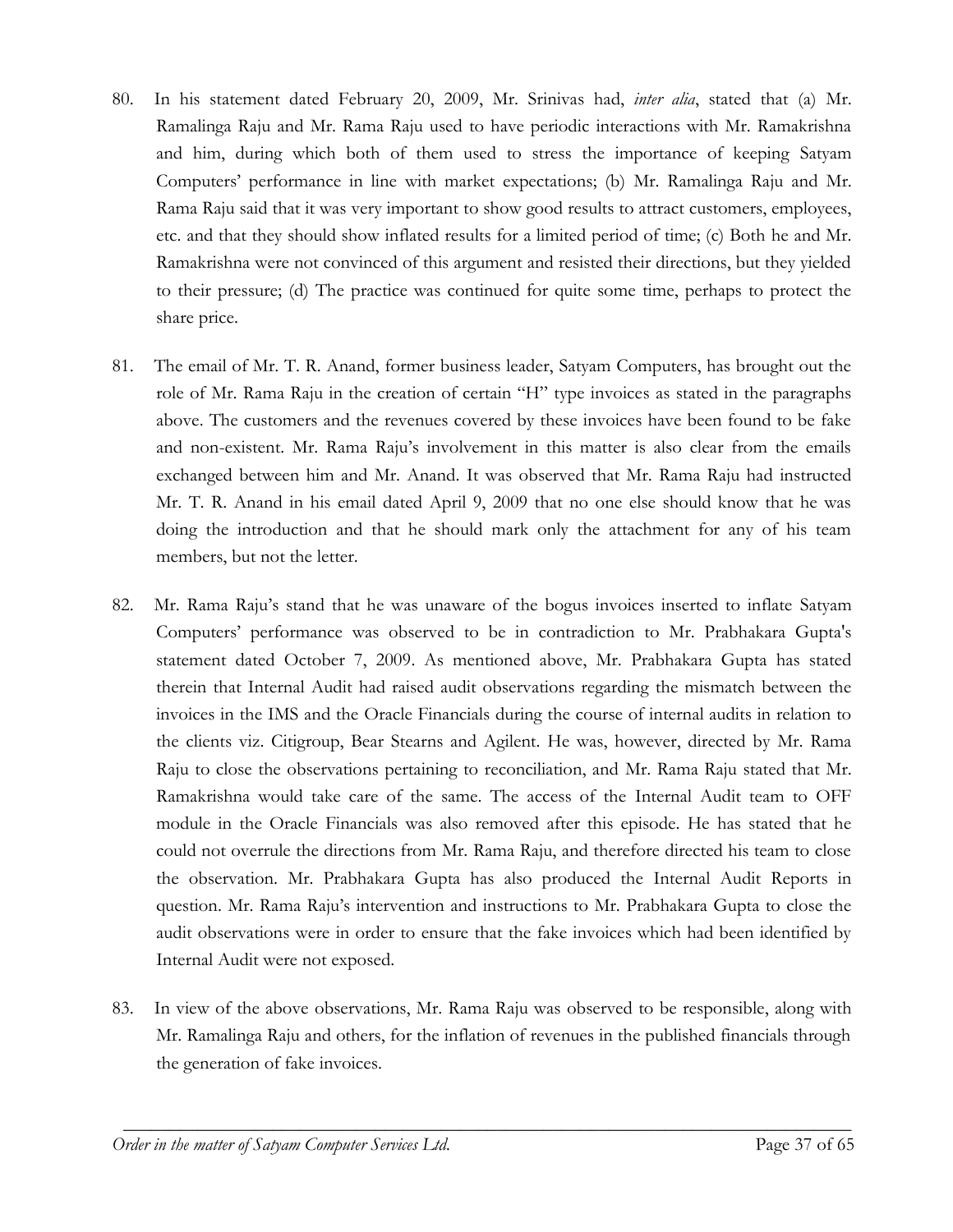*Fixed deposits, monthly statements, banking arrangement*  $\mathcal{O}^*$  *fake renewal letters:* 

- 84. Mr. Rama Raju was authorized by the Board resolution dated January 21, 2002, to make investments, including placement of fixed deposits, on behalf of Satyam Computers without any monetary limit.
- 85. Mr. Srinivas had stated in his statement recorded on February 20, 2009 that Mr. Ramakrishna"s team used to be in touch with both Mr. Ramalinga Raju and Mr. Rama Raju with regard to fixed deposits and bank balances. He also stated that the entire exercise was orchestrated by Mr. Ramalinga Raju and Mr. Rama Raju in view of its complexity. In his statement recorded on January 10, 2009, Mr. Srinivas stated that deployment of surplus funds was exclusively handled by Mr. Ramalinga Raju/Mr. Rama Raju, and that specific oral instructions were given to him by them that he should not interfere.
- 86. Mr. Ramakrishna stated in his statement recorded on March 9, 2009 that he was instructed to prepare accounts on the basis of the monthly statements by Mr. Ramalinga Raju, Mr. Rama Raju and Mr. Srinivas. He also stated in his statement recorded on January 13, 2009, that he was informed of a banking arrangement at a meeting called by the Ex-Chairman of Satyam Computers, at which Mr. Rama Raju, Mr. Srinivas and Mr. Venkatapathy Raju were present. Under this arrangement, Mr. Ramalinga Raju and Mr. Rama Raju had access to the complete deposits and amounts in the BoB, New York Branch account. Based on such access, the Chairman"s office procured monthly statements and sent them to the treasury. Related communications regarding this account were also handled by the Chairman"s office directly. Fixed Deposits of a value of over  $\bar{\xi}$  5 crores were also handled in a similar manner at the level of the Chairman"s office. He has also stated that the FDRs for the fixed deposits were kept in the Chairman"s office and were brought personally by Mr. Venkatapathy Raju when the Auditors asked for them for verification. Mr. Venkatapathy Raju has also confirmed in his statement recorded on March 9, 2009 that such a meeting was held, and has stated that he was told at the meeting that some high-value fixed deposits would be taken care of by the Chairman and the MD. For accounting for these fixed deposits, the FDRs had to be called for from the Chairman.
- 87. It was observed that Mr. Rama Raju generated letters requesting the creation or renewal of fictitious fixed deposits with banks so as to make such fixed deposits appear genuine. One such instance brought out a letter dated October 26, 2006 signed by Mr. Rama Raju as the MD, addressed to HSBC, stating that a wire transfer of ₹ 316.75 crores had been made to the bank on October 27, 2006, and requesting that the amount be placed in fixed deposits of a fixed deposits, along with a forged FDR of HSBC. This fixed deposit is among the fictitious fixed deposits shown in the books of Satyam Computers. HSBC has also confirmed, during a cross-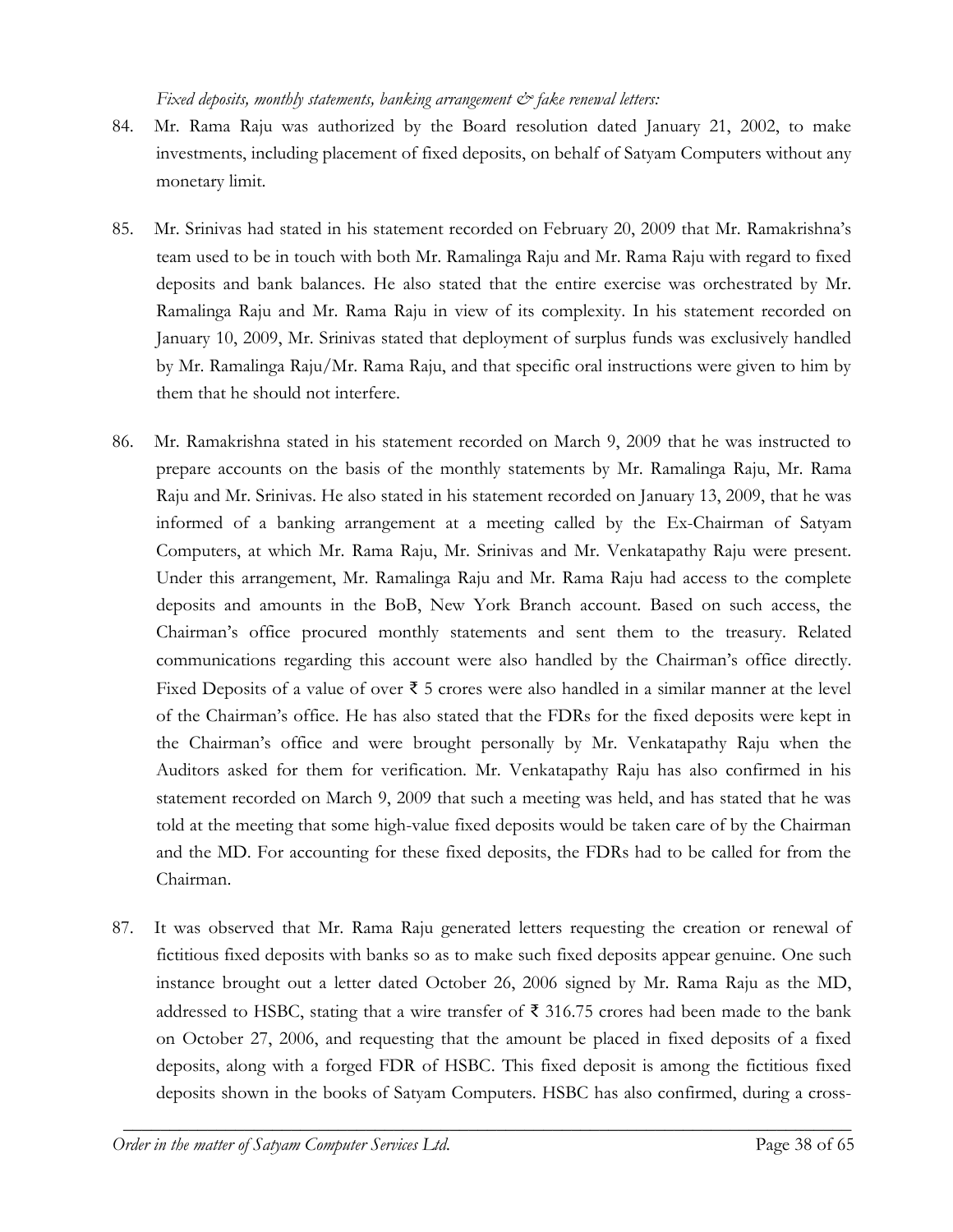verification done, that it did not receive a wire transfer of any such amount and that the question of placing it in fixed deposits therefore did not arise.

88. Mr. Rama Raju contended in his statements that he was not concerned with fixed deposits, was unaware of the amounts kept in fixed deposits, and had never seen the FDRs. Mr Rama Raju also stated that he was not aware of any banking arrangement under which Mr. Ramalinga Raju and he had access to BoB, New York Branch and of monthly bank statements going from the Chairman"s office. However, this is belied by the statements and other material mentioned above, and is, even otherwise, not credible given his position and status in Satyam Computers at the relevant time. The material on record clearly indicates Mr. Rama Raju"s involvement in the fraud, *inter alia*, by issuing instructions for the use of monthly statements for accounting purposes, taking control of fixed deposits, ensuring that he and Mr. Ramalinga Raju retained control over the account at BoB, New York branch, issuing letters for renewal of fake fixed deposits, and various other aspects of the fraud.

#### *TDS in income tax returns, balance sheet & books of account:*

89. As mentioned above, glaring mismatches were observed in the figures of TDS in the books, which were misleading, to cover up the manipulation in the revenues. The income tax returns and the audited balance sheets have been signed by Mr. Rama Raju in his capacity as Managing Director. Apart from the fact that a grossly inflated figure of TDS has been shown in Satyam Computers" books of account, Mr. Rama Raju has signed both the income tax return and the balance sheet in which different amounts of TDS were shown for the same year.

#### *Pledge of shares by SRSR Holdings:*

90. Mr. Rama Raju has addressed a letter to the Company Secretary, Satyam Computers, dated December 27, 2008, wherein he has stated that he wished to intimate that all the shares of Satyam Computers held by SRSR Holdings Pvt. Ltd. were pledged with institutional lenders over a period of time since September 2006. He has further stated that it is possible that some of the lenders may exercise or may have exercised their option to liquidate shares to cover the margin shortfall, and that this would dilute the promoter's holding in Satyam Computers. This letter indicate that Mr. Rama Raju had knowledge of the pledge of shares and the purpose for which they were pledged, as also that the lenders were going to enforce the pledge. However, in his statement recorded on February 5, 2009 , Mr. Rama Raju stated that (a) he was not aware why SRSR Holdings was formed; (b) he and Mr. Ramalinga Raju had transferred their shareholding in Satyam Computers to SRSR Holdings and were the owners of SRSR Holdings to the extent of the shares transferred; and (c) that he was aware that his shares had been pledged by SRSR Holdings, but he had no idea as to what the money borrowed through the pledge was used for; (d) that he was aware of the margin calls from the lenders but not of the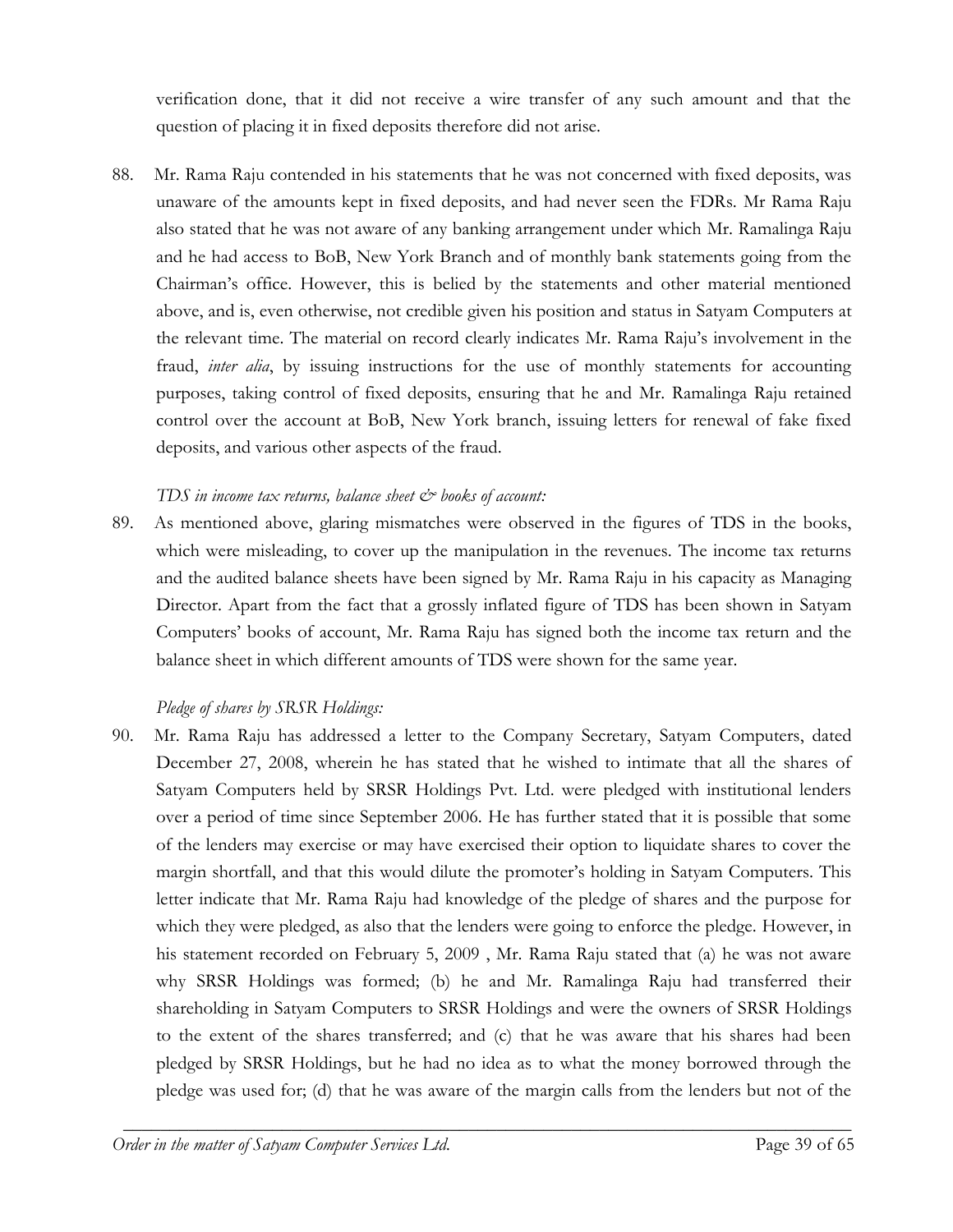time and persons/entities who made the calls. Further, it is inconceivable that Mr. Rama Raju was unaware of the use of the funds raised by pledging the shares or the identity of the persons enforcing the pledge of those shares.

#### *Knowledge of payment of amounts brought into Satyam Computers:*

91. Mr. Ramakrishna was asked, while recording his statement on January 13, 2009, to offer his comments regarding the confession of Mr. Ramalinga Raju in his email dated January 7, 2009. With respect to paragraph 1c of the mail, which stated that funds of  $\bar{\mathbf{z}}$  1,230 crores had been arranged by Mr. Ramalinga Raju, Mr. Ramakrishna stated that the payments were not recorded in the books of Satyam Computers. He further stated that "*on the oral advice of the Managing Director, Mr. Rama Raju, the same was accounted as advance given to various parties on behalf of an amount received from M/s Panchakalyani Agro Farms (P) Ltd*." This shows that Mr. Rama Raju not only had knowledge about the various payments that were being made, but had instructed the finance personnel to record them in a certain manner. Therefore, Mr. Rama Raju, having complete knowledge of the payments made to Satyam Computers by the 37 entities is indisputable in view of the fact that he had himself signed many of the cheques repaying some of the amounts so brought into Satyam Computers.

# *Bonus, & ADS Issues and buy back of shares by Satyam Computers:*

92. As mentioned in pre paragraphs above, bonus and ADS issues were made by Satyam Computers and a buy-back of shares was announced, all of which was on the basis of false and manipulated financial information. Mr. Rama Raju was aware of this position but, along with Mr. Ramalinga Raju, proceeded with these issues, thereby misleading and duping investors in the market. As far as buy back of shares is concerned, in his statement recorded on February 6, 2009, Mr. Rama Raju had stated that Mr. Ramalinga Raju discussed the proposal with him, and others and took the decision. Mr. Ramalinga Raju has himself made it clear that Satyam Computers lacked the capacity to make the buy-back and that this announcement was only made to buy time and to satisfy investor expectation.

#### *False CEO certification under Clause 49 of the Listing Agreement:*

93. As already mentioned in pre paragraphs above, Mr. Rama Raju has, from 2005 onwards, signed the CEO certification in compliance with clause 49 of the Listing Agreement as the Managing Director of Satyam Computers. The said certification was false and fraudulent to his knowledge. The Listing Agreement and compliance therewith provide valuable assurances and comfort to the investing public and institutions that basic standards of corporate governance are followed by the listed companies. The certifications given by the CEO under the provisions of the listing agreement have considerable bearing on the investors as they proceed on making the investment decisions, on the basis of such a certification claiming genuineness and authenticity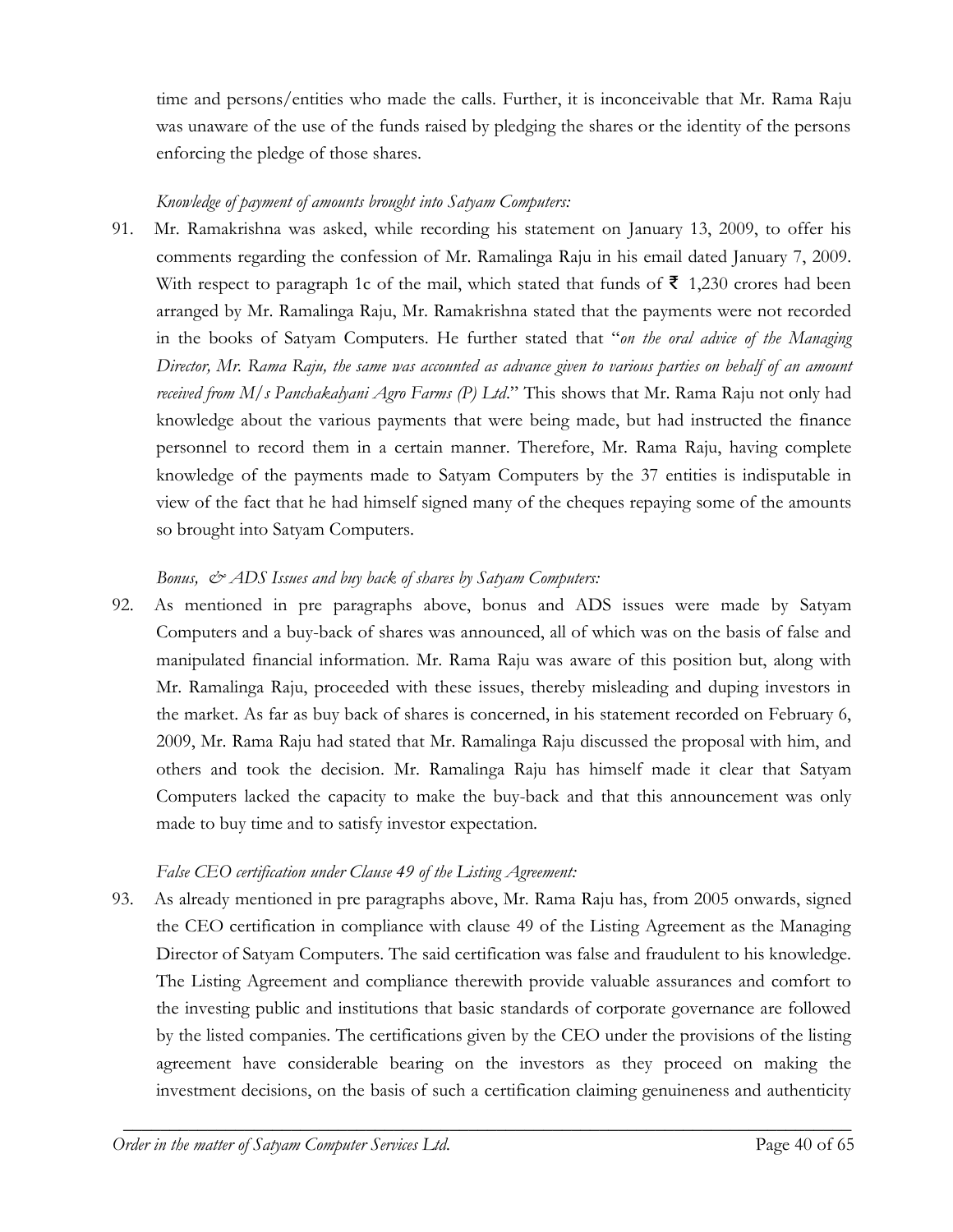of financial statements of Satyam Computers. In providing the said false certification, Mr. Rama Raju had deceived and duped not only the stock exchanges, but also millions of investors.

#### **ROLE OF Mr. VADLAMANI SRINIVAS**

*Accounting on the basis of monthly bank statements & TDS:*

- 94. Mr. Ramakrishna had stated in his statements recorded on March  $3<sup>rd</sup>$  and  $9<sup>th</sup>$ , 2009 that (a) he raised questions regarding non-receipt of TDS certificates, keeping money in current accounts, and transactions appearing in the daily bank statements which were missing in the monthly bank statements with the CFO Mr. Srinivas. The replies of Mr. Srinivas are stated to have ranged from "*money being kept aside for acquisitions*" to "*do not bother, senior management will take care of issues arising, if any.*" (b) Mr. Srinivas told him that they should not question the arrangement regarding additional entries in the monthly bank statements; (c) he passed on instructions to his subordinates to draft accounts on the basis of the monthly statements as these were the instructions from the Chairman, Managing Director and CFO (Mr. Srinivas); (d) he told his team to wait for receipt of TDS certificates as he was asked by Mr. Srinivas to wait, and passed this on.
- 95. Similarly, Mr. Venkatapathy Raju had stated in his statement recorded on March 9, 2009 that (a) he had informed the CFO and the Chairman regarding the differences between the monthly and daily bank statements in INR bank accounts in 2002 and they directed him to contact Mr. Ramakrishna; (b) he was instructed to prepare accounts on the basis of monthly bank statements by the Chairman, CFO and Mr. Ramakrishna, and passed this on to his subordinates; (c) Mr. Ramakrishna and the CFO told him to wait for receipt of TDS certificates.
- 96. As mentioned above, glaring mismatches were observed in the figures of TDS in the books, which were misleading, to cover up the manipulation in the revenues. Similar mismatches of TDS were observed for earlier years as well in the books of Satyam Computers. Thus, it was observed that Mr. Srinivas was very much aware of the differences in these figures, which were on account of the manipulation of the books, and, in fact, attempted to conceal them.

#### *MIS Reports:*

- 97. As stated above, there were two sets of MIS for the same period within Satyam Computers one set containing the true and correct figures and the other set containing fictitious sales added to the true numbers. It was also revealed that the difference in the sales numbers tallies broadly with the amount generated by the fake invoices detected by SEBI.
- 98. Mr. Ramarao Remella, A.V.P (Finance), Satyam Computers, had stated in his statement recorded on October 8, 2009, that two sets of MIS were prepared containing the revenue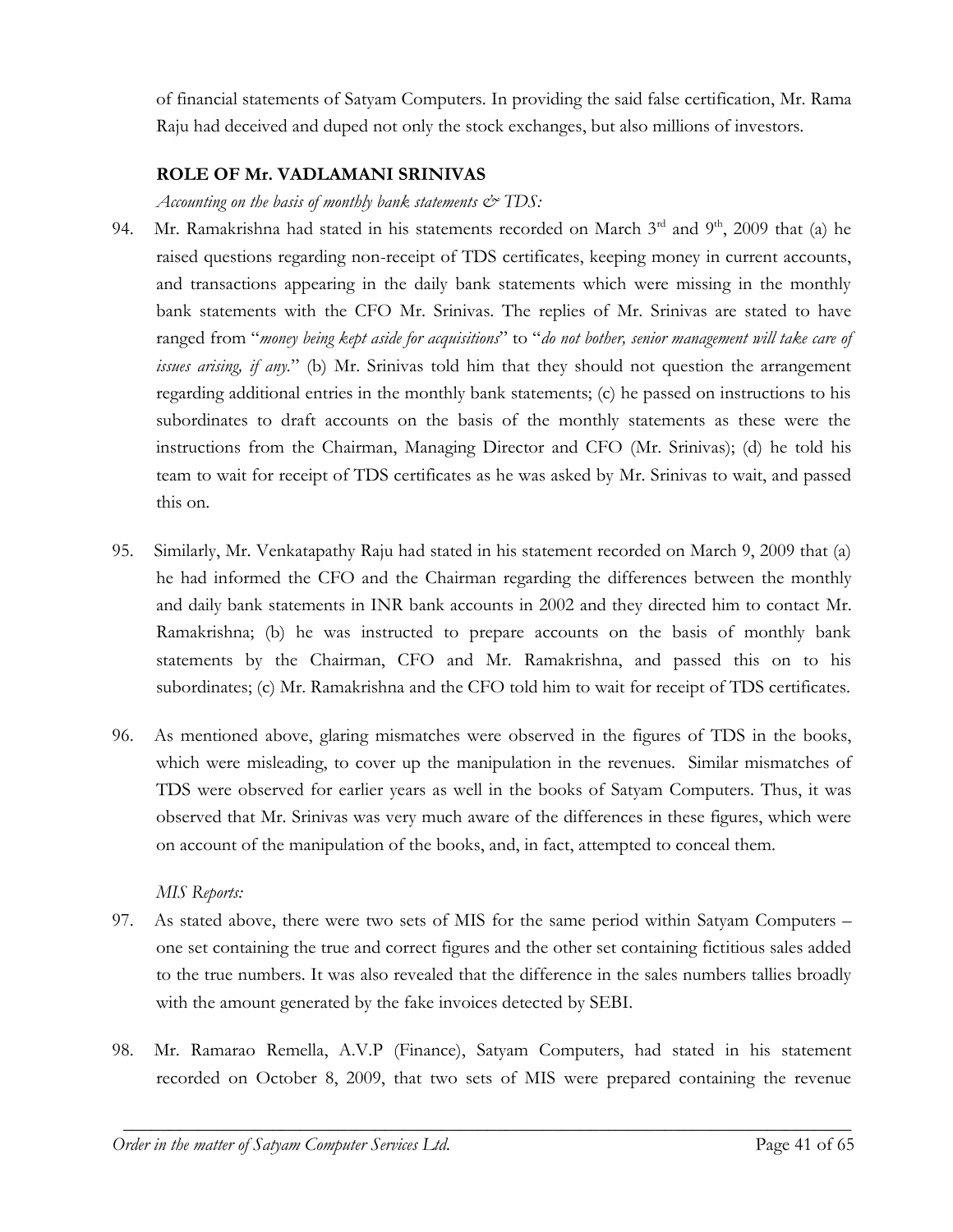figures, based on the directions given by Mr. Srinivas. He was told by Mr. Srinivas that the change in the MIS from the IMS was necessary because Mr. Srinivas had "*better information collected through review reports*."

#### *Bonus & ADS Issues, Buy-back of shares by Satyam Computers:*

99. As mentioned in pre paragraphs above, bonus and ADS issues were made by Satyam Computers and a buy-back of shares was announced, all of which was on the basis of false and manipulated financial information. As CFO and Head of Finance of Satyam Computers, Mr. Srinivas was directly concerned with these issues and announcements. Mr. Srinivas proceeded with these issues and announcements although he was fully aware that they were being made on the basis of false and manipulated financials, thereby misleading and duping millions of innocent investors in the market.

# *False CFO certification under Clause 49 of the Listing Agreement:*

- 100. Mr. Srinivas had signed the CFO certification in compliance with clause 49 of the Listing Agreement as the CFO of Satyam Computers. The said certification was false and fraudulent to his knowledge. The Listing Agreement and compliances therewith provide valuable assurances and comfort to the investing public and institutions that basic standards of corporate governance are followed by listed companies. It was revealed that by providing the said false certification, Mr. Srinivas had deceived and misled not only the Stock Exchanges, but also millions of investors. It was observed that while Mr. Srinivas had already admitted his involvement in the fraud and manipulation of the books, the above-mentioned material further corroborated his role in the implementation of the same.
- 101. In addition to above, Mr. Ramalinga Raju, Mr. Rama Raju and Mr. Vadlamani Srinivas had made various public statements from time to time in various fora, including press releases that were issued from time to time in which they have made various false and misleading statements as to Satyam Computers" financial performance, assets, liabilities, etc. To the extent that the issues, announcements and releases were intended to maintain an artificially high price of the Satyam Computers scrip in the market, they have not only deceived investors by projecting fabricated financial position, but have also amounted to attempts to manipulate the price of the scrip.

# **ROLE OF Mr. G RAMAKRISHNA**

102. Mr. G. Ramakrishna had admitted fraudulent practices such as accounting on the basis of monthly statements, but had claimed that this was done on the instructions of Mr. Ramalinga Raju. In his deposition he claimed that he did not have knowledge of the fraud and he was never suspicious about the accuracy of the financials. On the basis of the admitted facts and other material on record, including the statements of other officers of Satyam Computers, it was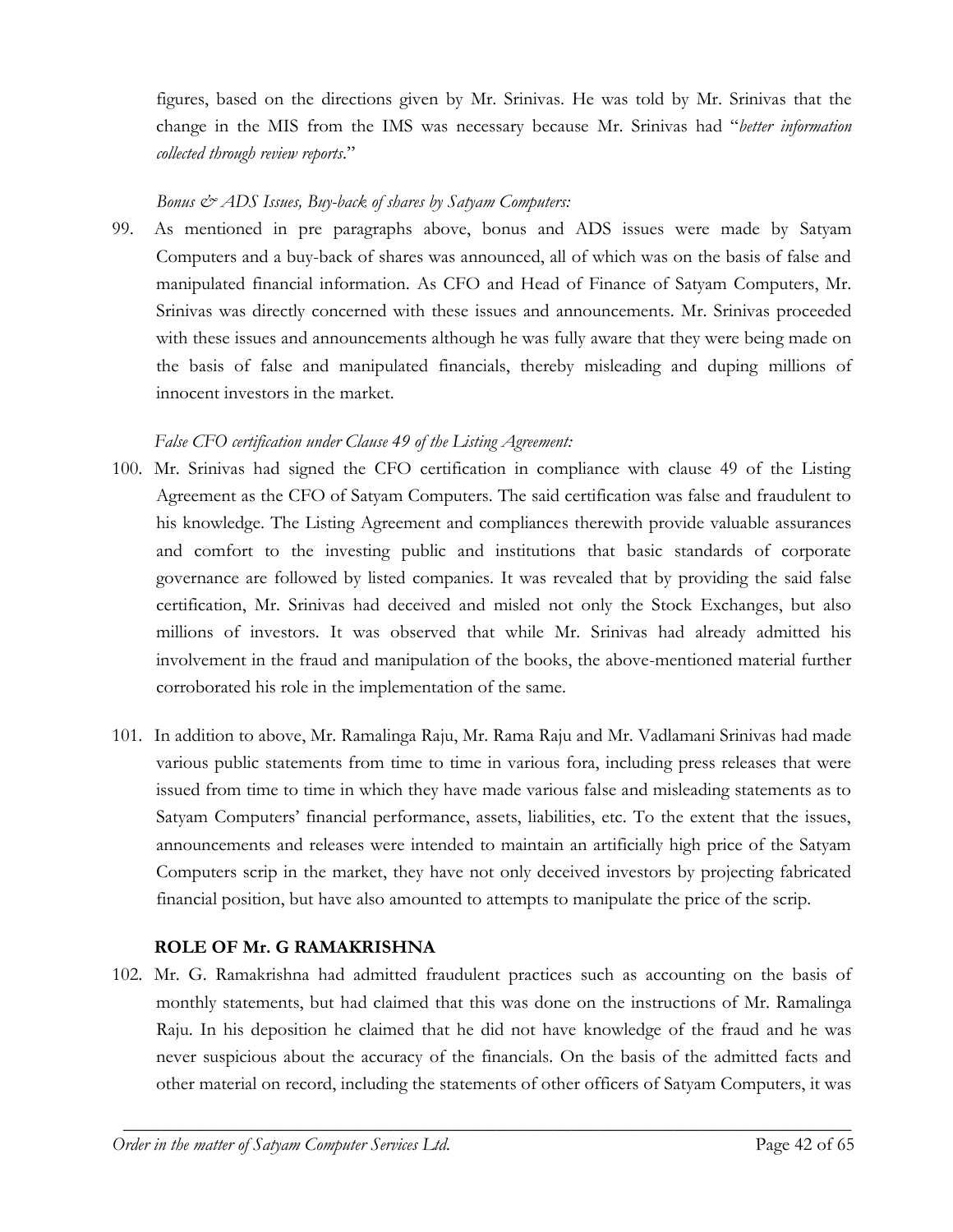revealed that Mr. Ramakrishna was not only aware of the fraud, but he also participated in the same.

- 103. Mr. Vadlamani Srinivas had stated in his statement recorded on February 20, 2009 that Mr. Ramalinga Raju, Mr. Rama Raju, Mr. G. Ramakrishna and he himself were aware of the fraud. He has also stated that Mr. Ramalinga Raju directed him and Mr. G. Ramakrishna to show inflated results and that they resisted this, but gave in to the pressure. He has further stated that for FDs and bank balances, Mr. G. Ramakrishna"s team was in touch with Mr. Ramalinga Raju and Mr. Rama Raju.
- 104. Mr. G. Ramakrishna had stated in his statements on March  $3<sup>rd</sup>$  and  $9<sup>th</sup>$ , 2009 that (a) he raised questions with Mr. Vadlamani Srinivas regarding non-receipt of TDS certificates, keeping money in current accounts, and transactions appearing in the daily bank statements which were missing in the monthly bank statements. The replies of Mr. Vadlamani Srinivas had ranged from "*money being kept aside for acquisitions*" to "*do not bother, senior management will take care of issues arising, if any.*"; (b) He gave his log-in ID to whoever asked him for it since the work of raising invoices could only be done with an admin log in; (c) He questioned Mr. Srinivas as to why entries in the daily statement were missing in the monthly statement, whereupon Mr. Srinivas replied that since they had been told that this was an arrangement, they should not question it. While this reply was unsatisfactory, he did not pursue it; (c) Mr Ramakrishna mentioned that they were asked to stop all payments other than statutory and employee payments in September 2008. No explanation was given although they asked why. (d) he also stated that he passed on instructions to his subordinates to draft accounts on the basis of the monthly statements as these were the instructions from the Chairman, Managing Director and CFO (Mr. Srinivas); (e) he told his team to wait for receipt of TDS certificates as he was asked by Mr. Srinivas to wait, and passed this on.
- 105. Mr. Venkatapathy Raju has stated in his statement recorded on March 9, 2009 that when he raised the issue of differences between the daily and monthly bank statements with the CFO and Chairman, they instructed him to contact Mr. Ramakrishna. He has also stated that he was instructed to account on the basis of the monthly statements by the Chairman, CFO, and Mr. Ramakrishna, and that Mr. Ramakrishna and the CFO told him to wait for the TDS certificates.
- 106. Mr. Prabhakara Gupta who was Ex-Head Internal Audit, Satyam Computers, had, in his statement on October 7, 2009 stated that the Internal Audit had observed differences between invoices in IMS and Oracle Financials in the first quarter of 2007-08 and that finance dept said that the differences were being reconciled. After that, Internal Audit's access to OFF module in Oracle Financials was removed and Internal Audit"s audits were restricted to IMS. He has also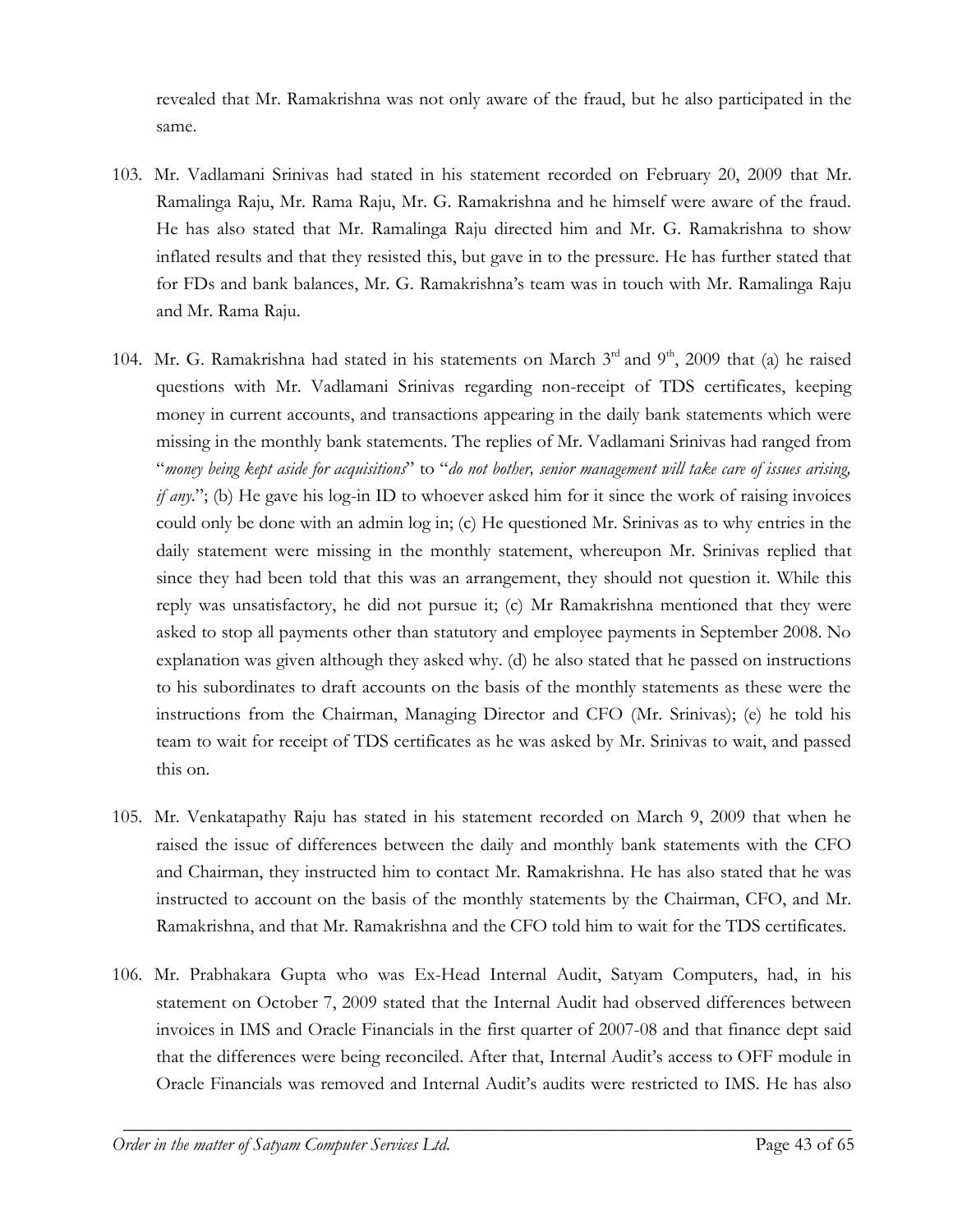stated that Mr. Ramakrishna told him to close the observations relating to reconciliation of invoices in IMS and Oracle Financials for the clients Citigroup, Bear Stearns, and Agilent, and that Mr. Ramakrishna would take care of it. Thereafter, his team members were told by Mr. Ramakrishna that the reconciliation in the Citigroup and Agilent cases had been done and they were directed by Mr. Ramakrishna to close the observations in those cases. He stated that the Bear Stearns Report was still open for compliance.

- 107. It was also revealed that there were two sets of MIS for the same period within Satyam Computers – one set contained the true and correct figures and the other set contained fictitious sales numbers added to the true numbers. It was also revealed that the difference in the sales numbers tallied broadly with the amount generated by the fake invoices . Mr. Ramarao Remella, AVP (Finance), Satyam Computers, had stated in his statement on October 8, 2009 that based on the directions given by Mr. Srinivas two sets of MIS were prepared containing the revenue figures. He was told by Mr. Srinivas that the change in the MIS from the IMS was necessary because Mr. Srinivas had *"better information collected through review reports."* The position regarding two different MIS reports was intimated to Mr. Ramakrishna, who said that as the CFO was asking for it, it should be done. He had also stated that he enquired from Mr. Ramakrishna why there were two sets of bank statements, and that Mr. Ramakrishna replied that there were sub-accounts, that for normal operations there would be visibility only of the sub-account and not the full account, and that this was a normal business practice.
- 108. The statements of Mr. Malla Reddy and Mr. Suresh Kumar of the Accounts Receivable ("AR") team indicated that they used the admin ID and password to enter fake invoices through the mechanism of excel porting. The admin ID and password were in possession of Mr. Ramakrishna and were shared with these persons. Further, the AR team was directly reporting to Mr. Ramakrishna.
- 109. As mentioned in paragraphs above, bonus and ADS issues were made by Satyam Computers and a buy-back of shares was announced, all of which was on the basis of false and manipulated financial information. Mr. Ramakrishna was not only aware that these issues and announcements were being made on the basis of false and manipulated financials but also permitted them to be made.
- 110. The above facts and circumstances revealed that Mr. Ramakrishna had not only participated in the fraud, but also had actively attempted to ensure that it did not come to light.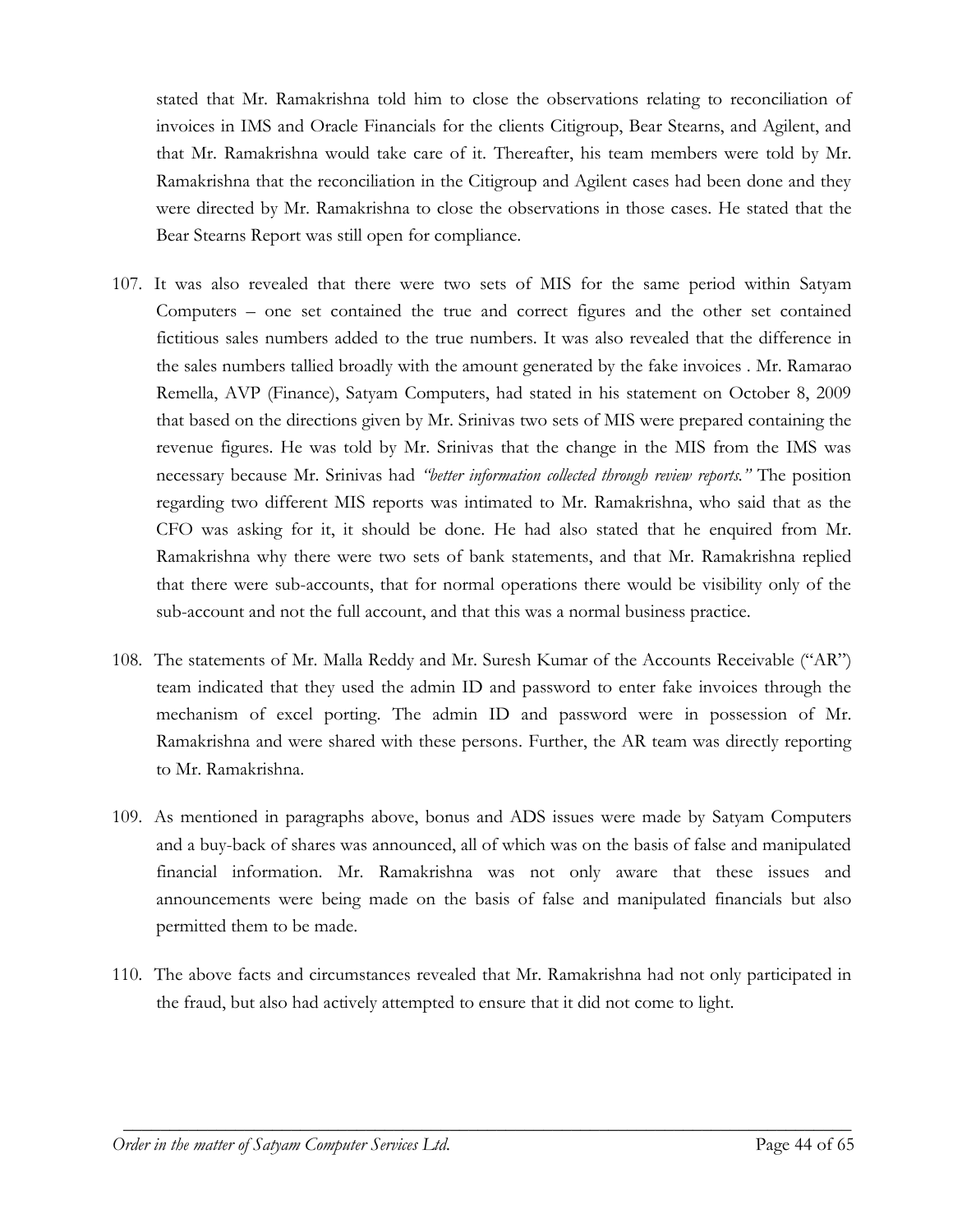#### **ROLE OF Mr. PRABHAKARA GUPTA**

- 111. Mr. Prabhakara Gupta initially stated in his statement dated January 16, 2009 that he did not find any irregularities during the course of internal audit except some over-invoicing and underinvoicing. Subsequently, however, in his statement dated October 7, 2009, he stated that while conducting Internal Audits in the cases of the clients Citigroup, Bear Stearns, and Agilent, Internal Audit had detected differences between the invoices reflected in the IMS as against those in the Oracle Financials. It was revealed from the three Internal Audit Reports in question and the statements of Mr. Prabhakara Gupta that:
	- a. During the course of internal audit with regard to the clients Citigroup, Bear Stearns and Agilent, Internal Audit detected a mismatch between the invoices in the IMS and the Oracle Financials. The invoices which were detected in Oracle Financials which were not appearing in the IMS were among the fake invoices inserted in the system to inflate performance.
	- b. Internal Audit had raised observations in the three reports pertaining to these clients, wherein it pointed out that it was necessary to carry out a reconciliation of the invoices in IMS with those in Oracle Financials.
	- c. Mr. Rama Raju told Mr. Prabhakara Gupta to close the observations and stated that Mr. Ramakrishna would take care of this matter.
	- d. Internal Audit"s access to the OFF module in the Oracle Financials was removed.
	- e. Mr. Ramakrishna told Mr. Prabhakara Gupta"s team that reconciliation had been done and directed them to close the observation.
	- f. Mr. Prabhakara Gupta instructed his team to close the observation. He did so on the basis that he could not overrule the directions of Mr. Rama Raju.
	- g. The Report in the case of Citigroup (Observation No. 4) states that action has been taken in the form of a reconciliation by Satyam Computers and contains a remark by Internal Audit that the observation has now been settled by Internal Audit. The Bear Stearns Report (Observation No. 4) states that reconciliation is in progress and contains the Internal Audit remark "to check compliance on scheduled date", the target date for compliance being August 31, 2008. The Agilent Report (Observation No. 3) states that "*the FIC is fully informed and will ensure that the reco gets completed by end September 07*" and contains the Internal Audit remark "*Settled. To be verified in future.*" and the target date is given as August 31, 2008.
	- h. Mr. Prabhakara Gupta did not bring the fact that he had been prevailed upon to close the audit observations to the attention of the Audit Committee.
- 112. The observations of Internal Audit were closed and false reports were filed to the effect that the observation had been settled or that reconciliation would be verified in the future. Obviously,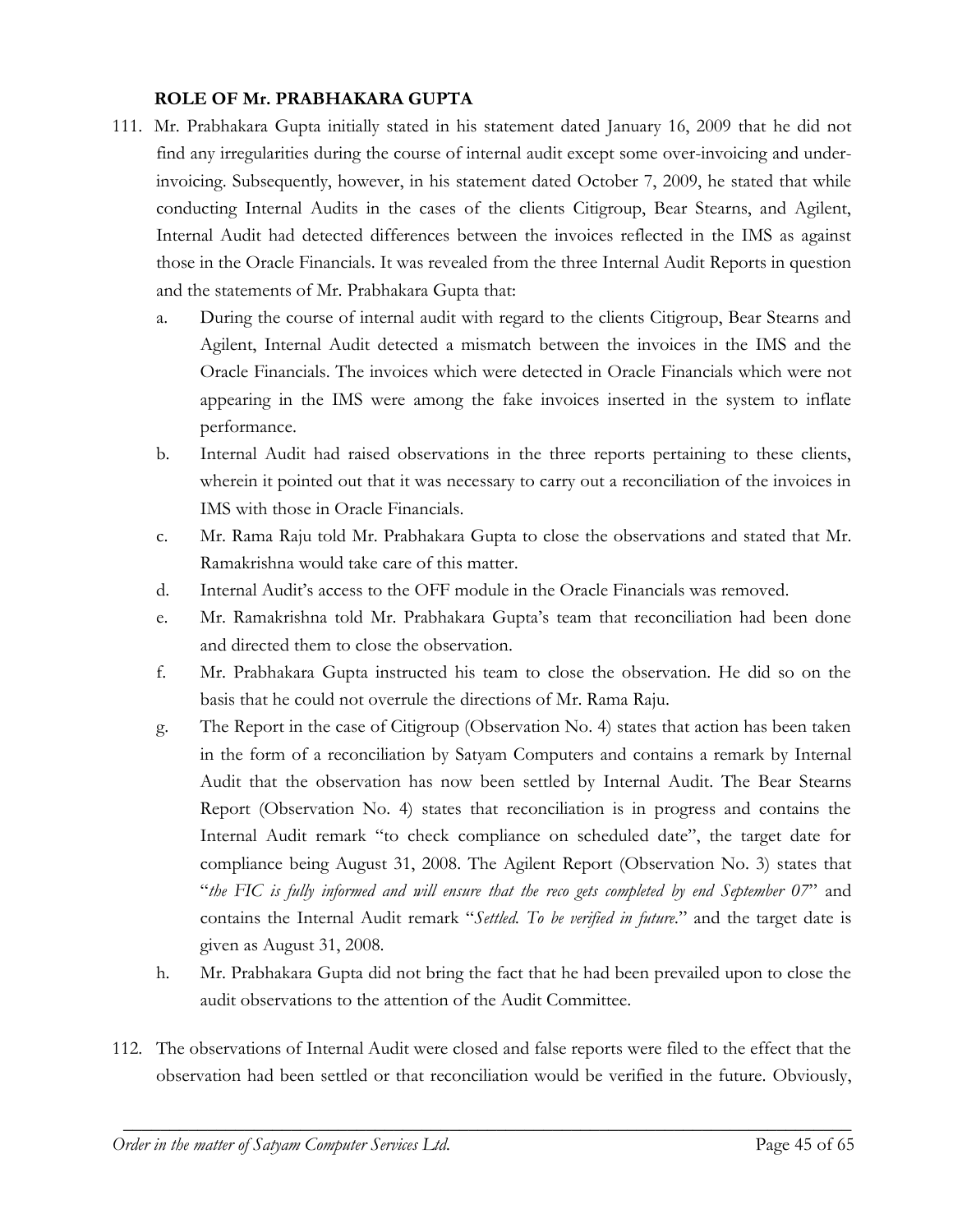the verification which was supposed to be carried out later as per the reports was never carried out. In short, Mr. Prabhakara Gupta was either prevailed upon or chose of his own accord to close the examination of the mismatch of invoices. He also did not bring the fact that he had been prevailed upon to close the observations to the attention of the Audit Committee though he was under a duty to do so. As an Internal Auditor, Mr. Prabhakara Gupta was under duty to probe further into the matter and independently act in the interest of investors. If the reconciliation proposed by Internal Audit had been carried out, the fake invoices would have been exposed. It was observed that the closing of the observations was not only done with a view to ensure that the fake invoices were not detected, but also was in breach of Mr. Prabhakara Gupta"s basic duties as an Internal Auditor. Thus, Mr. Prabhakara Gupta was a participant or acquiesced in the fraud.

- 113. The closure of the observations in the above cases was observed to be in clear breach of Satyam Computers" Internal Audit Manual. The scope of Internal Audit under Chapter 3.0 (Internal Audit Charter) is "*to determine whether the company"s network of risk management, control and governance processes, as designed and represented by management, is adequate and functioning in a manner to ensure, inter alia, that risks are appropriately identified and managed, significant financial, managerial and operating information is accurate, reliable and timely, and associates actions are in compliance with policies, standards, procedures and applicable laws and regulations*. *Internal Audit is accountable to the Audit Committee to provide assessment on the adequacy and effectiveness of the company"s processes for controlling its activities and managing its risks in the areas set forth in the Annual Audit Plan, and to report significant issues related to processes for controlling the activities of the company*". It is specifically provided that Internal Audit shall be free from control or undue influence:
	- in the selection and application of audit techniques, procedures and programs.
	- in the determination of facts revealed by the examination or in the development of recommendations or opinions as a result of the examination.
	- in the selection of areas, activities, personal relationships, and managerial policies to be examined. No legitimate source of information is to be denied to the auditor.
- 114. Internal Audit has the responsibility under the manual, *inter alia*, to issue periodic reports to the Audit Committee and management, summarizing results of audit activities, to assist in the investigation of significant suspected fraudulent activities within Satyam Computers and notify the Audit Committee and management of the results, to provide adequate follow up to make sure that appropriate and effective corrective action is taken. Internal Audit is authorized to have unrestricted, free access to all functions, records, property and associates. It is also provided that Internal Audit shall comply, at a minimum, with the relevant professional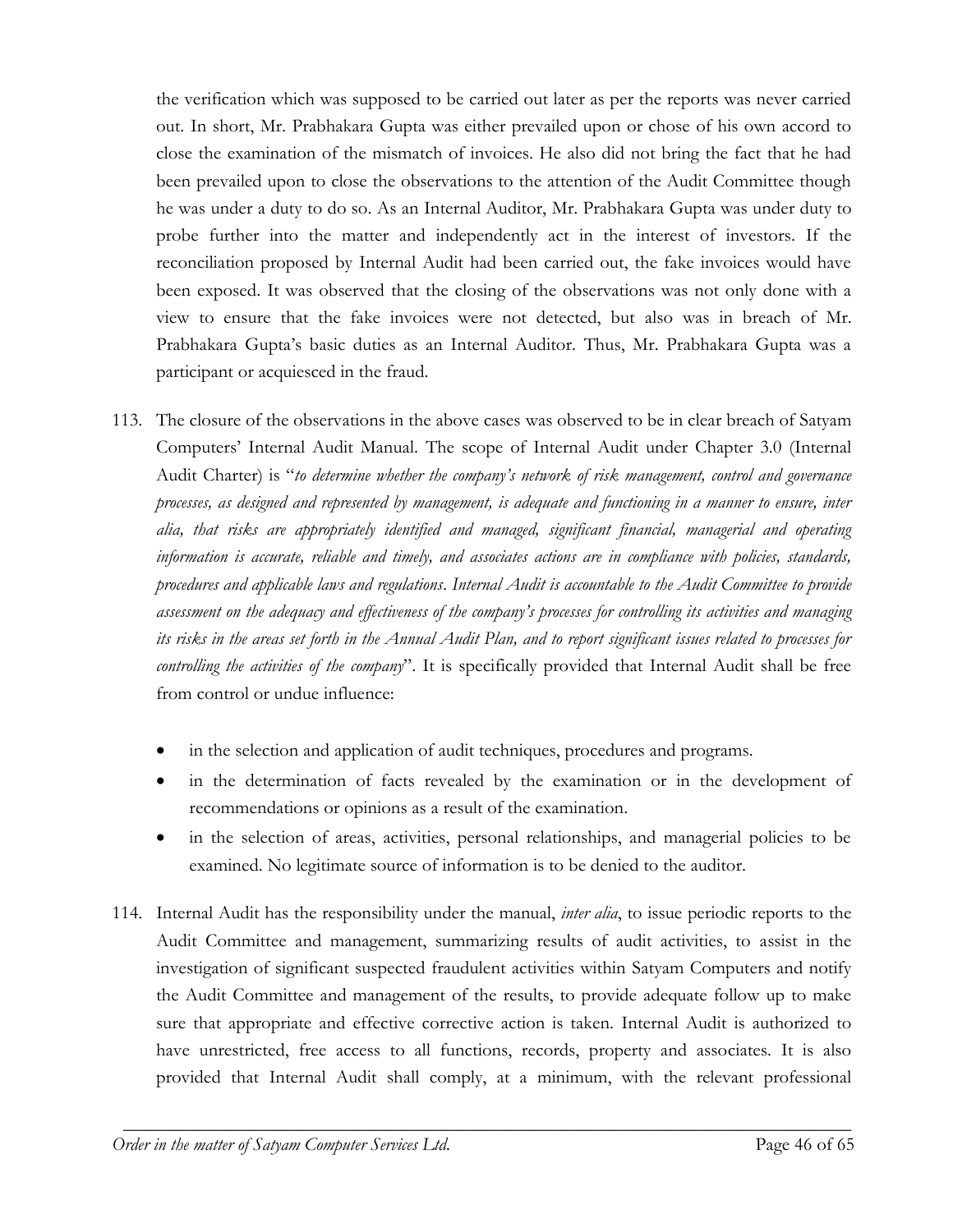standards such as the Standards for the Professional Practice of Internal Auditing and with professional standards of conduct such as the Code of Ethics of the Institute of Internal Auditors. Under paragraph 7.9, a detailed procedure is laid down for preparation of draft audit reports and final reports, and follow-up review. All these provisions of the manual have not been followed in the above-mentioned cases by Mr. Prabhakara Gupta and his Internal Audit team.

- 115. The investigations observed that "*Mr. Prabhakara Gupta had not maintained an attitude of professional scepticism, recognizing the possibility that a material misstatement due to fraud could exist, as required under SA 200 (AAS 1), issued by the ICAI.*" It was also observed that Mr. Prabhakara Gupta had mentioned in his statement dated January 16, 2009 that an Internal Audit of bank balances was conducted, but that was restricted to samples of operational bank accounts. The audited balances did not include the audited balances of BoB, New York branch although the current account with BoB, New York branch held as much as 75% of all the current account balances of Satyam Computers, and was therefore of obvious materiality. Such specific and selective exclusion is a clear indication of Mr. Prabhakara Gupta"s involvement in the fraud.
- 116. As mentioned above, the figure of net addition to the TDS for the Assessment year 2008-09 (financial year 2007-08) was ₹ 88.73 crores as per the books of account of Satyam Computers, ₹ 61.04 crores as per the audited balance sheet, and  $\bar{\xi}$  42.68 crores as per its income tax return. Similarly, for the assessment year 2007-08 (financial year 2006-07), the figure of net addition to the TDS was ₹ 51.79 crore as per the books of account of Satyam Computers, ₹ 37.10 crores as per the audited balance sheet, and ₹16.63 crore as per the income tax return. Similar mismatches of TDS existed in the books for earlier years also. The glaring differences in the figures would have aroused the suspicion of any internal auditor and ought to have been probed and brought to the attention of the Audit Committee.
- 117. Bonus and ADS issues were made by Satyam Computers and a buy-back of shares was announced, all of which were on the basis of false and manipulated financial information. Mr. Prabhakara Gupta, who was the Head of Internal Audit was aware that these issues and announcements were being made on the basis of false and manipulated financials, thereby played his role in not only misleading and duping investors in the market, but permitted them to be made.
- 118. The facts and circumstances observed in this case confirm that Mr. Prabhakara Gupta had chosen to ignore the facts which were glaring indicators of fraud being perpetrated and that he was involved in the entire fraud.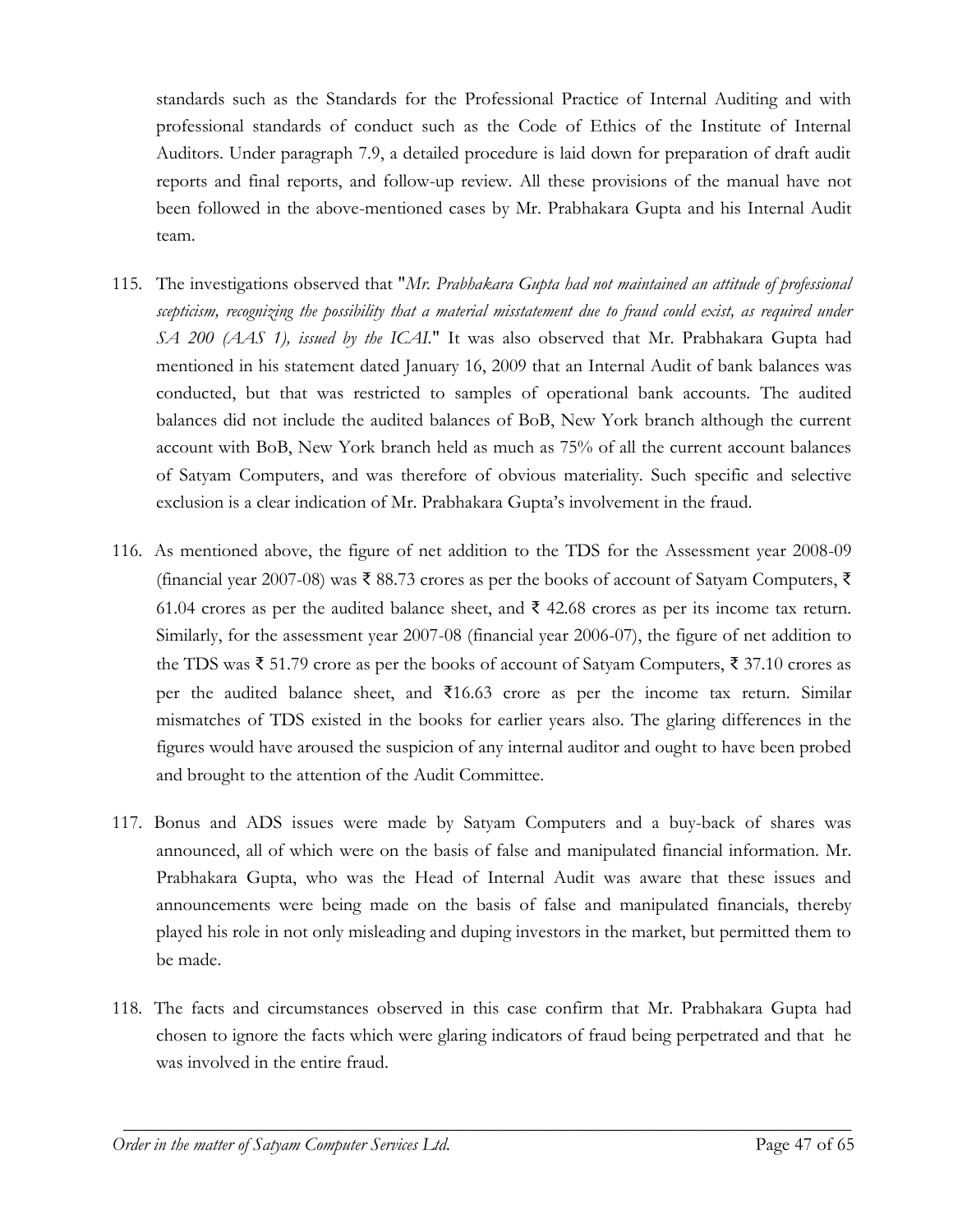#### **CHARGE WITH RESPECT TO INSIDER TRADING**

119. It is undisputed fact that the price of the scrip closed at a low of ₹ 41.05 on January 07, 2009 from ₹ 178.95 on the previous day's price on NSE after the news regarding financial irregularities in Satyam Computers was made public. This also shows that the information about about the adverse financial position of Satyam Computers and the fudged financial numbers was price sensitive. While in possession of the '*unpublished price sensitive information'* some of the noticees sold, transferred and pledged the shares of Satyam Computers at high prices and benefited substantially at the cost of other unsuspecting investors in the market as detailed in the following paragraphs.

#### **Mr. RAMALINGA RAJU AND Mr. RAMA RAJU**

120. Mr. Ramalinga Raju and Mr. Rama Raju had sold substantial shares in the market or made offmarket transfers to other entities during the period January 2001 to December 2008 when in possession of the *'unpublished price sensitive information'* about the adverse financial position of Satyam Computers and the fudged financial numbers, which only they were privy to. It also emerged that entities/ persons who were connected/ related to Mr. Ramalinga Raju and Mr. Rama Raju also either sold the shares and/or transferred the shares off-market on the basis of '*unpublished price sensitive information'* during the period 2001 to 2008 as described in the following table:

| Name of the Promoter          | No. of Shares |
|-------------------------------|---------------|
| Anjiraju Chintalapati         | 2,50,000      |
| B Appalanarasamma             | $2,25,500*$   |
| B. Jhansi Rani                | $2,04,000*$   |
| B Rama Raju                   | 15,34,250     |
| B Ramalinga Raju              | 6,00,000      |
| B Suryanarayana Raju          | 27,89,000*    |
| B Teja Raju                   | 9,42,250      |
| Chintalapati Holdings Pvt.Ltd | 8,00,000      |
| Chintalapati Srinivasa Raju   | 65, 55, 152   |
| Maytas Infra Ltd.             | 18,52,000*    |
| Total                         | 157, 52, 152  |

*\* off-market transfers.* 

121. The basis of relationships /connections among the aforesaid connected/ related entities were noted as under: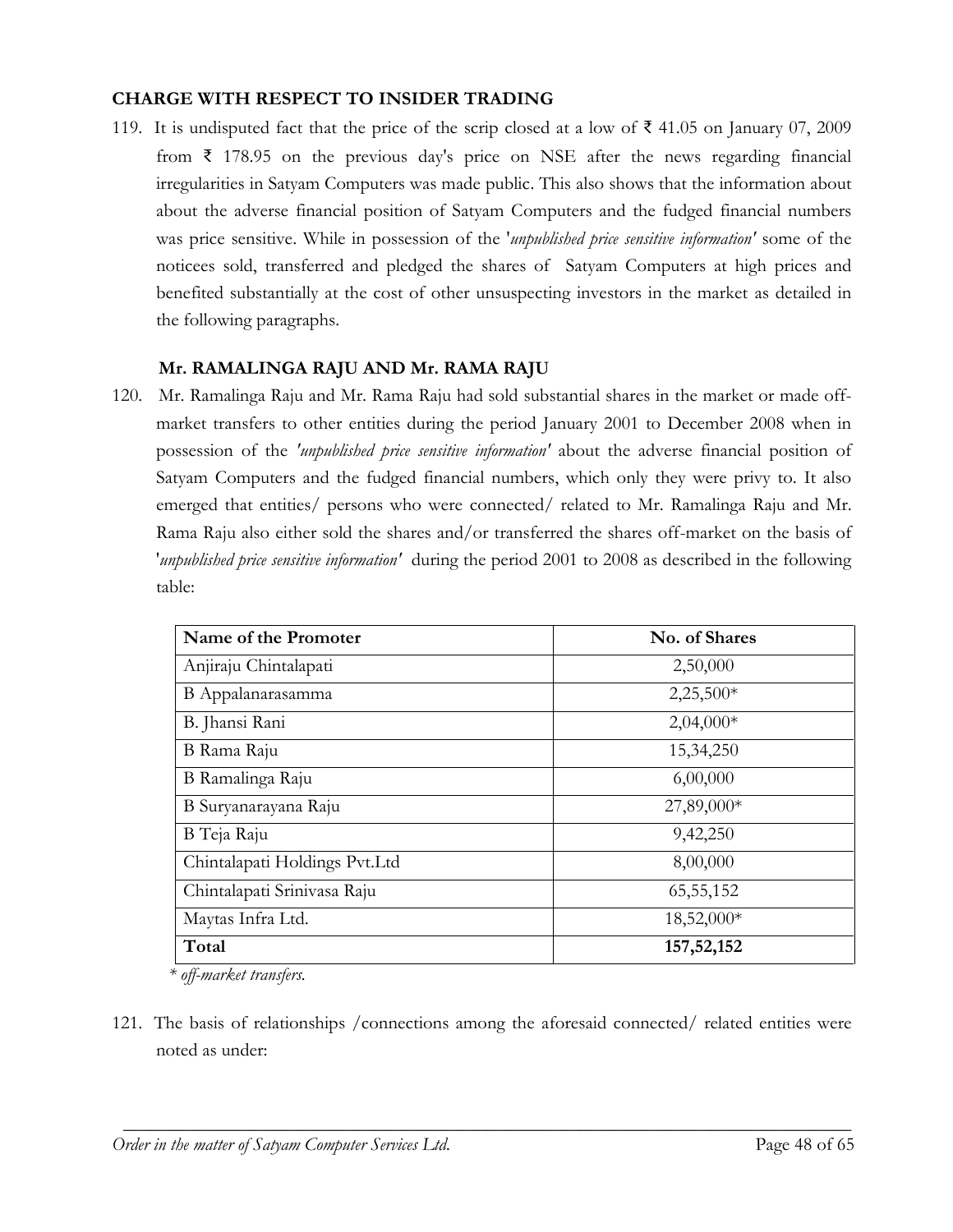| Sl no. | Name of accused                 | Relation                                                   |
|--------|---------------------------------|------------------------------------------------------------|
| 1.     | Mr. B Ramalinga Raju            | Former Chairman, Satyam Computers son of Mr. B             |
|        |                                 | Satyanarayana Raju                                         |
| 2.     | Mr. B Rama Raju                 | Former Managing Director, Satyam Computers and brother of  |
|        |                                 | Mr. B Ramalinga Raju and Mr. B Suryanarayana Raju          |
| 3.     | Mr. B Suryanarayana Raju        | Brother of Mr. Ramalinga Raju and Mr. Rama Raju            |
| 4.     | Ms.B Appalanarasamma            | Mother of Mr. B Ramalinga Raju, Mr. B Rama Raju and Mr. B  |
|        |                                 | Suryanarayana Raju                                         |
| 5.     | Ms. Nandini Raju B              | Wife of Mr. B Ramalinga Raju                               |
| 6.     | Ms.Radha B                      | Wife of Mr. B Rama Raju                                    |
| 7.     | Ms.B. Jhansi Rani               | Wife of Mr. B Suryanarayana Raju                           |
| 8.     | Mr. B Pritam Teja / B Teja      | Son of Mr. B Ramalinga Raju                                |
|        | Raju                            |                                                            |
| 9.     | Mr. B. Rama Raju (Jr)           | Son of Mr. B Ramalinga Raju                                |
| 10.    | Mr. Srinivasa Raju              | Former Director of Satyam Computers up to 31.08.2000 and   |
|        | Chintalapati                    | independent director of Satyam Computers till January 2003 |
| 11.    | Chintalapati Holdings Pvt.      | Held and represented by Mr. Srinivasa Raju Chintalapati    |
|        | Ltd.                            |                                                            |
| 12.    | Mr. Anjiraju Chintalapati       | Father of Mr. Srinivasa Raju Chintalapati (now deceased)   |
| 13.    | Maytas Infra Ltd. (Now IL &     | Company promoted by Mr. Teja Raju                          |
|        | FS Engineering and Construction |                                                            |
|        | Company Ltd.)                   |                                                            |
| 14.    | SRSR Holdings Pvt. Ltd.         | Company controlled by Mr. B Ramalinga Raju and Mr. B       |
|        |                                 | Rama Raju                                                  |

- 122. Considering the day's closing price when the shares of Satyam Computers were sold or transferred, the sales realization comes to approx.  $\bar{\mathbf{\xi}}$  543.93 crore.
- 123. It was observed that Smt. B Appalanarasamma, Smt. B. Jhansi Rani, Mr. B Suryanarayana Raju and Maytas Infra Ltd. had transferred their entire holding of 50.70 lac shares in Satyam Computers to various other entities in the off-market. The majority of transfers were to three major accounts namely, Elem Investments Pvt. Ltd. [16,84,188 shares], Fincity Investments Pvt. Ltd. [16,87,500 shares] and Highgrace Investments Pvt. Ltd. [16,98,812 shares]. These entities appear in the list of entities related to promoters in the prospectus filed in case of Maytas Infra Ltd, clearly denoting that they fall within the promoter group of Satyam Computers. These three entities had in turn sold the shares in the open market.
- 124. The aforesaid connected/ related entities had sold shares of Satyam Computers when Mr. Ramalinga Raju and Mr .Rama Raju were actively involved in the misstatement of accounts.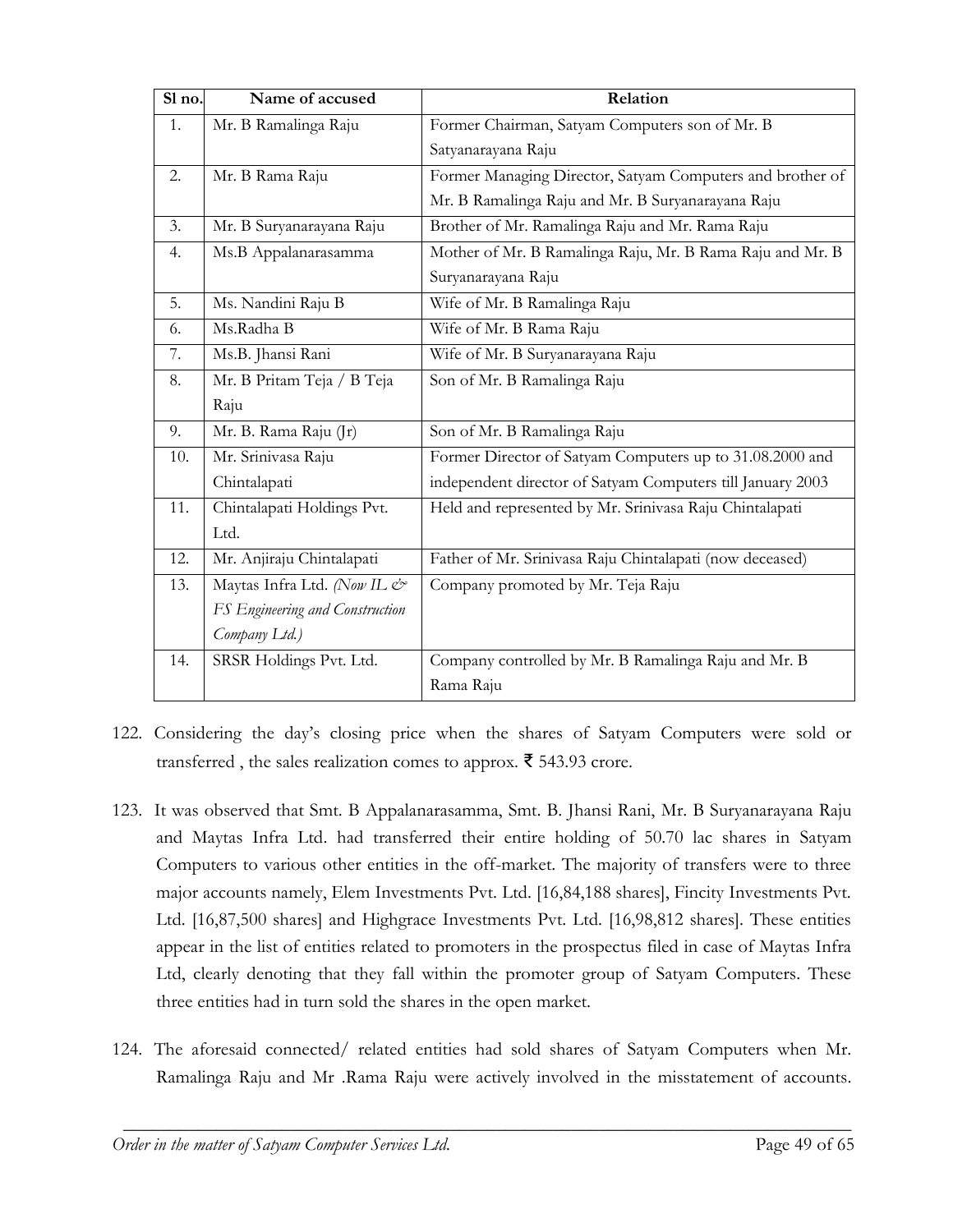They had sold significant quantities of shares of Satyam Computers in the market knowing very well about the grossly manipulated and fabricated financial position of Satyam Computers, which a common investor was not aware of. Thus, Mr. Ramalinga Raju and Shri Rama Raju had taken advantage of the inside '*unpublished price sensitive information*' that they were privy to and sold their holdings in Satyam Computers at a high price when its financials did not warrant such high valuation.

125. From the details furnished by Satyam Computers to the stock exchanges, it was observed that as on September 30, 2008, almost all the shares of the promoter group were held by SRSR Holdings Pvt. Ltd. (hereinafter referred to as SRSR Holdings) – demat account number-IN303028 52491182. SRSR Holdings was formed by Mr. Ramalinga Raju, Mr. Rama Raju and their close relatives Smt. Nandini Raju and Smt. Radha Raju. These four persons had transferred their individual holdings in Satyam Computers to SRSR Holdings which had pledged those shares for the loans taken by various promoter group entities. It was observed that the lenders and the trustee companies invoked the pledge on several occasions since December 23, 2008 on account of shortfall in margin, which the firms were required to maintain in accordance with terms of contract because of a fall in share price of Satyam Computers. It was also observed that altogether approx. 6.29 crore shares of Satyam Computers were pledged with the lenders, out of which approx. 5.50 crore shares were invoked and ultimately approx. 5.06 crore shares were sold by the lenders / trustees during the period December 23, 2008 to January 07, 2009 on account of margin shortfall. The details of loan, pledges and invocation of pledges are described in the following table:

| Name of the       | Nature of      | Name of the          | <b>Shares</b> | Date of          | Amount                    | Total No. of   |
|-------------------|----------------|----------------------|---------------|------------------|---------------------------|----------------|
| borrower          | Instrument     | lender               | Pledged by    | Agreement        | of                        | shares pledged |
|                   | issued or loan |                      | <b>SRSR</b>   | between lender   | NCD/                      | at different   |
|                   | taken by the   |                      | Holdings      | and borrower     | loan                      | points of time |
|                   | borrower       |                      | with the      | (Closing price   |                           | (No. of shares |
|                   |                |                      | entities      | of the day $-$   |                           | Invoked by     |
|                   |                |                      |               | BSE)             |                           | lenders)       |
| Amaravati         | Non-           | <b>DSP</b><br>Merril | IL& FS Trust  | 11,<br>October   | $\operatorname{Rs}$<br>90 | 8078871        |
| <b>Greenlands</b> | convertible    | Lynch<br>Ltd.-       | Company Ltd.  | 2007 (₹ 446.50)  | crores                    | (8078871)      |
| Pvt. Ltd          | debenture      | assigned<br>to       |               |                  |                           |                |
|                   |                | <b>DSP</b>           |               |                  |                           |                |
|                   |                | Blackrock            |               |                  |                           |                |
|                   |                | Mutual Fund          |               |                  |                           |                |
| Amaravati         | Non-           | HDFC Mutual          |               | 19,<br>December  | ₹<br>77.5                 | 6956996        |
| <b>Greenlands</b> | convertible    | Fund                 |               | 2007 (₹ 405.00)  | crores                    | (5178629)      |
| Pvt. Ltd          | debenture      |                      |               |                  |                           |                |
| Bangar Agro       | $Non-$         | Deustche             |               | January 25, 2008 | ₹<br>50                   | 4488332        |
| Pvt.<br>Farms     | convertible    | Mutual Fund          |               | (₹ 408.00)       | crores                    | (4488332)      |
| Ltd.              | debenture      |                      |               |                  |                           |                |
| Narayandri        | Non-           | IL&FS                |               | May 12, 2008 (₹  | ₹<br>20                   | 87400          |
| Greenfields       | convertible    | Financial            |               | 495.50           | crores                    | (87400)        |
| Pvt. Ltd.         | debenture      | Services Ltd.        |               |                  |                           |                |
| Harangi           | Non-           | IL&FS                |               | May 12, 2008 (₹  | ₹<br>80                   | 349800         |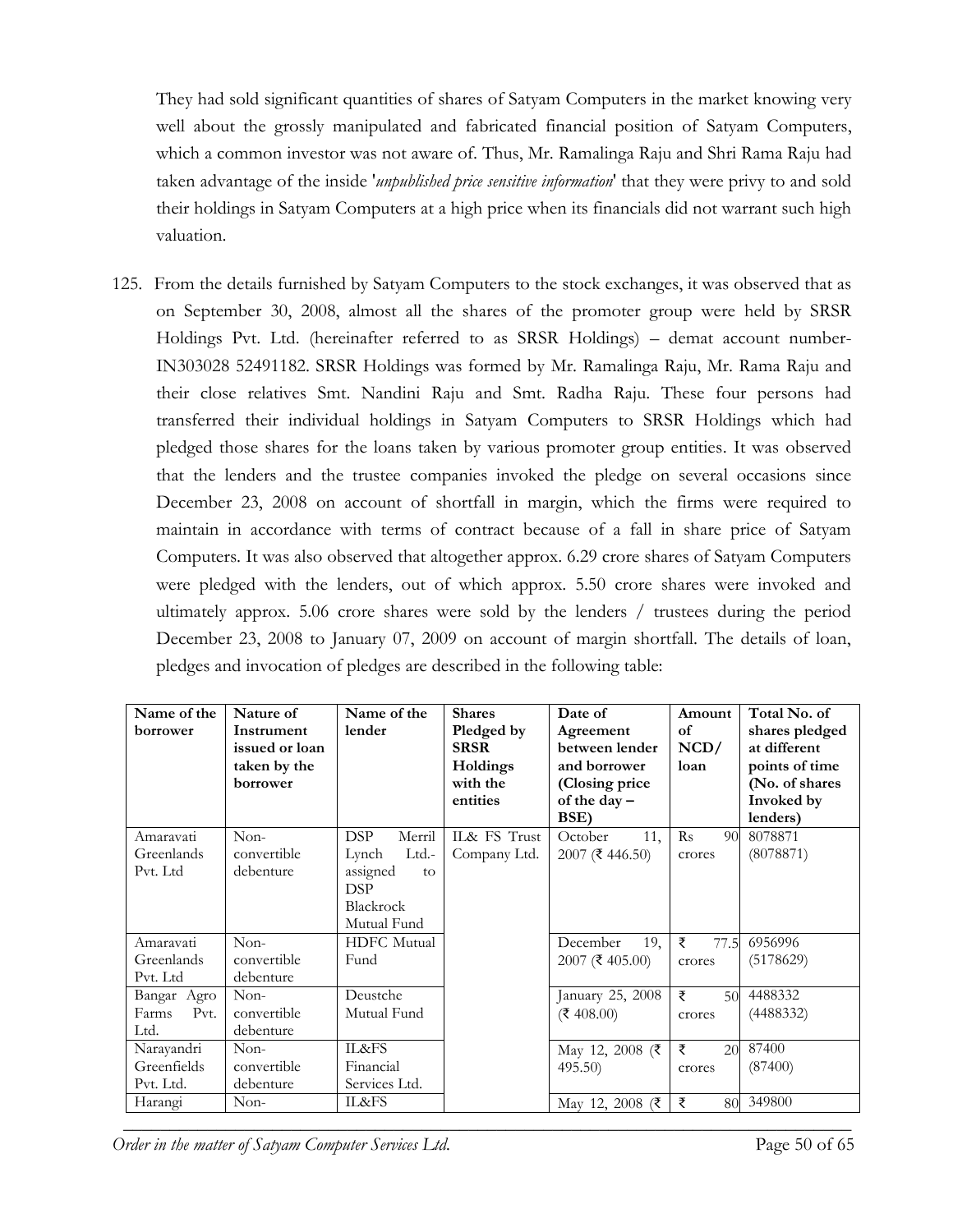| Agro Farms<br>Pvt. Ltd. | convertible<br>debenture | Financial<br>Services Ltd.      |                  | 495.50)                     | crores     | (349800)         |
|-------------------------|--------------------------|---------------------------------|------------------|-----------------------------|------------|------------------|
| Bangar Agro             | Non-                     | Deustche                        |                  | June 20, 2008 (₹            | ₹<br>60    | 3326845          |
| Farms<br>Pvt.           | convertible              | Mutual Fund                     |                  | 460.00                      | crores     | (971345)         |
| Ltd.                    | debenture                |                                 |                  |                             |            |                  |
| Bangar Agro             | Non-                     | Merrill<br>DSP                  |                  | September<br>12,            | ₹<br>75    | 6058252          |
| Farms<br>Pvt.           | convertible              | Lynch Ltd.                      |                  | 2008 (₹ 407.15)             | crores     | (5089252)        |
| Ltd.                    | debenture                |                                 |                  |                             |            |                  |
| Narayandri              | Term Loan                | IL&FS                           |                  | September<br>19,            | ₹<br>50    | 4836929          |
| Greenfields             |                          | Financial                       |                  | 2008 (₹ 372.70)             | crores     | (4836929)        |
| Pvt. Ltd.               |                          | Services Ltd.                   |                  |                             |            |                  |
| Harangi                 | Non-                     | IL&FS                           |                  | July 18, 2008 ( $\bar{\xi}$ | ₹<br>45    | 196900           |
| Agro Farms              | convertible              | Investmart                      |                  | 383.55)                     | crore      | (0)              |
| Pvt. Ltd.               | debenture                | Financial                       |                  |                             |            |                  |
|                         |                          | Services Ltd.                   |                  |                             |            |                  |
| Harangi                 | Non-                     | IL&FS                           |                  | July 18, 2008 ( $\bar{\xi}$ | ₹<br>24.5  | 107209           |
| Agro Farms              | convertible              | Financial                       |                  | 383.55)                     | crore      | (107209)         |
| Pvt. Ltd.               | debenture                | Services Ltd.                   |                  |                             |            |                  |
| Harangi                 | Non-                     | <b>IL&amp;FS</b>                |                  | July 18, 2008 (₹            | ₹<br>75.5  | 330300           |
| Agro Farms              | convertible              | Financial                       |                  | 383.55)                     | crore      | (330300)         |
| Pvt. Ltd.               | debenture                | Services Ltd.                   |                  |                             |            |                  |
| Elam                    | Loan                     | IFCI Ltd.                       | <b>IFCI</b> Ltd. | November<br>19,             | ₹<br>50    | 485000           |
| Investments             |                          |                                 |                  | 2008 (₹ 233.20)             | crores     | (485000)         |
| Pvt. Ltd.               |                          |                                 |                  |                             |            |                  |
| Fincity                 | Loan                     | <b>IFCI</b> Ltd.                |                  | November<br>11,             | ₹<br>50    | 485000           |
| Investments             |                          |                                 |                  | 2008 (₹ 265.50)             | crores     | (485000)         |
| Pvt. Ltd.               |                          |                                 |                  |                             |            |                  |
| Agro<br>Vyaya           | Loan                     | Deutsche                        | <b>IDBI</b>      | August 29, 2008             | ₹<br>109.5 | 6109625          |
| Farms<br>Pvt.           |                          | India                           | Trusteeship      | $({}^{2}$ 419.80)           | crore      | (6109625)        |
| Ltd.                    |                          | Investment                      | Company Ltd.     |                             | (USD 25    |                  |
|                         |                          | Pvt. Ltd.                       |                  |                             | m)         |                  |
| Samudra                 | Loan                     | Deutsche                        |                  | August 29, 2008             | ₹<br>109.5 | 4743105          |
| Greenfields             |                          | India                           |                  | (₹ 419.80)                  | crore      | (4743105)        |
| Pvt. Ltd.               |                          | Investment                      |                  |                             | (USD 25    |                  |
|                         |                          | Pvt. Ltd.                       |                  |                             | m)         |                  |
| Pavitravati             | Loan                     | SICOM Ltd.                      | SICOM Ltd.       | June 19, 2008 (₹            | ₹48.00     | 3800500          |
| Greenfields             |                          |                                 |                  | 473.00)                     | crores     | (3200500)        |
| Pvt. Ltd.               |                          |                                 |                  |                             |            |                  |
| Vamadevi                | Loan                     | GE<br>Capital                   | GE<br>Capital    | August 08, 2007             | ₹          | 115 6825555      |
| Greenfield              |                          | Services India                  | Services India   | (3, 479.75)                 | crore      | (6199028)        |
| Pvt. Ltd.               |                          | Ltd.                            | Ltd.             |                             |            |                  |
| Pavitravati             | Loan                     | GE<br>Capital<br>Services India |                  | August 11, 2007             | ₹<br>70    | 4162332          |
| Greenfields             |                          | Ltd.                            |                  | (3, 479.65)                 | crore      | (2863055)        |
| Pvt. Ltd.<br>Vamadevi   |                          | $\operatorname{GE}$             |                  |                             |            | 485871           |
| Greenfield              | Loan                     | Capital<br>Services India       |                  | September<br>26,            | ₹<br>38.33 | (485871)         |
| Pvt. Ltd.               |                          | Ltd.                            |                  | 2008 (₹ 322.2)              | crore      |                  |
| Pavitravati             | Loan                     | $\operatorname{GE}$<br>Capital  |                  | September<br>26,            | ₹          | 77385<br>(77385) |
| Greenfields             |                          | Services India                  |                  | 2008 ₹ 322.2)               | 6.05       |                  |
| Pvt. Ltd.               |                          | Ltd.                            |                  |                             | crore      |                  |
| Vamadevi                | Loan                     | GE<br>Money                     | GE<br>Money      | October<br>23,              | ₹<br>15    | 891110           |
| Greenfield              |                          | Financial                       | Financial        | 2007 (₹ 461.1)              | crore      | (815312)         |
| Pvt. Ltd.               |                          | Services India                  | Services India   |                             |            |                  |
|                         |                          | Ltd.                            | Ltd.             |                             |            |                  |
| Total                   |                          |                                 |                  |                             | ₹ 1258.88  | 62883317         |
|                         |                          |                                 |                  |                             | crore      | (54981939)       |

*Note: The loan in US \$ has been converted into rupees at the prevailing exchange rate*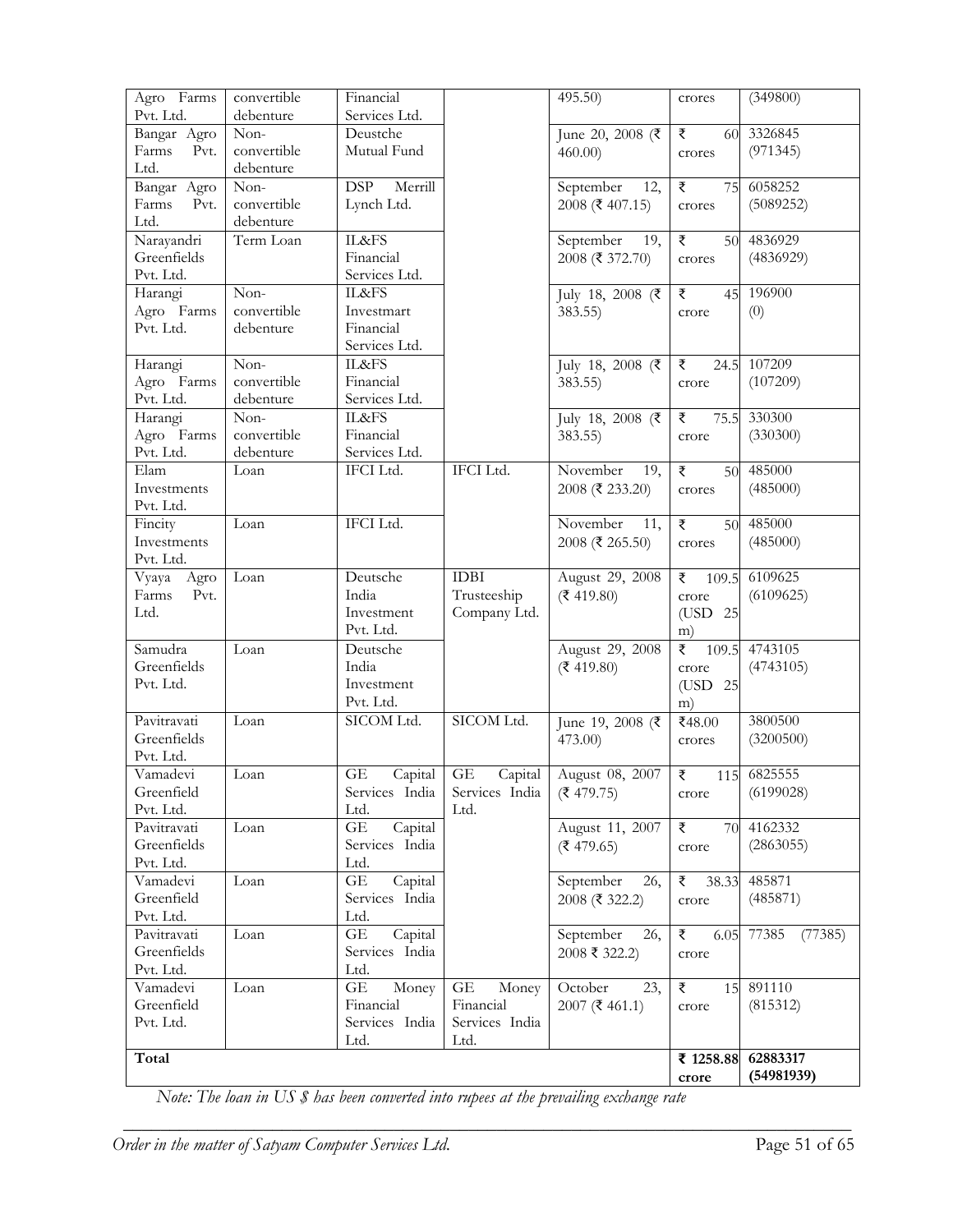- 126. Thus, SRSR Holdings had pledged shares of Satyam Computers in order to obtain funds in the names of related / connected entities, when Mr. Ramalinga Raju and Mr. Rama Raju were involved in and had full knowledge that the financials of Satyam Computers were being manipulated by them for several years. In the entire loan and pledge transaction as discussed above, a manipulative and deceptive scheme was employed for the personal benefit of Mr. Ramalinga Raju and Mr. Rama Raju to defraud unsuspecting investors.
- 127. The shares of Satyam Computers were pledged at a weighted average price of around ₹402.80 per sahre. Considering the fact that, as per the terms and conditions of the loans sanctioned, on most occasions, they were required to maintain margin of such number of equity shares as is equivalent to 2.25 times of the value of the borrowed amount, the value at which shares of Satyam Computers were pledged works out to around ₹179.00 (₹ 402.80 / 2.25). Taking into account the fact that the price of the scrip closed at a low of ₹ 41.05 on January 07, 2009 from ₹ 178.95 on the previous day price on NSE after the news regarding financial irregularities in Satyam Computers was made public, it logically follows that the said entities including SRSR Holdings and its aforesaid four shareholders earned substantial benefit out of the pledge agreements entered into by them with the pledgees as aforesaid.
- 128. Mr. Ramalinga Raju and Mr. Rama Raju , while being in possession of the '*unpublished price sensitive information'* got unlawful gain of ₹ 543.93 crore towards sale of shares and further reaped benefits as a result of borrowings to the extent of  $\bar{\xi}$  1258.88 crores on the basis of the '*unpublished price sensitive information'.*

#### **Mr. VADLAMANI SRINIVAS**

129. Mr. Vadlamani Srinivas, being the Head of Finance , was fully aware that the books of accounts of Satyam Computers were being manipulated over the years. Since March 2001, Mr. Vadlamani Srinivas had sold a total of 9,75,242 shares of Satyam Computers while in possession of the '*unpublished price sensitive information'* at high price and got unlawful benefit of ₹ 29.5 crore as described in the following table:

| Financial   | Date of transfer from    | No. of Shares | Closing price of                      | <b>Value of Shares</b> |
|-------------|--------------------------|---------------|---------------------------------------|------------------------|
| Year        | demat account after sale |               | the Day $(\bar{\mathbf{\mathsf{z}}})$ | Sold (₹)               |
| 2000-01     | $6$ -Mar-01              | 1,000         | 244.6                                 | 244600                 |
|             | $13-Mar-01$              | 28,000        | 199.95                                | 1599600                |
|             | $24$ -Apr-01             | 15,000        | 248.95                                | 1244750                |
| $2001 - 02$ | $24$ -May-01             | 20,000        | 238.75                                | 2387500                |
|             | $25-May-01$              | 10,000        | 247                                   | 2470000                |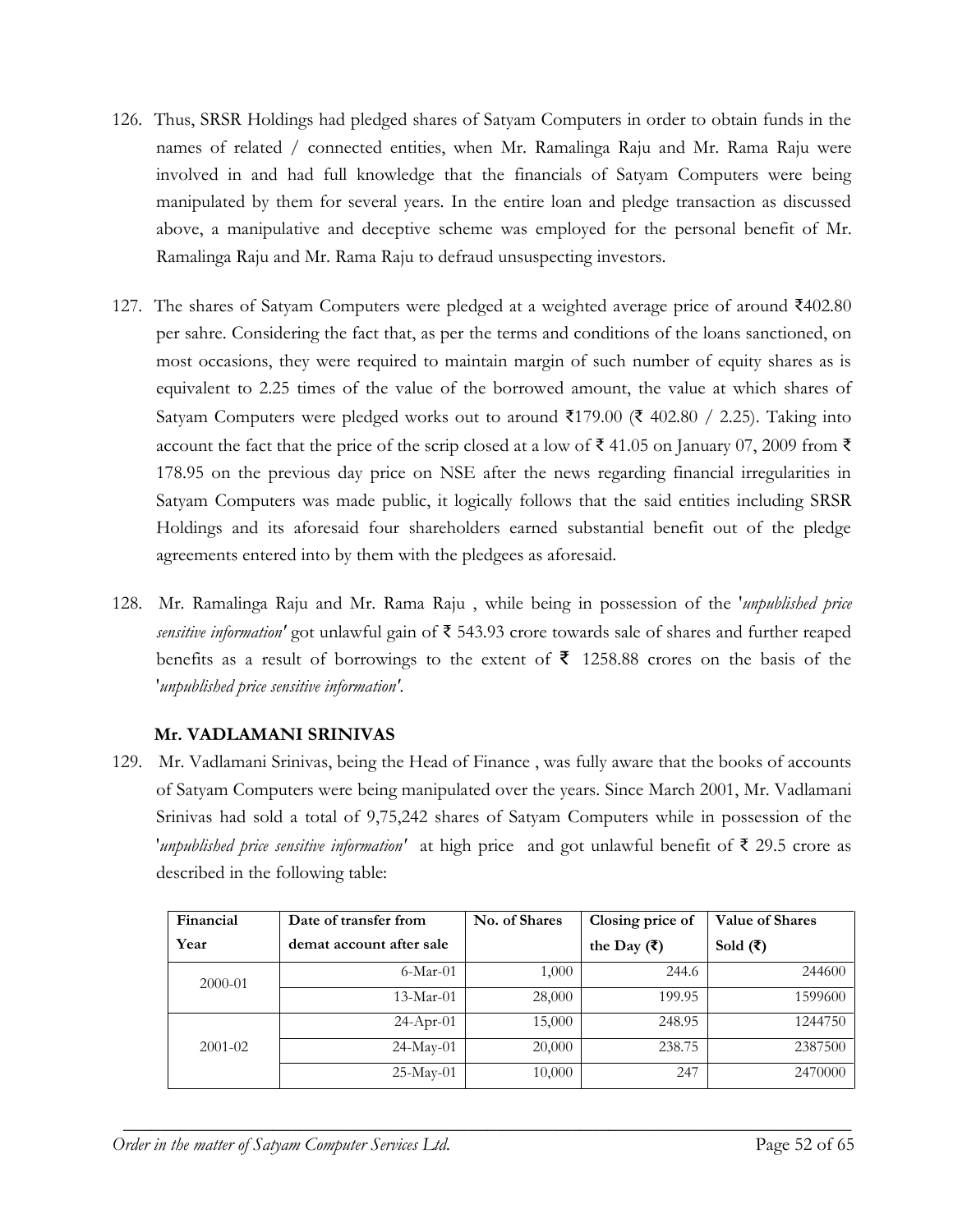|         | 28-May-2001    | 30,000            | 250.15 | 2501500   |
|---------|----------------|-------------------|--------|-----------|
|         | 29-May-01      | 10,000            | 249    | 2490000   |
|         | 28-Aug-01      | 5,000             | 174.6  | 873000    |
|         | 5-Sep-01       | 5,000             | 165.2  | 826000    |
|         | 8-Sep-01       | 15,000            | 172.2  | 1722000   |
|         | 10-Sep-2001    | 29,000            | 171.35 | 1713500   |
|         | 11-Sep-01      | 45,000            | 174.85 | 874250    |
|         | 12-Sep-01      | 5,000             | 157.5  | 787500    |
|         | 15-Sep-2001    | 6,000             | 139.75 | 838500    |
|         | 26-Sep-2001    | 15,000            | 128.15 | 640750    |
|         | 01-Oct-2001    | 10,000            | 122.4  | 1224000   |
|         | 05-Oct-2001    | 10,000            | 125.2  | 1252000   |
|         | 06-Oct-2001    | 48,200            | 125.2  | 6034640   |
|         | 08-Oct-2001    | 26,800            | 119.2  | 2002560   |
|         | 11-Oct-2001    | 39,275            | 139.35 | 3483750   |
|         | 12-Oct-2001    | 725               | 141.75 | 102768.75 |
|         | 17-Oct-2001    | 16,500            | 147.85 | 961025    |
|         | $19-Nov-02$    | 2,000             | 265.95 | 531900    |
|         | $20-Nov-02$    | 7,000             | 263.4  | 790200    |
|         | $25-Nov-02$    | 2,000             | 274.1  | 548200    |
|         | 26-Nov-2002    | 6,000             | 276.4  | 1658400   |
|         | $27-Nov-02$    | 11,000            | 268.65 | 537300    |
| 2002-03 | 02-Dec-2002    | 5,000             | 290.85 | 1454250   |
|         | 3-Dec-02       | 2,000             | 278.6  | 557200    |
|         | $10$ -Dec-02   | 2,000             | 277.85 | 555700    |
|         | 13-Dec-2002    | 150,000           | 283.5  | 34020000  |
|         | 14-Dec-2002    | 21,500            | 283.5  | 5244750   |
|         | 16-Dec-02      | 7,500             | 277.7  | 416550    |
|         | 13-Mar-2003    | 20,000            | 194.55 | 3891000   |
| 2003-04 | $02$ -Jun-2003 | 15,000            | 177.45 | 2306850   |
|         | 12-Jun-2003    | 115,000           | 185.3  | 18900600  |
|         | 09-Jun-2005    | 10,000            | 461.65 | 4616500   |
|         | 16-Dec-2005    | 20,000            | 721.45 | 7214500   |
|         | 21-Feb-2006    | 1,000             | 769.95 | 769950    |
|         | 22-Feb-2006    | 6,000             | 770.8  | 4624800   |
| 2005-06 | 24-Feb-2006    | 9,000             | 769.75 | 3079000   |
|         | 02-Mar-2006    | 20,000            | 802.35 | 6418800   |
|         | 06-Mar-2006    | 1,556             | 802.8  | 1249156.8 |
|         | 07-Mar-2006    | 5,000             | 785.5  | 3927500   |
|         | 10-Mar-2006    | $\frac{1}{5,000}$ | 815.05 | 4075250   |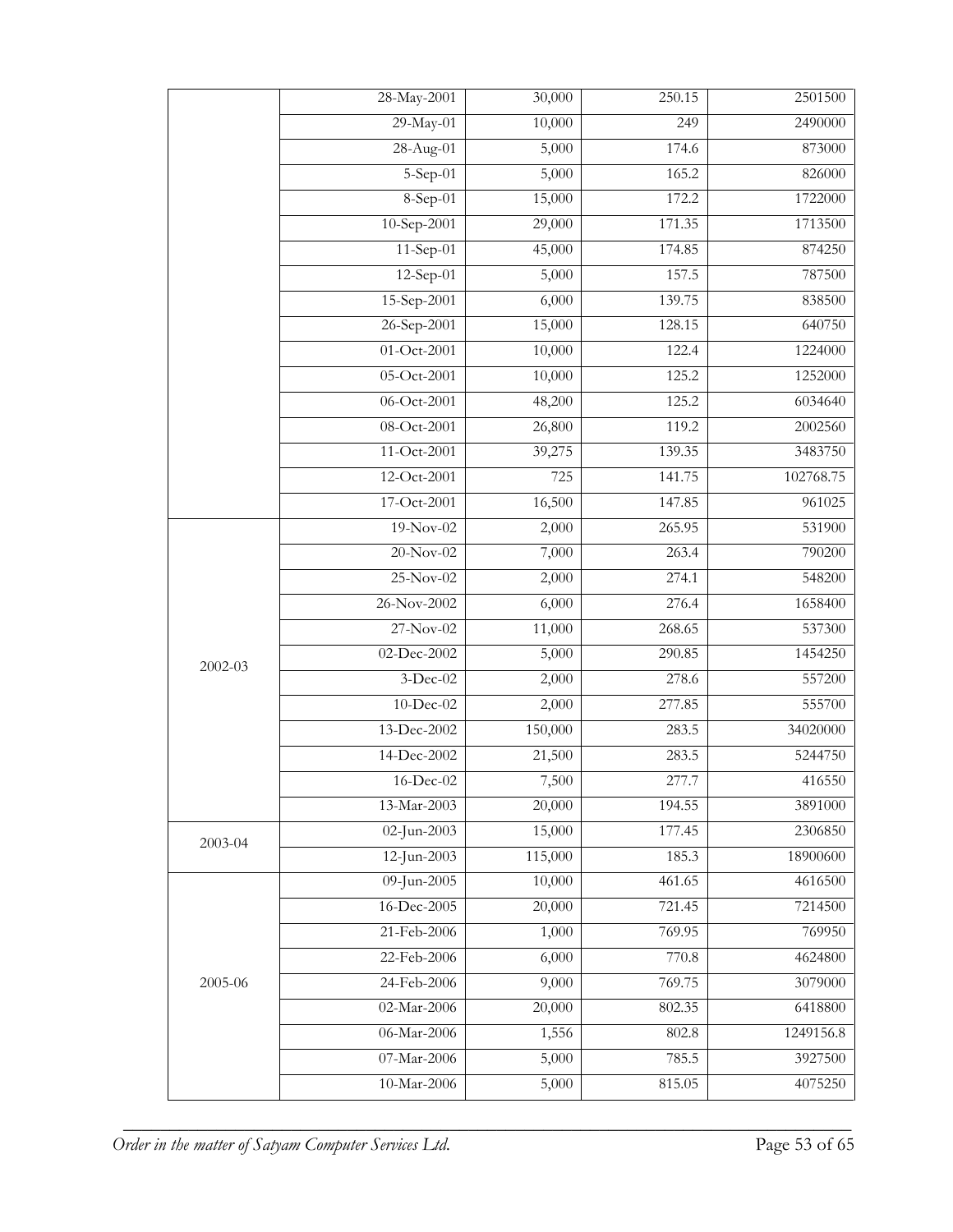|         | $13-Mar-2006$ | 25,844 | 829.55 | 13972940.2 |
|---------|---------------|--------|--------|------------|
|         | 14-Mar-2006   | 5,000  | 805.85 | 4029250    |
|         | 16-Mar-2006   | 4,500  | 824.05 | 2060125    |
|         | 17-Mar-2006   | 15,500 | 811    | 11759500   |
|         | 15-Dec-2006   | 7,500  | 476.65 | 3574875    |
| 2006-07 | 18-Dec-2006   | 7,500  | 480.05 | 3600375    |
|         | 28-Mar-2007   | 4,000  | 455.7  | 1822800    |
|         | 29-Mar-2007   | 8,200  | 461.1  | 3781020    |
|         | 15-Jun-2007   | 25,000 | 482    | 7230000    |
| 2007-08 | 22-Nov-2007   | 25,000 | 414    | 103500     |
|         | $23-Nov-2007$ | 8,000  | 418.05 | 418050     |
| 2008-09 | 11-Dec-2008   | 5,142  | 442.65 | 2276106    |
|         | <b>TOTAL</b>  | 975242 |        | 295088263  |

#### **Mr. G RAMAKRISHNA**

130. Mr. G Ramakrishna was the Vice President, Finance of Satyam Computers since April 1, 2005. Prior to that, he was the General Manager, Finance since April 1, 2001 and became Asst. Vice President, Finance from April 1, 2004. Mr. G Ramakrishna was fully aware that the books of accounts of Satyam Computers were being manipulated over the years and while in possession of the '*unpublished price sensitive information'*, he had sold shares of Satyam Computers at high prices and benefited by  $\bar{\xi}$  11.50 crore as detailed in the following table:

| Financial | Date of transfer from    | No.<br>of     | Closing price of the Day / the | of<br>Value               |
|-----------|--------------------------|---------------|--------------------------------|---------------------------|
| Year      | demat account after sale | <b>Shares</b> | immediate preceding trading    | Shares Sold               |
|           |                          |               | day $(\overline{\mathbf{z}})$  | $(\overline{\mathbf{t}})$ |
|           | 17-Jul-2001              | 5,000         | 180.75                         | 903750                    |
|           | 17-Jul-2001              | 5,000         | 180.75                         | 903750                    |
|           | 31-Jul-2001              | 5,000         | 147.45                         | 737250                    |
|           | 18-Aug-2001              | 5,000         | 170.5                          | 852500                    |
|           | 30-Aug-2001              | 5,000         | 173.85                         | 869250                    |
|           | 20-Oct-2001              | 5,000         | 148.3                          | 741500                    |
| 2001-02   | 29-Oct-2001              | 5,000         | 142.85                         | 714250                    |
|           | $10-Nov-2001$            | 5,000         | 149.1                          | 745500                    |
|           | 21-Nov-2001              | 5,000         | 195.3                          | 976500                    |
|           | 24-Nov-2001              | 5,000         | 213.2                          | 1066000                   |
|           | 24-Nov-2001              | 5,000         | 213.2                          | 1066000                   |
|           | 10-Dec-2001              | 5,000         | 267.65                         | 1338250                   |
|           | 11-Dec-2001              | 5,000         | 258.9                          | 1294500                   |
|           | 09-Jan-2002              | 5,000         | 296.15                         | 1480750                   |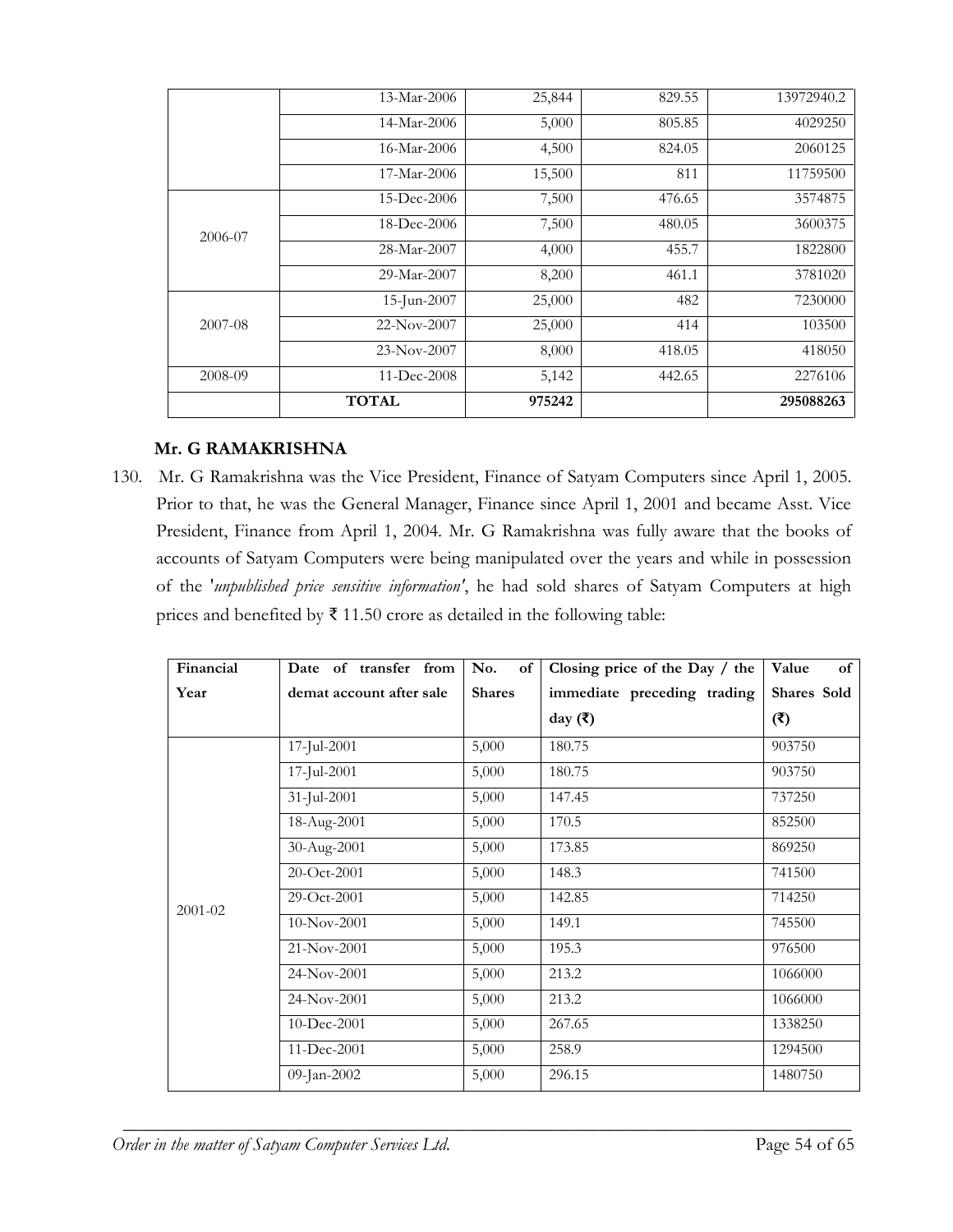|             | 12/02/2002  | 7,500    | 287    | 2152500      |
|-------------|-------------|----------|--------|--------------|
|             | 13-Feb-2002 | 12,500   | 288.5  | 3606250      |
|             | 20-Feb-2002 | 30,000   | 279.1  | 8373000      |
| $2002 - 03$ | 16-Dec-2002 | 50,000   | 277.7  | 13885000     |
|             | 12-Mar-2003 | 50,000   | 200.1  | 10005000     |
|             | 12-Dec-2003 | 3,000    | 343.75 | 1031250      |
|             | 13-Dec-2003 | 2,000    | 343.75 | 687500       |
|             | 13-Dec-2003 | 5,000    | 343.75 | 1718750      |
| $2002 - 03$ | 13-Dec-2003 | 2,000    | 343.75 | 687500       |
|             | 13-Dec-2003 | 2,000    | 343.75 | 687500       |
|             | 13-Dec-2003 | 3,000    | 343.75 | 1031250      |
|             | 13-Dec-2003 | 5,000    | 343.75 | 1718750      |
|             | 13-Dec-2003 | 2,000    | 343.75 | 687500       |
| 2004-05     | 15-Mar-2005 | 27,152   | 409.05 | 11106526     |
| 2005-06     | 16-Jun-2005 | 30,384   | 483.45 | 14689145     |
| 2006-07     | 25-Apr-2006 | 20,733   | 762.75 | 15814096     |
| 2007-08     | 09-Nov-2007 | 31,678   | 426.5  | 13510667     |
| Gross       |             | 3,53,947 |        | 11,50,81,934 |

# **Mr. V S PRABHAKARA GUPTA**

131. Mr. V S Prabhakara Gupta joined Satyam Computers in September 1998 and was the Head of Internal Audit since then. He was fully aware that the books of account of Satyam Computers were being manipulated over the years. Since March 2001, he sold a total of 95,064 shares and 4,950 ADS of Satyam Computers while in possession of the *'unpublished price sensitive information'*  in this case at high prices and benefited by ₹ 512.65 lakh as described in the following table:

| Financial   | Date            | Rate   | Demat Account No. |          |          | <b>American Depository</b> | <b>Sale Value</b> |
|-------------|-----------------|--------|-------------------|----------|----------|----------------------------|-------------------|
| Year        |                 |        | 1020865           | 10866782 | 11516606 | <b>Shares</b>              |                   |
|             |                 |        |                   |          |          |                            |                   |
|             | $19-Apr-01$     | 160.67 | 1000              |          |          |                            | 160674.45         |
|             | $7-Sep-01$      | 170.25 | 500               |          |          |                            | 85124.76          |
| $2001 - 02$ | $10-$ Sep $-01$ | 172.10 | 500               |          |          |                            | 86050.00          |
|             | $11-Sep-01$     | 172.10 | 500               |          |          |                            | 86051.50          |
|             | $12$ -Sep-01    | 219.44 | 1500              |          |          |                            | 329156.88         |
|             | 15-Feb-02       | 226.64 |                   | 500      |          |                            | 113319.68         |
|             | $21-Nov-02$     | 268.42 |                   | 300      |          |                            | 80525.00          |
|             | $26-Nov-02$     | 274.11 |                   | 700      |          |                            | 191880.00         |
| $2002 - 03$ | $2$ -Dec-02     | 286.05 |                   | 1500     |          |                            | 429076.00         |
|             | $11 - Dec-02$   | 279.65 |                   | 100      |          |                            | 27965.00          |
|             | $11 - Dec-02$   | 252.00 |                   | 100      |          |                            | 25200.00          |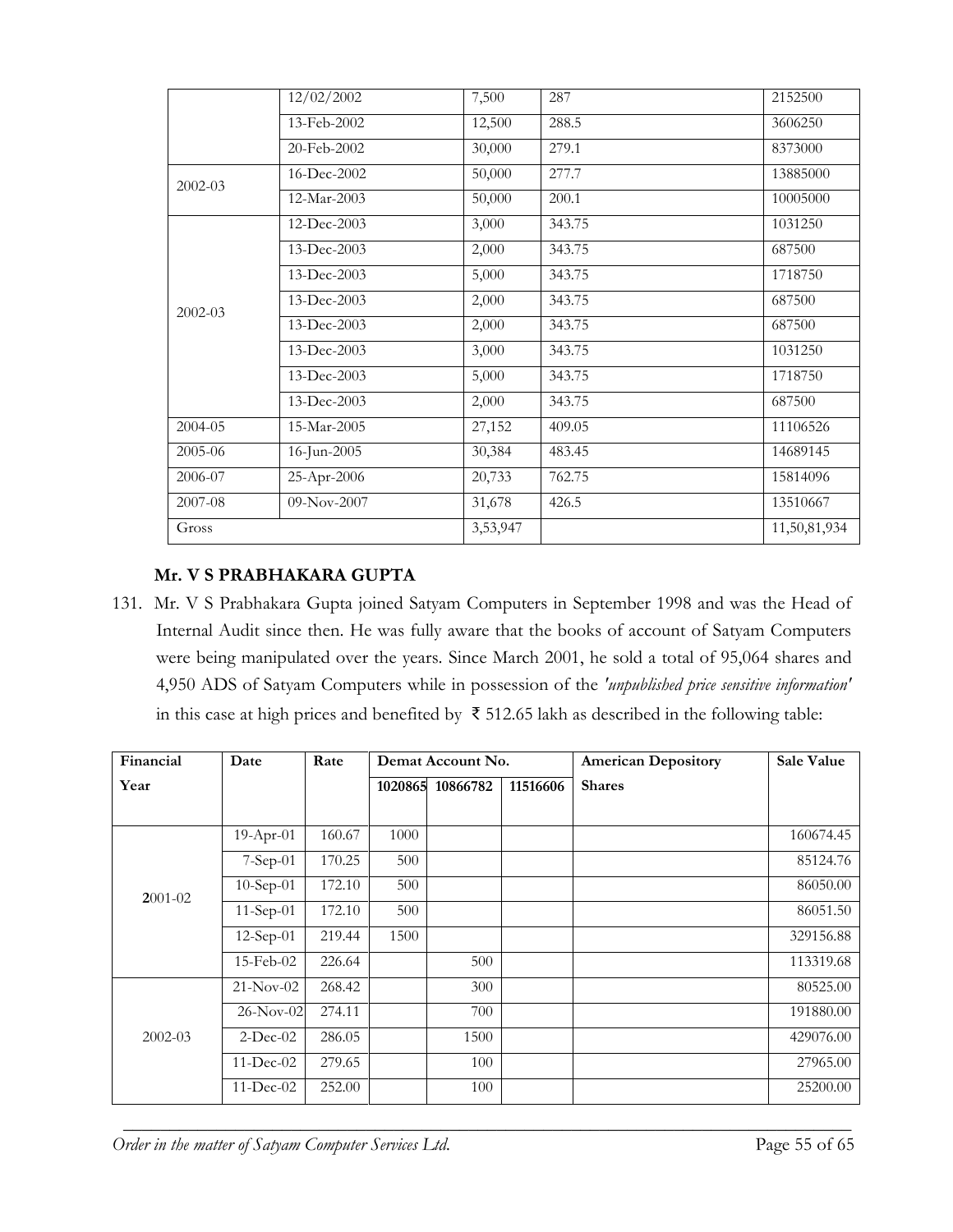|         | 12-Dec-02     | 280.79 |                  | 400              |      |      | 112316.00 |
|---------|---------------|--------|------------------|------------------|------|------|-----------|
|         | $13$ -Dec-02  | 282.27 |                  | 1700             |      |      | 479852.00 |
|         | 28-Aug-03     | 229.33 |                  | 200              |      |      | 45866.60  |
|         | $1-Sep-03$    | 233.60 |                  | 200              |      |      | 46719.11  |
|         | $2-Sep-03$    | 240.53 |                  | $\overline{200}$ |      |      | 48106.90  |
|         | $4-Sep-03$    | 247.45 |                  | 200              |      |      | 49490.73  |
|         | 8-Sep-03      | 257.35 |                  | 100              |      |      | 25734.66  |
|         | $10$ -Oct-03  | 281.04 |                  | 500              |      |      | 140520.00 |
|         | 14-Oct-03     | 290.65 |                  | 300              |      |      | 87195.00  |
|         | 18-Oct-03     | 300.28 |                  | 1100             |      |      | 330308.00 |
| 2003-04 | $2-Nov-03$    | 302.12 |                  | 500              |      |      | 151060.00 |
|         | $4-Nov-03$    | 316.31 |                  | 1000             |      |      | 316310.00 |
|         | $5-Nov-03$    | 341.36 |                  | 1000             |      |      | 341360.00 |
|         | $7-Nov-03$    | 343.15 |                  | 1000             |      |      | 343150.00 |
|         | $10-Nov-03$   | 339.62 |                  | 500              |      |      | 169810.00 |
|         | $11-Nov-03$   | 325.92 |                  | 2000             |      |      | 651840.00 |
|         | $24-Nov-03$   | 812.83 |                  |                  |      | 1650 | 1341171.5 |
|         | $1-Dec-03$    | 341.57 |                  | 900              |      |      | 307413.00 |
|         | 15-Dec-03     | 344.07 | 500              |                  |      |      | 172035.00 |
|         | $17 - Dec-03$ | 357.04 | 1800             |                  |      |      | 642672.00 |
|         | 29-Jun-04     | 312.96 | 1600             |                  |      |      | 500736.00 |
|         | $6$ -Aug-04   | 345.23 | 400              |                  |      |      | 138092.00 |
|         | $5-Nov-04$    | 387.92 | 500              |                  |      |      | 193960.00 |
|         | 8-Nov-04      | 391.82 | 500              |                  |      |      | 195910.00 |
|         | $10-Nov-04$   | 393.81 | $\overline{200}$ |                  |      |      | 78762.00  |
|         | $11-Nov-04$   | 398.29 | 700              |                  |      |      | 278803.00 |
|         | $10-Nov-04$   | 402.84 |                  | 400              |      |      | 161137.03 |
|         | $11-Nov-04$   | 401.54 |                  | 600              |      |      | 240921.99 |
|         | $17-Nov-04$   | 412.75 |                  | 300              |      |      | 123825.00 |
| 2004-05 | $19-Nov-04$   | 422.47 |                  | 1200             | 900  |      | 887193.74 |
|         | 22-Nov-04     | 429.70 |                  |                  | 300  |      | 128910.94 |
|         | 23-Nov-04     | 428.82 |                  |                  | 900  |      | 385941.09 |
|         | 25-Nov-04     | 425.37 |                  |                  | 300  |      | 127610.74 |
|         | 26-Nov-04     | 427.45 |                  |                  | 1200 |      | 512945.99 |
|         | 29-Nov-04     | 430.61 |                  |                  | 1200 |      | 516726.35 |
|         | $1$ -Dec-04   | 436.14 |                  |                  | 1100 |      | 479750.11 |
|         | $2$ -Dec-04   | 431.69 |                  |                  | 300  |      | 129507.59 |
|         | $7 - Dec-04$  | 420.00 |                  |                  | 300  |      | 126000.00 |
|         | $9$ -Dec-04   | 421.00 |                  |                  | 600  |      | 252600.00 |
|         | 08-Mar-05     | 403.04 | 500              |                  |      |      | 201522.26 |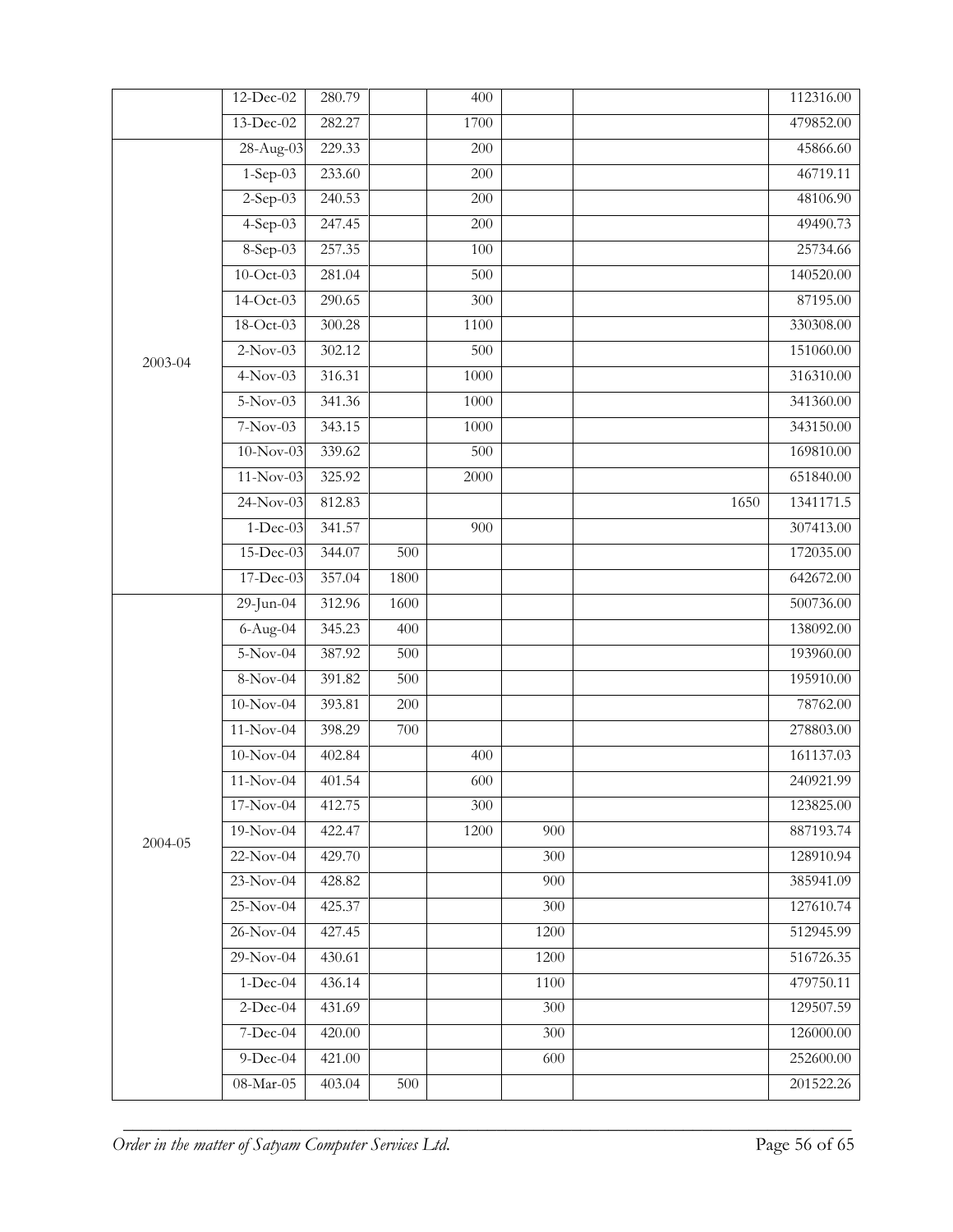|         | $10$ -Mar-05    | 407.77  | 1400     |                  |                  |                  | 570879.64  |
|---------|-----------------|---------|----------|------------------|------------------|------------------|------------|
|         | 11-Mar-05       | 418.90  | 900      |                  |                  |                  | 377010.59  |
|         | $28-Apr-05$     | 423.72  |          |                  | 500              |                  | 211859.52  |
|         | $9-May-05$      | 425.21  |          |                  | 1000             |                  | 425212.32  |
|         | 10-May-05       | 431.87  |          |                  | 1000             |                  | 431871.10  |
|         | 11-May-05       | 428.70  |          |                  | 500              |                  | 214352.00  |
|         | 16-May-05       | 429.70  |          |                  | $\overline{500}$ |                  | 214851.58  |
|         | $17-May-05$     | 434.69  |          |                  | 500              |                  | 217344.05  |
|         | 19-May-05       | 439.48  |          |                  | 300              |                  | 131845.11  |
|         | 20-May-05       | 443.59  | 800      |                  |                  |                  | 354872.00  |
|         | 27-May-05       | 461.27  |          |                  | 1500             |                  | 691906.08  |
|         | $3$ -Jun-05     | 459.71  |          |                  | 500              |                  | 229856.83  |
|         | $6$ -Jun-05     | 463.48  |          |                  | 500              |                  | 231741.12  |
|         | $9 - Jun - 05$  | 468.47  |          |                  | $\overline{500}$ |                  | 234232.96  |
|         | $14$ -Jun-05    | 471.46  |          |                  | 1000             |                  | 471457.23  |
|         | $15$ -Jun-05    | 473.45  |          |                  | 500              |                  | 236724.80  |
|         | $16$ -Jun-05    | 477.11  |          |                  | 1500             |                  | 715657.54  |
|         | $30$ -Jul-05    | 535.25  |          |                  | 500              |                  | 267625.82  |
| 2005-06 | $2-Aug-05$      | 1294.78 |          |                  |                  | 600              | 776867.00  |
|         | $4-Aug-05$      | 548.20  |          |                  | 500              |                  | 274102.40  |
|         | $12-Sep-05$     | 540.24  |          |                  | 500              |                  | 270117.66  |
|         | $13-Sep-05$     | 544.22  |          |                  | 500              |                  | 272110.03  |
|         | 15-Sep-05       | 546.21  |          |                  | 1000             |                  | 546212.43  |
|         | 24-Oct-05       | 1495.09 |          |                  |                  | 500              | 747544.00  |
|         | $25$ -Oct-05    | 1518.76 |          |                  |                  | $\overline{5}00$ | 759381.00  |
|         | $25$ -Oct-05    | 611.00  |          | 1000             |                  |                  | 611000.00  |
|         | $2-Nov-05$      | 622.71  |          | 2000             |                  |                  | 1245420.00 |
|         | $7-Nov-05$      | 635.92  |          |                  | 1000             |                  | 635918.67  |
|         | $11-Nov-05$     | 647.88  |          |                  | 500              |                  | 323939.20  |
|         | $29-Nov-05$     | 662.83  |          |                  | 500              |                  | 331414.22  |
|         | $30-Nov-05$     | 671.80  |          |                  | 1000             |                  | 671797.86  |
|         | $13$ -Dec-05    | 673.79  |          | 500              |                  |                  | 336897.00  |
|         | $14 - Dec - 05$ | 680.27  |          | 1000             |                  |                  | 680270.00  |
|         | $15$ -Dec-05    | 708.96  |          | 1500             |                  |                  | 1063440.00 |
|         | $17 - Dec-05$   | 722.63  |          | $\overline{500}$ |                  |                  | 361316.00  |
|         | 16-Aug-06       | 786.26  | 1000     |                  |                  |                  | 786260.00  |
|         | 21-Aug-06       | 798.41  | 500      |                  |                  |                  | 399205.61  |
| 2006-07 | 22-Aug-06       | 805.14  | 500      |                  |                  |                  | 402571.72  |
|         | 24-Aug-06       | 809.00  | $1000\,$ |                  |                  |                  | 809000.00  |
|         | 25-Aug-06       | 816.00  | 1000     |                  |                  |                  | 816000.00  |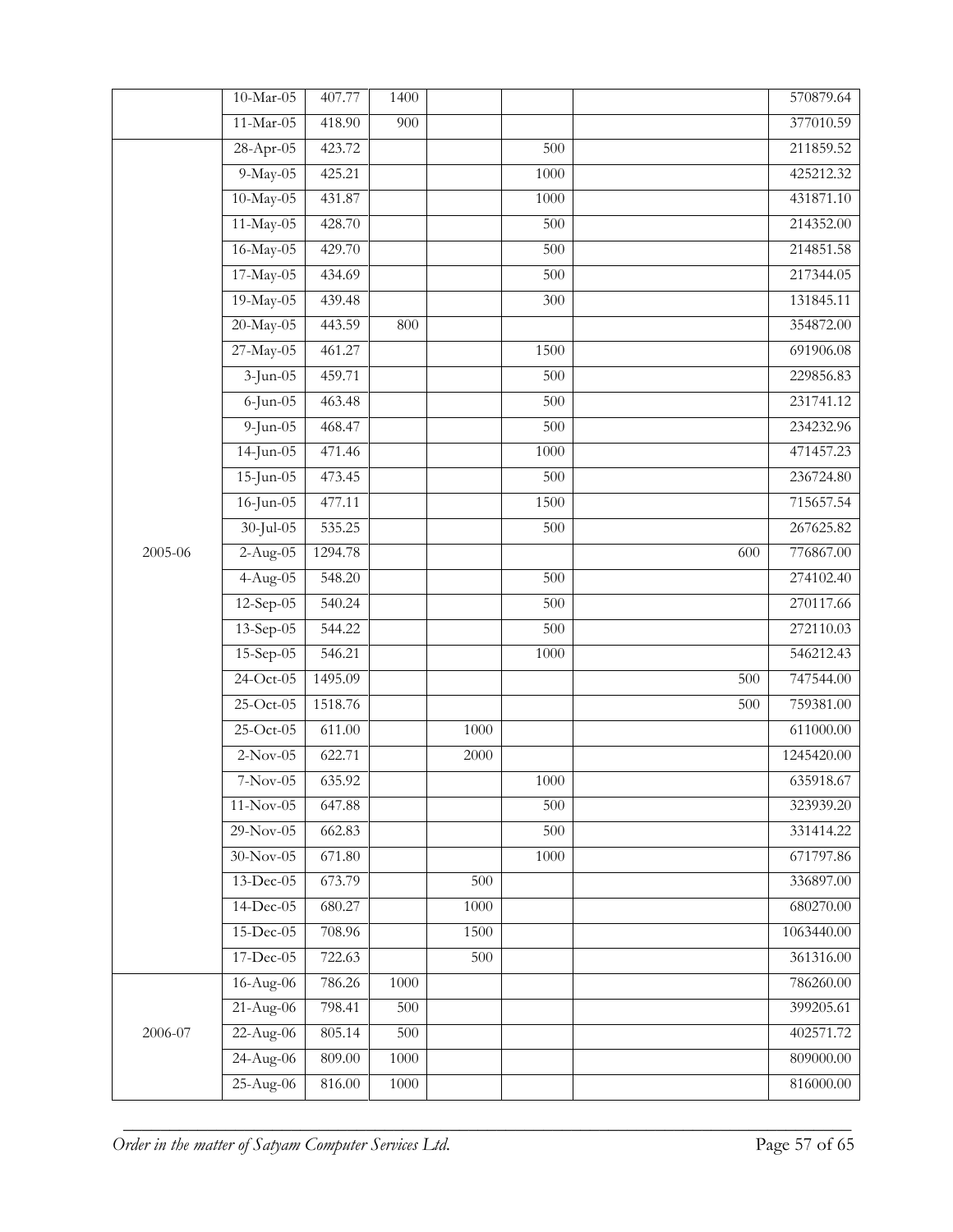|         | 30-Aug-06    | 823.00  | $\overline{500}$ |       |       |                  | 411500.00   |
|---------|--------------|---------|------------------|-------|-------|------------------|-------------|
|         | 30-Aug-06    | 826.00  | $\overline{500}$ |       |       |                  | 413000.00   |
|         | 13-Sep-06    | 801.38  | 864              |       |       |                  | 692395.73   |
|         | 14-Sep-06    | 818.10  |                  | 1500  |       |                  | 1227151.18  |
|         | 15-Sep-06    | 823.56  |                  | 2000  |       |                  | 1647111.00  |
|         | 15-Sep-06    | 1743.00 |                  |       |       | $\overline{500}$ | 871498.14   |
|         | $21-Nov-06$  | 450.90  | 1000             |       |       |                  | 450900.00   |
|         | $22-Nov-06$  | 472.98  | 1500             |       |       |                  | 709466.27   |
|         | $01$ -Jun-07 | 478.25  | 500              |       |       |                  | 239125.00   |
|         | $01$ -Jun-07 | 1038.96 |                  |       |       | 600              | 623378.00   |
|         | 07-Jun-07    | 483.29  | 500              |       |       |                  | 241643.56   |
|         | 08-Jun-07    | 498.52  | 2500             |       |       |                  | 1246309.22  |
| 2007-08 | $11$ -Jun-07 | 509.00  | 1000             |       |       |                  | 509000.00   |
|         | $11$ -Jun-07 | 511.50  | $\overline{500}$ |       |       |                  | 255750.00   |
|         | $11$ -Jun-07 | 1046.63 |                  |       |       | 600              | 627976.00   |
|         | $24$ -Jul-07 | 510.29  | 1177             |       |       |                  | 600611.33   |
|         | $24$ -Jul-07 | 510.29  | 823              |       |       |                  | 419968.67   |
|         | 30-Apr-08    | 484.92  | 1500             |       |       |                  | 727384.49   |
|         | $02-May-08$  | 497.71  | 500              |       |       |                  | 248854.97   |
|         | 06-May-08    | 498.73  | 2000             |       |       |                  | 997461.09   |
| 2008-09 | 13-May-08    | 505.00  |                  | 1000  |       |                  | 505000.00   |
|         | 14-May-08    | 509.16  |                  | 3000  |       |                  | 1527480.00  |
|         | 28-May-08    | 508.07  |                  | 2500  |       |                  | 1270177.94  |
|         | $29-May-08$  | 524.85  |                  | 3500  |       |                  | 1836975.00  |
|         | $02$ -Jun-08 | 536.11  | 1000             |       |       |                  | 536110.00   |
|         | Total        |         | 34164            | 37500 | 23400 | 4950             | 51265122.28 |

132. In this case, the noticees have failed to produce any material to contest the allegations/ charges levelled against them in spite of several opportunities afforded to them by SEBI. The details of such opportunities have been given on earlier pages of this order. I am passing this order considering the facts mentioned in the SCNs, in the letters submitted by the noticees on various occasions and the material available on record. I do not find any material to differ from the findings of investigations as alleged in the SCNs. From the material available on record, I find that the noticees individually as well as acting in concert falsified the books of account and misstated financials of Satyam Computers and thus portrayed a false picture of its published quarterly / annual results. They also provided false CEO/CFO certification, made various announcements and issued advertisements/ press releases on the basis of falsified and misstated financial position of the company. The noticees also indulged in insider trading on the basis of *unpublished price sensitive information* ( UPSI) . Such instances include the following: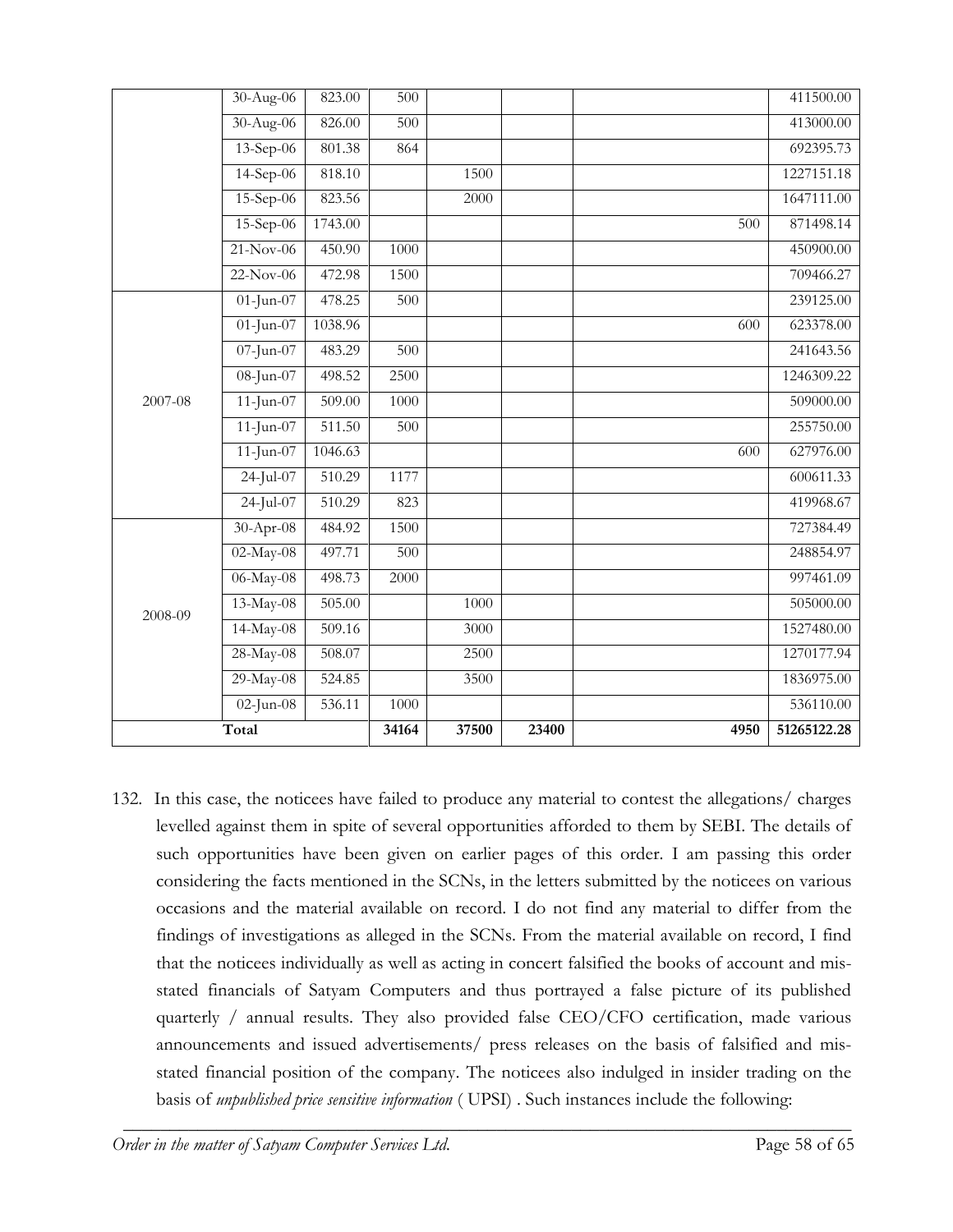- a) prepared fake monthly bank statements of the Satyam Computers' Current Account with BoB, New York Branch to the extent of around ₹1,732 crore and also created fake and nonexistent FDRs of Satyam Computers to the extent of around ₹3,308 crore as on September 30, 2008 with various banks. They also dishonestly showed fake interest accrued to the extent of around ₹376 crore as on September 30, 2008 in the balance sheet of Satyam Computers. This was done with an intent to portray healthier bank balances than the actual ones in the accounts of Satyam Computers.
- b) inflated sales of Satyam Computers by creating fictitious sales invoices in the names of actual customers and also in the names of fake customers. They also inflated the figures of debtors of Satyam Computers by around ₹ 500 crore as on September 30, 2008. Thus, the revenues were overstated and the liabilities were under- stated in the books of account of the company. In this way, they overstated Satyam Computers' revenues to the extent of  $\bar{\xi}$ 4782.75 crore till September 30, 2008. It is evident that though the actual net worth of Satyam Computers was a much eroded figure the noticees, dishonestly and in a deceitful manner, overstated financial results of Satyam Computers.
- c) mis-stated the books of account by not including receipts to the extent of  $\bar{z}1,425$  crore and payments of ₹195 crores in the books of account of Satyam Computers. Thus, the books of account did not reflect the actual debt position of the company.
- d) created glaring mismatches in the figures of TDS in the books, which were misleading, to cover up the manipulation in the revenues.
- e) provided false CEO/CFO certification of the truth and fairness, compliance with existing accounting standards of the financial statements, non-existence of fraudulent transactions, operation / design of internal controls etc. as part of whole strategy of disclosing the false financial position of Satyam Computers and actively concealing the true financials.
- f) made announcements of bonus shares, buy-back and ADS issues as well as other public announcements from time to time, including by way of press releases on the basis of a false and manipulated financial position, and portrayed a false picture of the financial position of the company with a view to mislead / deceive investors and to manipulate and artificially maintain the price of the scrip of Satyam Computers in the market.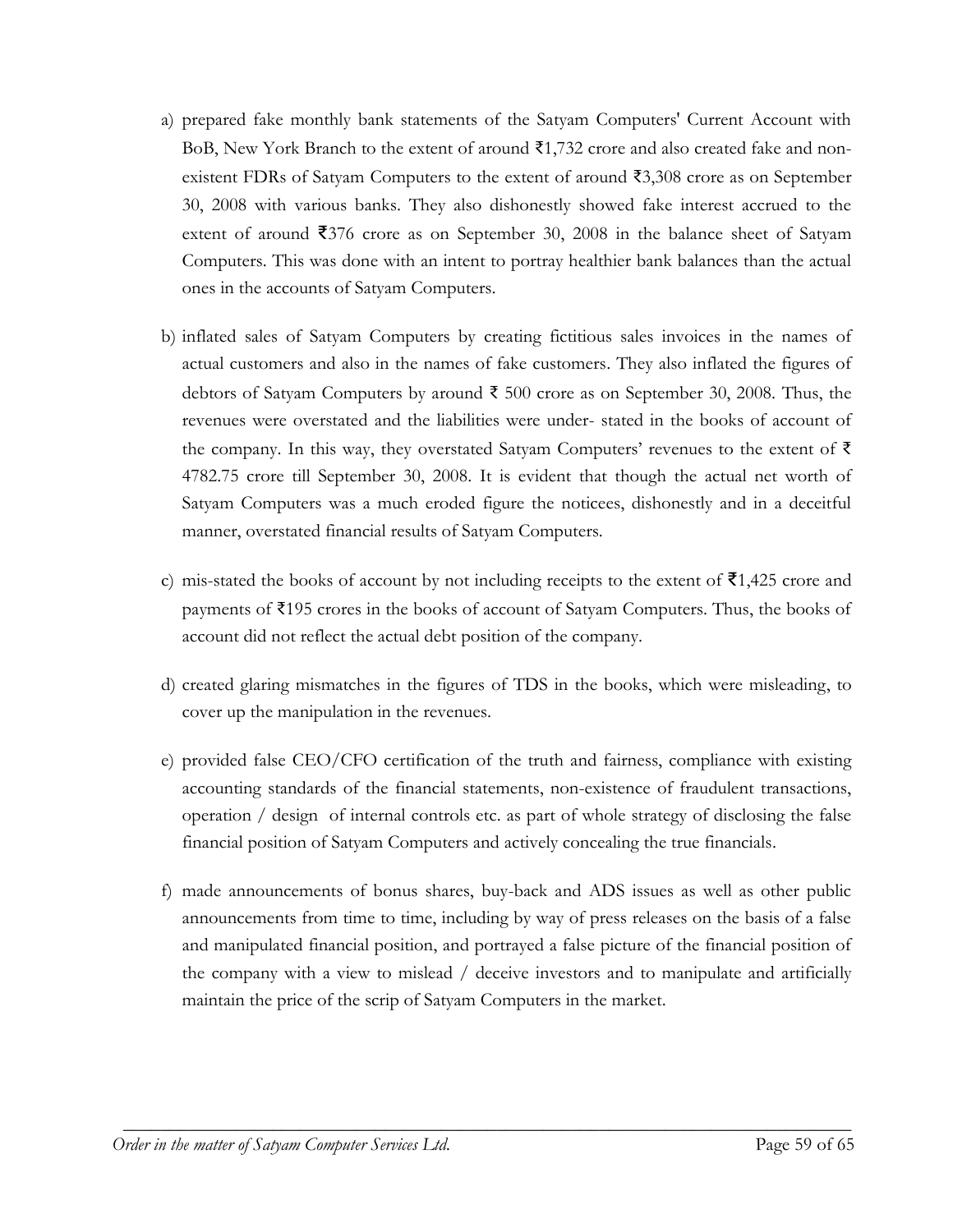- g) indulged in sale and pledge of shares of Satyam Computers while in possession of *Unpublished Price Sensitive Information* (UPSI) about its adverse financial position and made unlawful gains.
- 133. As described in the SCNs, in order to achieve the above objectives, several illegal and unethical methodologies were used, such as preparing fabricated and faked Monthly Bank Statements, fabricated and faked letters from banks indicating the FDR balances; fraudulently entering data by excel porting and generating fake invoices for delivery to the fictitious customers, forging the books of account and financial statements, etc.
- 134. In the facts and circumstances as described in the SCNs, I find that the noticees, who were in charge of affairs of Satyam Computers at the relevant times, colluded and connived with each other in actively inflating the revenues and understating the liabilities of Satyam Computers by manipulation and fabrication of the books of account and financial statements and falsification of the information presented in the same. The financial statements prepared or caused to be prepared by them did not contain true and fair disclosures of the financial position of Satyam Computers. The noticees, thus, deliberately projected a grossly false picture of the financials of Satyam Computers to millions of investors. In my view, the deliberate false statements, misrepresentations of the material facts and active suppression and concealment of material facts as found in this case amount to '*suppressio veri and suggestio falsi'* which a facet of *'fraud'* as defined in regulation 2(1) (c) of the PFUTP Regulations.
- 135. It goes without saying that the financial position and networth of a listed company have direct bearing on its share price and trading behaviour of investors in its scrip, apart from impacting the reputation of the company. Thus, they have potential to influence investment decisions of the investors in the scrip of the company. Considering the facts and circumstances described in the SCNs, I am of the view that by creating and certifying the false and overstated financial results over the years as true and fair, the noticees have misled the investors of Satyam Computers. The acts and omissions of the noticees as found in this case were, in my view, clearly a device, scheme and artifice employed by the noticees to defraud in connection with dealing in securities of Satyam Computers and fall in the ambit of prohibited activities under section 12A(a) (b) (c) of the SEBI Act and regulation 3(b)(c) and (d) and regulation 4(1) and  $4(2),(a),(e),(f),(k),$  and  $(r)$  of the PFUTP Regulations.
- 136. I further find that advertisements carrying the quarterly financial results of Satyam Computers were also misleading and they contained spurious information. Such publications of false and misleading financial results created artificial demand in the scrip of Satyam Computers and also led to false and misleading price discovery of its securities in the stock market. This clearly has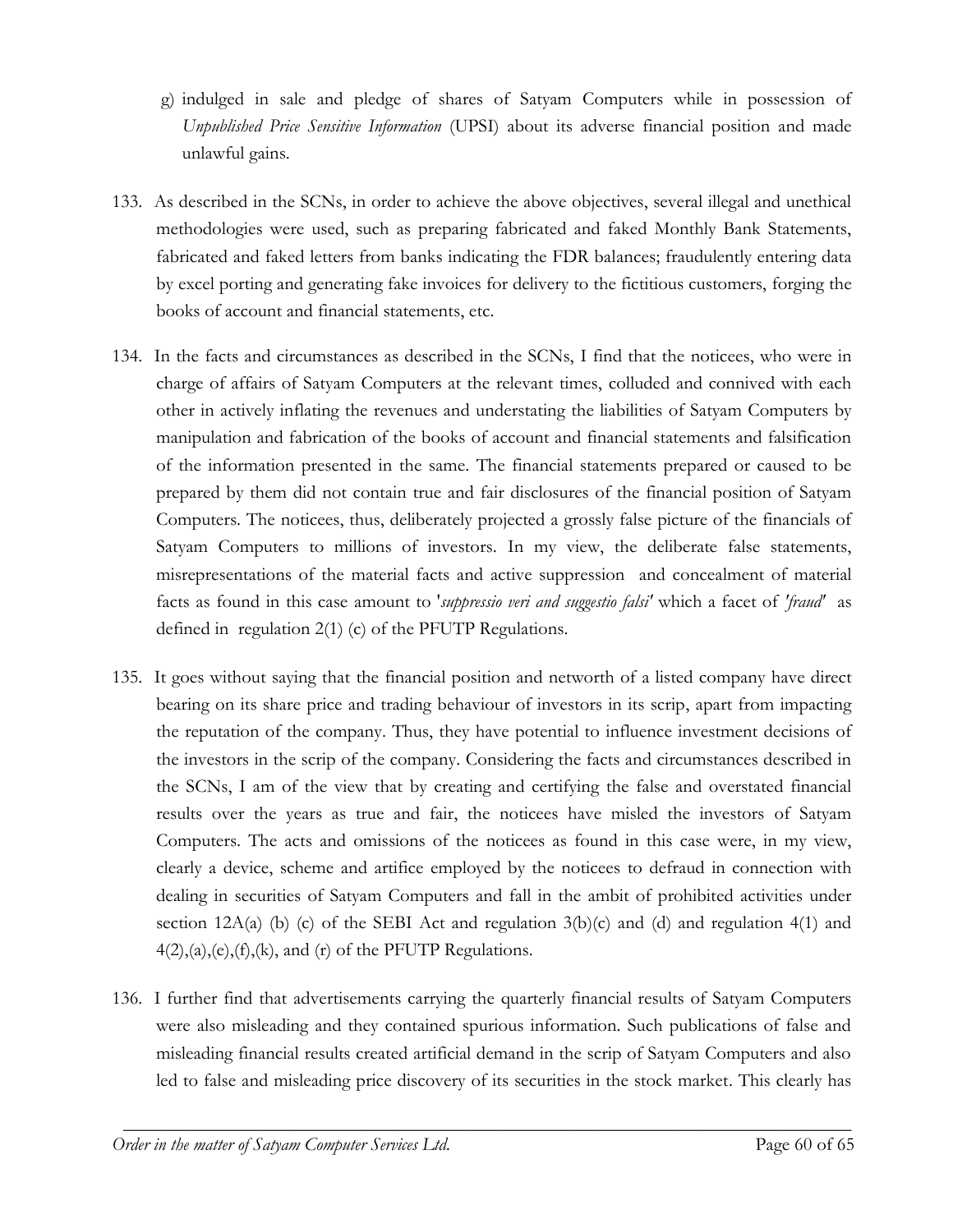influenced the decisions of numerous investors and induced them to trade in the securities of Satyam Computers. I also find that, in this case, the announcements of bonus shares, ADS and buy back of shares concealing the true and fair financial position and disclosing manipulated and falsified financial position of Satyam Computers had clearly the potential to influence the investment decisions of investors and induce them to acquire or dispose of shares/ADS of Satyam Computers. Further, the noticees have periodically made statements from time to time in various press releases, etc. in which they have made various false and misleading statements as to Satyam Computers' financial performance, assets, liabilities, etc. In my view, such fraudulent or deceptive device, scheme, act or practice having the potential to induce sale or purchase of or dealing in securities or to influence the investment decisions of the investors are squarely covered by the prohibitions of section 12A (b) and (c) of the SEBI Act and regulation 3(c) and (d) of the PFUTP Regulations. In this regard, it would be worthwhile to refer to the following observations made by the Hon"ble SAT in matter of *V. Natarajan vs. SEBI* (Order dated June 29, 2011 in Appeal no. 104 of 2011):

*"… we are satisfied that the provisions of Regulations 3 and 4 of the Securities and Exchange Board of India (Prohibition of Fraudulent and Unfair Trade Practices relating to Securities Market), Regulations, 2003 were violated. These regulations, among others, prohibit any person from employing any device, scheme or artifice to defraud in connection with dealing in or issue of securities which are listed or proposed to be listed on an*  exchange. They also prohibit persons from engaging in any act, practice, and course of business which operates *or would operate as fraud or deceit upon any person in connection with any dealing in or issue of securities that are listed on stock exchanges.*

*These regulations also prohibit persons from indulging in a fraudulent or unfair trade practice in securities which includes publishing any information which is not true or which he does not believe to be true. Any advertisement that is misleading or contains information in a distorted manner which may influence the decision of the investors is also an unfair trade practice in securities which is prohibited. The regulations also make it clear that planting false or misleading news which may induce the public for selling or purchasing securities would also come within the ambit of unfair trade practice in securities...."*

- 137. I, therefore find that all the noticees have employed a device to deceive and defraud the investors in violation of section  $12A(a)$  (b) (c) of the SEBI Act and regulation  $3(b)(c)$  and (d) and regulation 4(1) and 4(2),(a),(e),(f),(k), and (r) of the PFUTP Regulations.
- 138. It is trite to say that the periodical financial results of Satyam Computers were price sensitive information as defined in regulation 2(ha) of the PIT Regulations. The actual financial results remained within knowledge and possession of the noticees but the false and misleading financial results were published. Thus, the price sensitive information about true and correct financial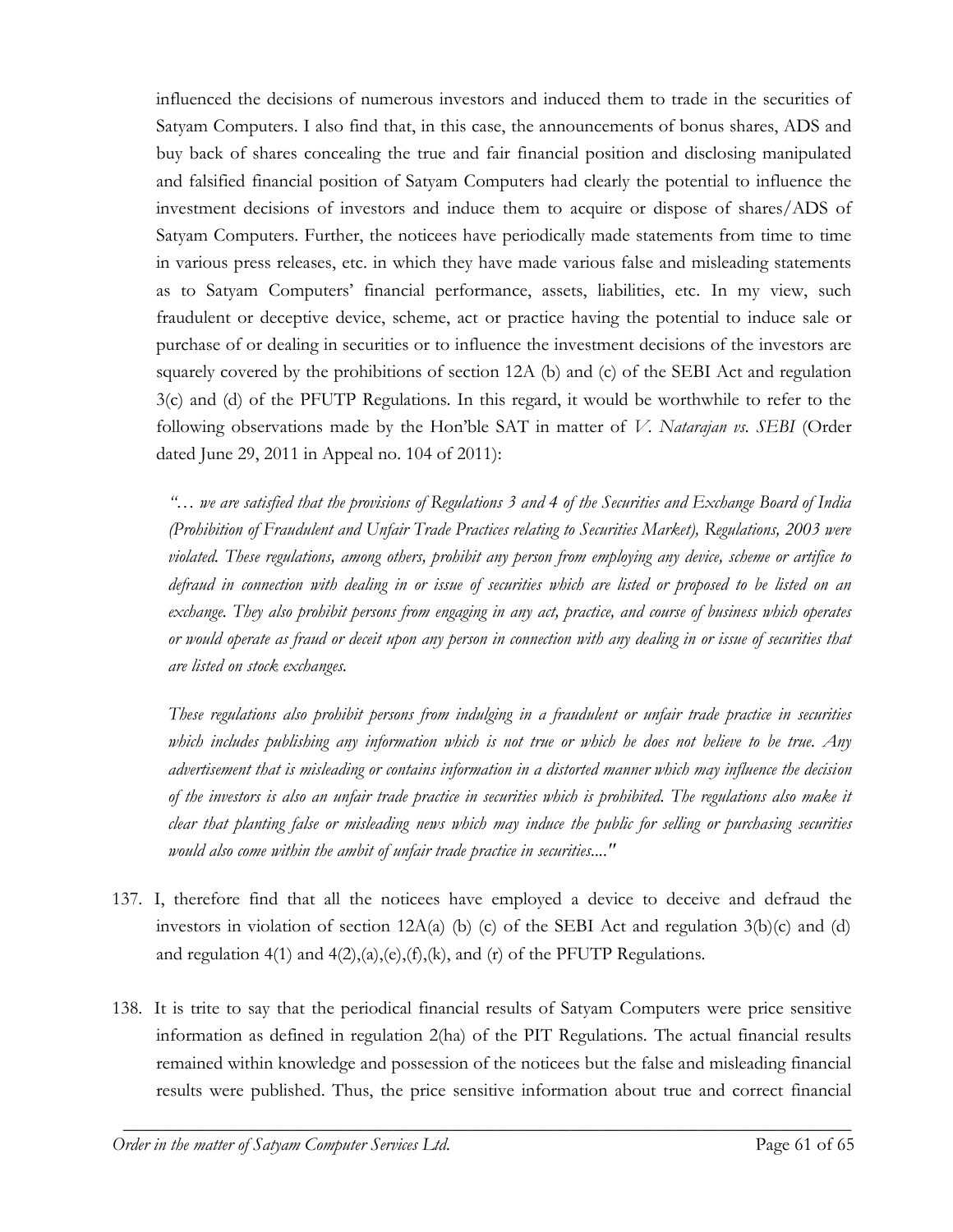results remained unpublished within the definition under regulation 2(k). The information about actual periodical financial results of Satyam Computers, therefore, remained '*unpublished price sensitive information'* (UPSI) during the relevant time. Mr. Ramalinga Raju and Mr. Rama Raju, being the Chairman and Managing Director, respectively, of Satyam Computers at the relevant times, were *'insiders'* within meaning of the term under regulation 2 (e) read with definition of the expression *'connected person'* under regulation 2(c) (i) of the PIT Regulations. Mr. Vadlamani Srinivas, Mr. G Ramakrishna and Mr. V. S. Prabhakara Gupta being the CFO, VP (Finance) and Head (Internal Auditor) of Satyam Computers, respectively were actively involved in manipulation of books of account and misstating of the financials of Satyam Computers as described in the SCNs. As such they had access to the UPSI and were in possession thereof at the relevant time. Accordingly, they were '*insiders*' within the meaning of the term under regulation 2 (e)(ii) of the PIT Regulations. Apart from this, being officers / employees of Satyam Computers having access to UPSI relating to Satyam Computers, they were '*connected persons'* within the meaning of this expression in regulations  $2(c)(ii)$  of the PIT Regulations. I, therefore, find that all the noticees in this case were '*insiders'* in possession of the UPSI at the relevant times.

- 139. As described in the SCNs regarding charges of insider trading and as discussed hereinabove, the noticees, being in possession of the UPSI, sold and pledged (in the garb of loan transaction) the shares of Satyam Computer to derive gain on the basis of the same. They took advantage of the high valuation which had been given to Satyam Computers by the market as the same was not aware of the true financial position of the company. I, therefore, find that the noticees have also violated the provisions of section 12A (d) and (e) of the SEBI Act and regulations 3 and 4 of the PIT Regulations.
- 140. It is noted that on account of their fraudulent acts, omissions and illegal transactions, Mr. Ramalinga Raju, Mr. Rama Raju, Mr. Vadlamani Srinivas, Mr. G Ramakrishna and Mr. V. S. Prabhakara Gupta, have made unlawful gains as follows:

| Sr. | Name of the noticee                  | Amount $(\bar{\zeta})$ | Mode<br>of       |
|-----|--------------------------------------|------------------------|------------------|
| no. |                                      |                        | transaction      |
| (a) | Mr. Ramalinga Raju and Mr. Rama Raju | 543.93 crores          | Sale of shares   |
|     |                                      | 1,258.88               | Pledge of shares |
|     |                                      | crores                 |                  |
|     | Mr. Vadlamani Srinivas               | 29.5 crores            | Sale of shares   |
|     | Mr. G Ramakrishna                    | 11.5 crores            | Sale of shares   |
|     | Mr. V S Prabhakara Gupta             | 512.65 lac.            | Sale of shares   |

141. It is to be kept in mind that financial statements are the yardstick that numerous stakeholders use to assess the financial health of a company. Falsified financial statements may lead to wrong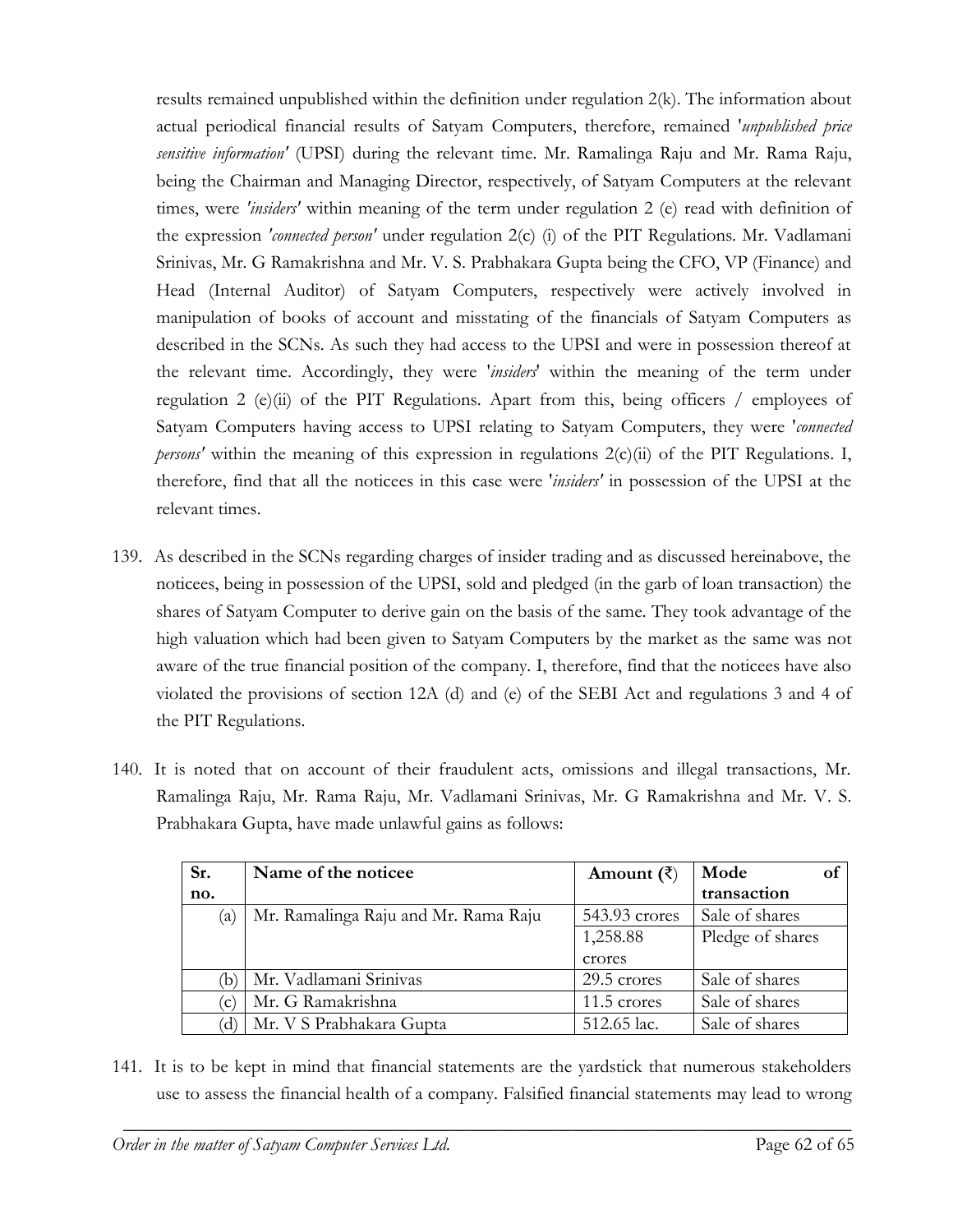assessments and flawed investment decisions. Further, the persons in charge of affairs of management of a company are entrusted with fiduciary duty to act in the interest of the shareholders, as such, they are trustees of the shareholders" interests. These persons, particularly those holding the position of Chairman, Managing Director, CEO, CFO, etc. as in this case, have access to almost all confidential data and information relating to the company and are in position to exploit this access to the detriment of the investors, yet the investors repose faith in them and trust that they will work in their best interest. If the financial and securities related frauds are perpetrated by such persons it would breach the trust and deal a huge blow to the confidence of not only the investors / stakeholders of the relevant company but also the whole market. Such incidences have ripple effect and adversely affect the sentiment and the confidence of the whole securities market. In the facts and circumstances as discussed hereinabove, it is noted that the fraudulent acts and omissions of the noticees in a co-ordinated manner have shattered the confidence of millions of genuine and unsuspecting investors in securities of Satyam Computers and caused serious prejudice to integrity of the securities market.

- 142. I note that the aforesaid acts, omissions and conduct of the noticees as described in the respective SCNs and the consequences thereof also raise serious concerns about the nonobservance of the principles of corporate governance in this case. The true, fair, adequate and timely disclosures of the financial position of a company form one of the basic tenets of governance in listed companies and are essential for maintaining the integrity of the securities market. In this case, the noticees, apart from above contraventions, have failed to observe their fiduciary duties and have violated the principles of corporate governance in general and the obligation of CEO/CFO certification stipulated in clause 49 of the Listing Agreement, in particular.
- 143. In the present case, the noticees have committed a sophisticated white collar financial fraud with pre-meditated and well thought of plan and deliberate design for personal gains and to the detriment of the company and investors in its securities. In this regard, I deem it fit to mention the judgement of Hon'ble Supreme Court of India in the matter *Ram Narayan Popli Vs CBI* (Appeal (Crl.) 1097 of 1999) wherein it observed as follows:

"*The Cause of the community deserves better treatment at the hand of the court in the discharge of its judicial functions. The community or the state is not a persona non grata whose cause may be treated with disdain. The entire community is aggrieved if economic offenders who ruin the economy of the state are not brought to book. A murder may be committed in the heat of moment upon passions being aroused. An economic offence is committed with cool calculation and deliberate design with an eye on personal profit regardless of the consequence to the community. A disregard for the interest of the Community can be manifested only at the cost of forfeiting the trust and faith of the community in the system to administer justice in an even handed manner without fear*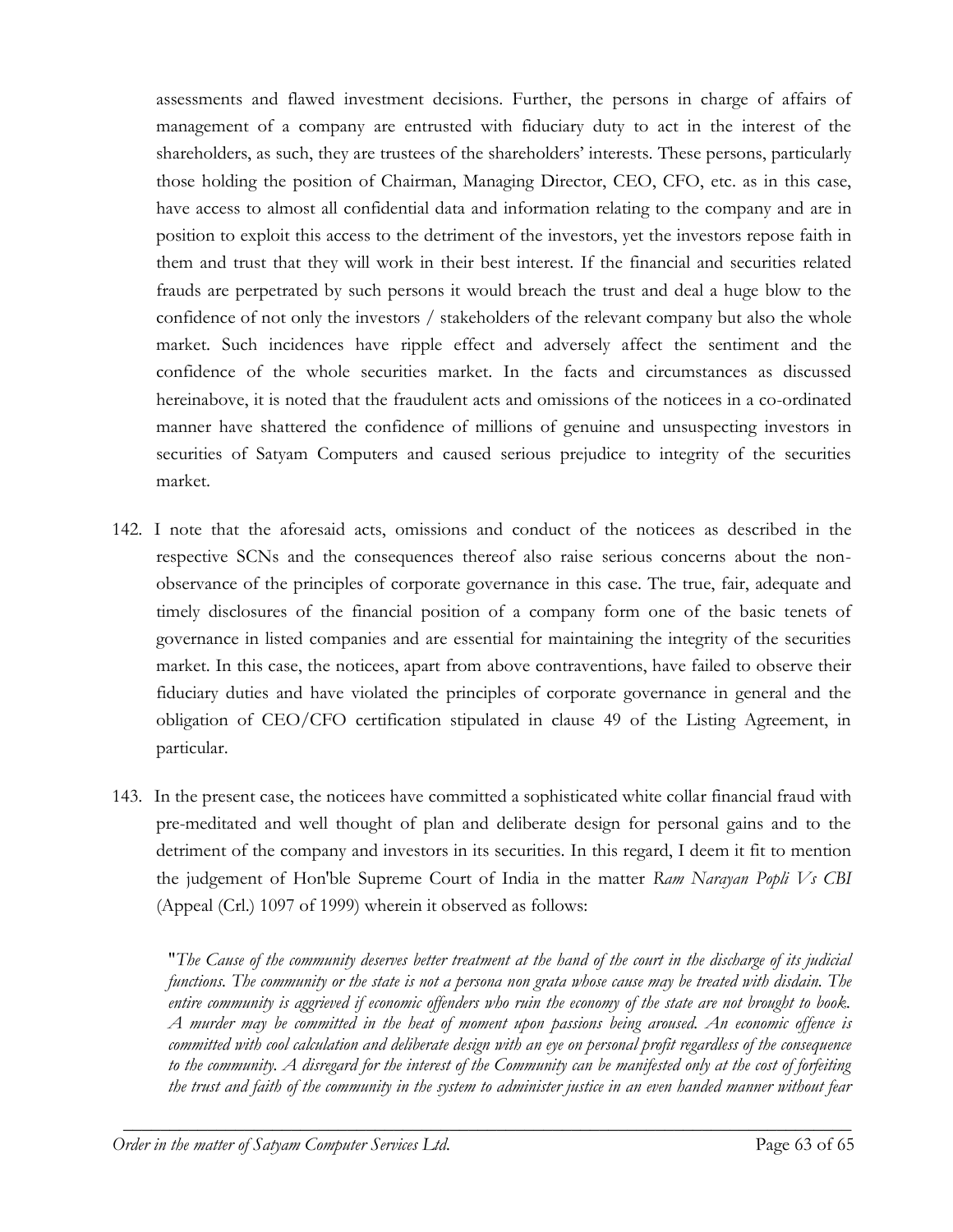*of criticism from the quarters which view white collar crimes with permissive eye, unmindful of the damage; done to the National Economy and National Interest, as was aptly stated in State of Gujrat V. Mohanlal Jitamalji Porwal and Anr. AIR (1987) 1321).*

*Unfortunately in the last few years, the country has seen an alarming rise in white collar crimes which has affected the fibre of the country's economic structure. These case are nothing but private gain at the cost of public, and lead to economic disaster."*

- 144. Given the vital function of protecting investors and safeguarding the integrity of the securities market vested in SEBI and the commensurate powers given to it under the securities laws, it is necessary for SEBI to exercise these powers firmly and effectively to insulate the market and its investors from the fraudulent actions of the participants in the securities market. One of the basic premises that underlines the integrity of securities market is that the participants conform to standards of transparency, good governance and ethical behaviour prescribed in securities laws and do not resort to manipulative, deceptive and fraudulent activities. In this case, the acts, omissions and conduct of the noticees, as brought out in the SCNs have been in violation of this basic premise. The financial frauds as found in this case are inimical to the interests of the investors in securities and endanger the market integrity. I am convinced that this is a case where befitting enforcement action is necessary to send a stern message to the market to create an effective deterrence.
- 145. It is also worth mentioning that recently, the Hon'ble Supreme Court in the matter of *N. Narayanan Vs. Adjudicating Officer, SEBI* (Civil appeal nos. 4112-4113 of 2013 (D. No. 201 of 2013)) made the following observation with a word of caution to SEBI:-

#### **"word of caution:**

*SEBI, the market regulator, has to deal sternly with companies and their Directors indulging in manipulative and deceptive devices, insider trading etc. or else they will be failing in their duty to promote orderly and healthy growth of the Securities market. Economic offence, people of this country should know, is a serious crime which, if not properly dealt with, as it should be, will affect not only country"s economic growth, but also slow the inflow of foreign investment by genuine investors and also casts a slur on India"s securities market. Message should go that our country will not tolerate "market abuse" and that we are governed by the "Rule of Law". Fraud, deceit, artificiality, SEBI should ensure, have no place in the securities market of this country and "market security" is our motto. People with power and money and in management of the companies, unfortunately often command more respect in our society than the subscribers and investors in their companies. Companies are thriving with investors" contributions but they are a divided lot. SEBI has, therefore, a duty to protect investors, individual and collective, against opportunistic behaviour of Directors and Insiders of the listed companies so as to safeguard market"s integrity."*

146. Considering the above, I, in order to protect the interest of investors and the integrity of the securities market, in exercise of the powers conferred upon me under section 19 of the SEBI Act, 1992 read with section 11, 11(4) and 11B of the SEBI Act, and regulation 11 of SEBI (Prohibition of Fraudulent and Unfair Trade Practices Relating to the Securities Market)